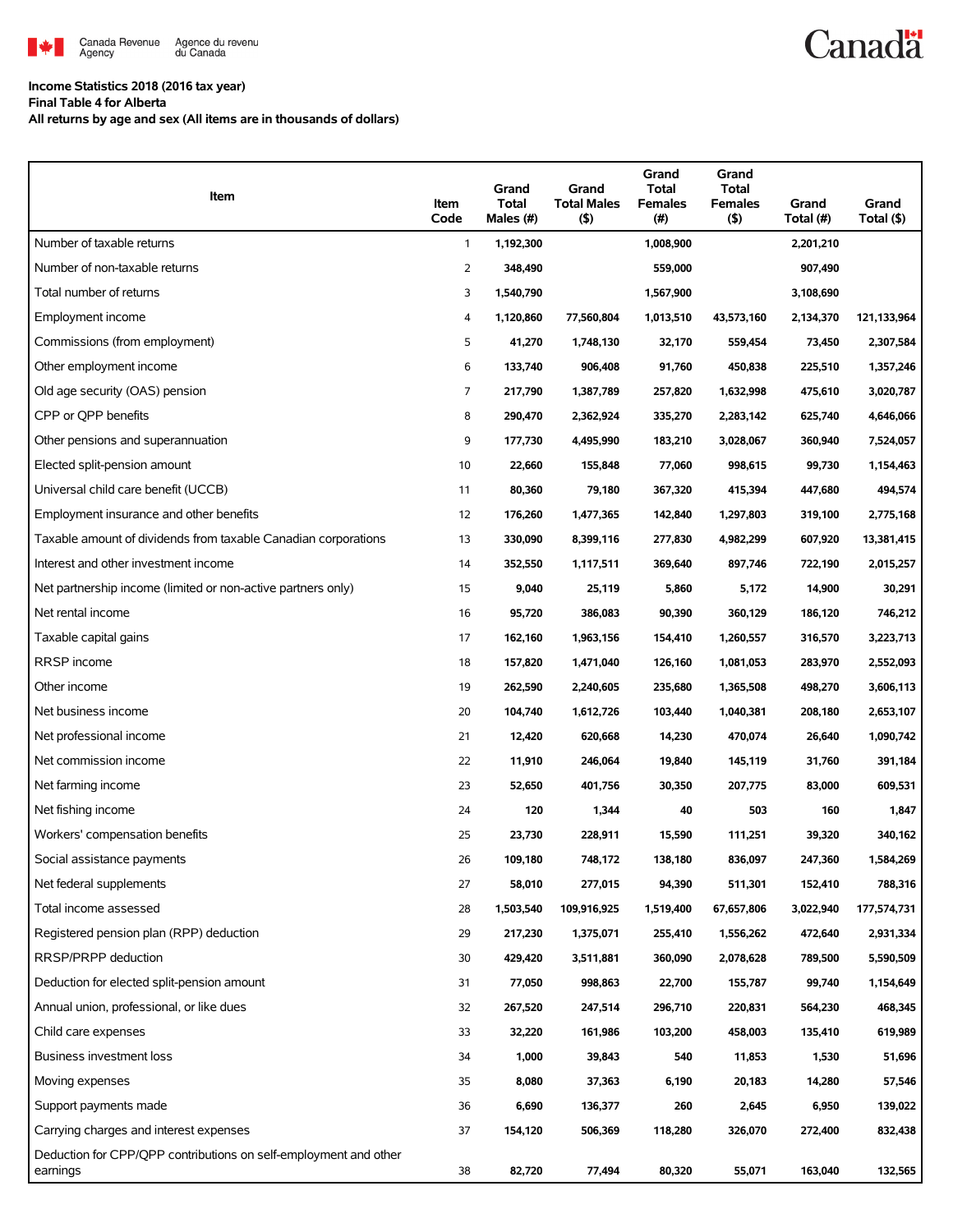

## **Income Statistics 2018 (2016 tax year)**

**Final Table 4 for Alberta**

**All returns by age and sex (All items are in thousands of dollars)**

| Item                                                                                          | Item<br>Code | Grand<br><b>Total</b><br>Males (#) | Grand<br><b>Total Males</b><br>(5) | Grand<br>Total<br><b>Females</b><br>(#) | Grand<br>Total<br><b>Females</b><br>$($ \$) | Grand<br>Total (#) | Grand<br>Total (\$) |
|-----------------------------------------------------------------------------------------------|--------------|------------------------------------|------------------------------------|-----------------------------------------|---------------------------------------------|--------------------|---------------------|
| Deduction for provincial parental insurance plan (PPIP) premiums on<br>self-employment income | 39           |                                    |                                    |                                         |                                             |                    |                     |
| Exploration and development expenses                                                          | 40           | 6,780                              | 90,954                             | 2,640                                   | 12,158                                      | 9,420              | 103,112             |
| Other employment expenses                                                                     | 41           | 71,710                             | 368,131                            | 35,210                                  | 116,324                                     | 106,920            | 484,454             |
| Clergy residence deduction                                                                    | 42           | 3,060                              | 50,607                             | 710                                     | 9,121                                       | 3,770              | 59,728              |
| Other deductions                                                                              | 43           | 47,220                             | 123,296                            | 42,820                                  | 130,082                                     | 90,040             | 253,378             |
| Total deductions before adjustments                                                           | 44           | 872,910                            | 7,726,353                          | 776,720                                 | 5,156,352                                   | 1,649,630          | 12,882,705          |
| Social benefits repayment                                                                     | 45           | 56,570                             | 151,124                            | 22,600                                  | 72,147                                      | 79,170             | 223,271             |
| Net income                                                                                    | 46           | 1,499,530                          | 102,123,801                        | 1,513,300                               | 62,476,693                                  | 3,012,830          | 164,600,494         |
| Canadian Forces personnel and police deduction                                                | 47           | 280                                | 4,723                              | 70                                      | 1,062                                       | 350                | 5,785               |
| Security options deductions                                                                   | 48           | 6,350                              | 298,000                            | 2,130                                   | 40,176                                      | 8,480              | 338,176             |
| Other payments deduction                                                                      | 49           | 144,770                            | 1,254,290                          | 177,850                                 | 1,458,153                                   | 322,620            | 2,712,443           |
| Non-capital losses of other years                                                             | 50           | 1,350                              | 14,737                             | 2,040                                   | 12,583                                      | 3,400              | 27,320              |
| Net capital losses of other years                                                             | 51           | 37,370                             | 157,161                            | 27,460                                  | 75,570                                      | 64,830             | 232,731             |
| Capital gains deduction                                                                       | 52           | 5,880                              | 563,917                            | 4,310                                   | 370,158                                     | 10,200             | 934,075             |
| Northern residents deductions                                                                 | 53           | 67,260                             | 251,692                            | 38,610                                  | 115,841                                     | 105,870            | 367,533             |
| Additional deductions                                                                         | 54           | 5,900                              | 34,410                             | 6,660                                   | 24,380                                      | 12,550             | 58,791              |
| Farming/fishing losses of prior years                                                         | 55           | 1,500                              | 19,027                             | 660                                     | 6,283                                       | 2,160              | 25,310              |
| Total deductions from net income                                                              | 56           | 259,000                            | 2,599,440                          | 251,400                                 | 2,104,812                                   | 510,400            | 4,704,251           |
| Taxable income assessed                                                                       | 57           | 1,475,900                          | 99,533,489                         | 1,492,950                               | 60,376,306                                  | 2,968,840          | 159,909,795         |
| Basic personal amount                                                                         | 58           | 1,540,740                          | 17,617,147                         | 1,567,860                               | 17,935,954                                  | 3,108,600          | 35,553,101          |
| Age amount                                                                                    | 59           | 212,950                            | 1,282,557                          | 259,440                                 | 1,645,161                                   | 472,380            | 2,927,718           |
| Spouse or common-law partner amount                                                           | 60           | 206,800                            | 1,697,726                          | 52,750                                  | 425,930                                     | 259,550            | 2,123,655           |
| Amount for an eligible dependant                                                              | 61           | 15,660                             | 168,984                            | 85,920                                  | 938,518                                     | 101,580            | 1,107,502           |
| Family caregiver amount for children under 18 years of age                                    | 62           | 8,710                              | 22,034                             | 5,890                                   | 15,175                                      | 14,600             | 37,209              |
| Amount for infirm dependants age 18 or older                                                  | 63           | 480                                | 2,840                              | 410                                     | 2,473                                       | 890                | 5,314               |
| CPP or QPP contributions through employment                                                   | 64           | 1,056,930                          | 2,094,837                          | 957,100                                 | 1,497,634                                   | 2,014,030          | 3,592,471           |
| CPP or QPP contributions on self-employment and other earnings                                | 65           | 82,720                             | 77,494                             | 80,320                                  | 55,071                                      | 163,040            | 132,565             |
| Employment insurance premiums                                                                 | 66           | 987,200                            | 732,157                            | 907,650                                 | 564,042                                     | 1,894,850          | 1,296,199           |
| PPIP premiums paid                                                                            | 67           |                                    |                                    |                                         |                                             |                    |                     |
| PPIP premiums payable on employment income                                                    | 68           |                                    |                                    |                                         |                                             |                    |                     |
| PPIP premiums payable on self-employment income                                               | 69           |                                    |                                    |                                         |                                             |                    |                     |
| Volunteer firefighters' amount/search and rescue volunteers' amount                           | 70           | 3,520                              | 10,566                             | 660                                     | 1,965                                       | 4,180              | 12,531              |
| Canada employment amount                                                                      | 71           | 1,152,350                          | 1,309,029                          | 1,034,390                               | 1,174,758                                   | 2,186,730          | 2,483,786           |
| Public transit amount                                                                         | 72           | 102,370                            | 64,840                             | 111,330                                 | 69,092                                      | 213,700            | 133,932             |
| Children's arts amount                                                                        | 73           | 48,330                             | 16,375                             | 35,260                                  | 11,196                                      | 83,580             | 27,571              |
| Home accessibility expenses                                                                   | 74           | 950                                | 4,212                              | 740                                     | 3,282                                       | 1,690              | 7,494               |
| Home buyers' amount                                                                           | 75           | 17,540                             | 80,759                             | 11,320                                  | 49,460                                      | 28,850             | 130,219             |
| Pension income amount                                                                         | 76           | 190,200                            | 364,147                            | 225,480                                 | 427,831                                     | 415,690            | 791,978             |

**Canadä**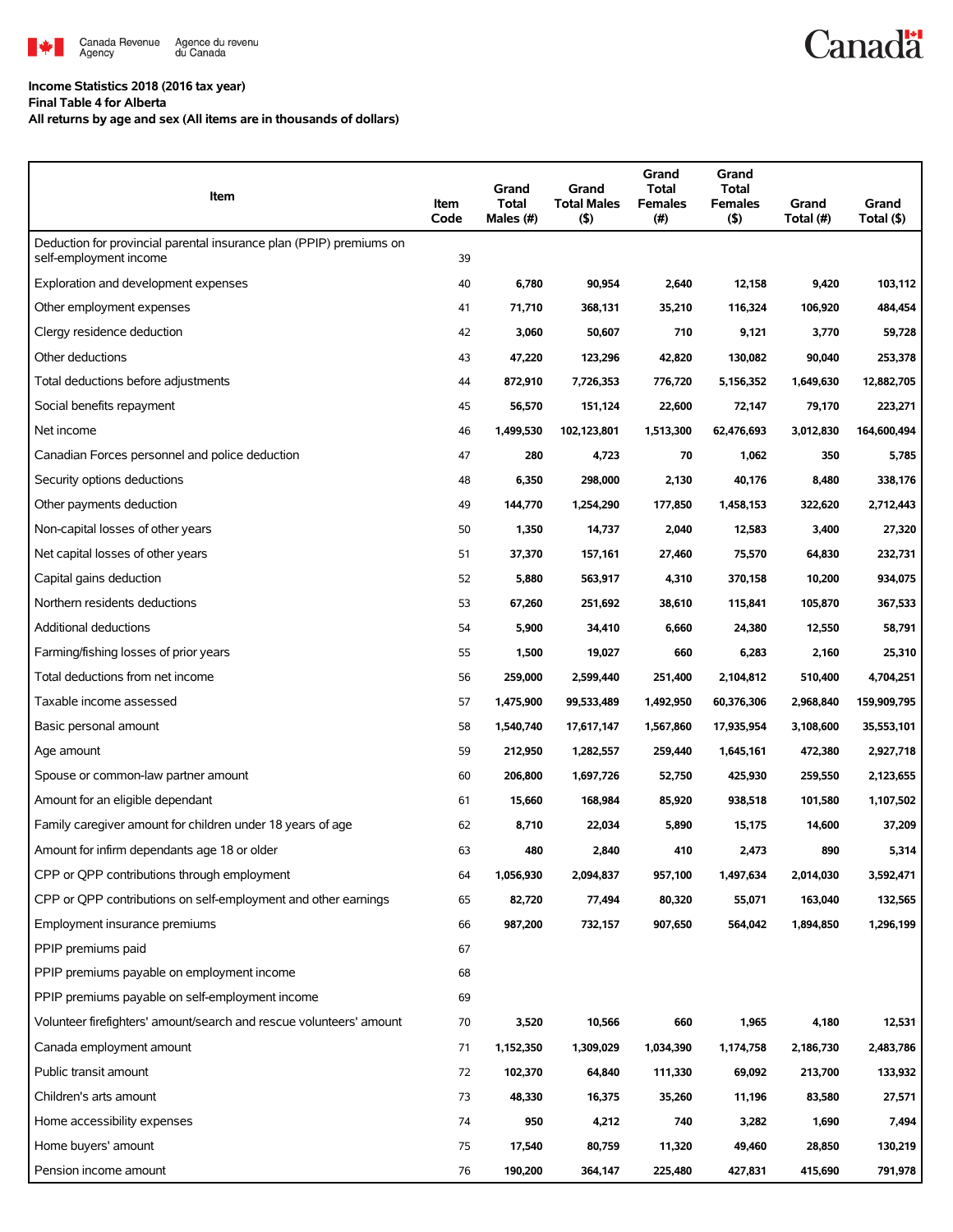

## **Canadä**

## **Income Statistics 2018 (2016 tax year)**

**Final Table 4 for Alberta**

**All returns by age and sex (All items are in thousands of dollars)**

| Item                                                              | Item<br>Code | Grand<br><b>Total</b><br>Males (#) | Grand<br><b>Total Males</b><br>(5) | Grand<br><b>Total</b><br><b>Females</b><br>(#) | Grand<br><b>Total</b><br><b>Females</b><br>(5) | Grand<br>Total (#) | Grand<br>Total (\$) |
|-------------------------------------------------------------------|--------------|------------------------------------|------------------------------------|------------------------------------------------|------------------------------------------------|--------------------|---------------------|
| Caregiver amount                                                  | 77           | 12,100                             | 60,788                             | 9,000                                          | 41,845                                         | 21,100             | 102,633             |
| Disability amount                                                 | 78           | 36,490                             | 292,511                            | 39,030                                         | 312,171                                        | 75,530             | 604,682             |
| Disability amount transferred from a dependant                    | 79           | 16,110                             | 184,716                            | 12,510                                         | 135,521                                        | 28,620             | 320,238             |
| Interest paid on student loans                                    | 80           | 27,350                             | 14,681                             | 45,180                                         | 24,218                                         | 72,520             | 38,899              |
| Tuition, education, and textbook amounts                          | 81           | 94,820                             | 560,477                            | 114,010                                        | 702,113                                        | 208,840            | 1,262,590           |
| Tuition, education, and textbook amounts transferred from a child | 82           | 36,210                             | 186,122                            | 22,830                                         | 110,394                                        | 59,040             | 296,516             |
| Amounts transferred from spouse or common-law partner             | 83           | 62,550                             | 348,161                            | 38,760                                         | 212,165                                        | 101,310            | 560,326             |
| Medical expenses                                                  | 84           | 152,040                            | 436,965                            | 229,580                                        | 569,942                                        | 381,620            | 1,006,907           |
| Total tax credits on personal amounts                             | 85           | 1,540,770                          | 4,144,762                          | 1,567,870                                      | 4,039,013                                      | 3,108,640          | 8,183,775           |
| Allowable charitable donations and government gifts               | 86           | 350,710                            | 1,042,009                          | 284,270                                        | 496,177                                        | 634,980            | 1,538,185           |
| Eligible cultural and ecological gifts                            | 87           | 400                                | 7,652                              |                                                |                                                | 770                | 15,303              |
| Total tax credit on donations and gifts                           | 88           | 349,930                            | 310,591                            | 283,540                                        | 143,049                                        | 633,470            | 453,640             |
| Total federal non-refundable tax credits                          | 89           | 1,540,770                          | 4,455,353                          | 1,567,880                                      | 4,182,062                                      | 3,108,640          | 8,637,415           |
| Federal dividend tax credit                                       | 90           | 310,960                            | 985,648                            | 249,640                                        | 586,866                                        | 560,600            | 1,572,514           |
| Minimum tax carryover                                             | 91           | 4,960                              | 13,371                             | 3,220                                          | 8,477                                          | 8,180              | 21,848              |
| Basic federal tax                                                 | 92           | 1,165,710                          | 14,667,967                         | 980,870                                        | 6,513,597                                      | 2,146,580          | 21,181,564          |
| Federal foreign tax credit                                        | 93           | 105,580                            | 165,155                            | 89,620                                         | 41,024                                         | 195,200            | 206,179             |
| Federal political contribution tax credit                         | 94           | 13,220                             | 2,438                              | 7,730                                          | 1,280                                          | 20,960             | 3,719               |
| Investment tax credit                                             | 95           | 1,050                              | 2,101                              | 450                                            | 637                                            | 1,500              | 2,738               |
| Labour-sponsored funds tax credit (federally registered)          | 96           |                                    |                                    |                                                |                                                | 10                 | 1                   |
| Labour-sponsored funds tax credit (provincially registered)       | 97           | 10                                 | 3                                  |                                                |                                                | 20                 | 4                   |
| Alternative minimum tax payable                                   | 98           | 3,740                              | 27,520                             | 2,800                                          | 13,255                                         | 6,540              | 40,774              |
| Net federal tax                                                   | 99           | 1,162,710                          | 14,502,808                         | 978,200                                        | 6,471,248                                      | 2,140,910          | 20,974,056          |
| CPP contributions on self-employment                              | 100          | 82,720                             | 154,988                            | 80,320                                         | 110,142                                        | 163,040            | 265,130             |
| Social Benefits repayment                                         | 101          | 56,570                             | 151,124                            | 22,600                                         | 72,147                                         | 79,170             | 223,271             |
| Working income tax benefit (WITB)                                 | 102          | 72,630                             | 55,796                             | 76,290                                         | 59,900                                         | 148,930            | 115,696             |
| Children's fitness tax credit                                     | 103          | 114,230                            | 10,607                             | 90,280                                         | 7,762                                          | 204,520            | 18,369              |
| Eligible educator school supply tax credit                        | 104          | 930                                | 62                                 | 4,300                                          | 298                                            | 5,230              | 360                 |
| Net provincial or territorial tax                                 | 105          | 1,057,160                          | 6,603,776                          | 832,240                                        | 2,986,056                                      | 1,889,400          | 9,589,832           |
| Total tax payable                                                 | 106          | 1,192,300                          | 21,412,725                         | 1,008,900                                      | 9,639,883                                      | 2,201,210          | 31,052,608          |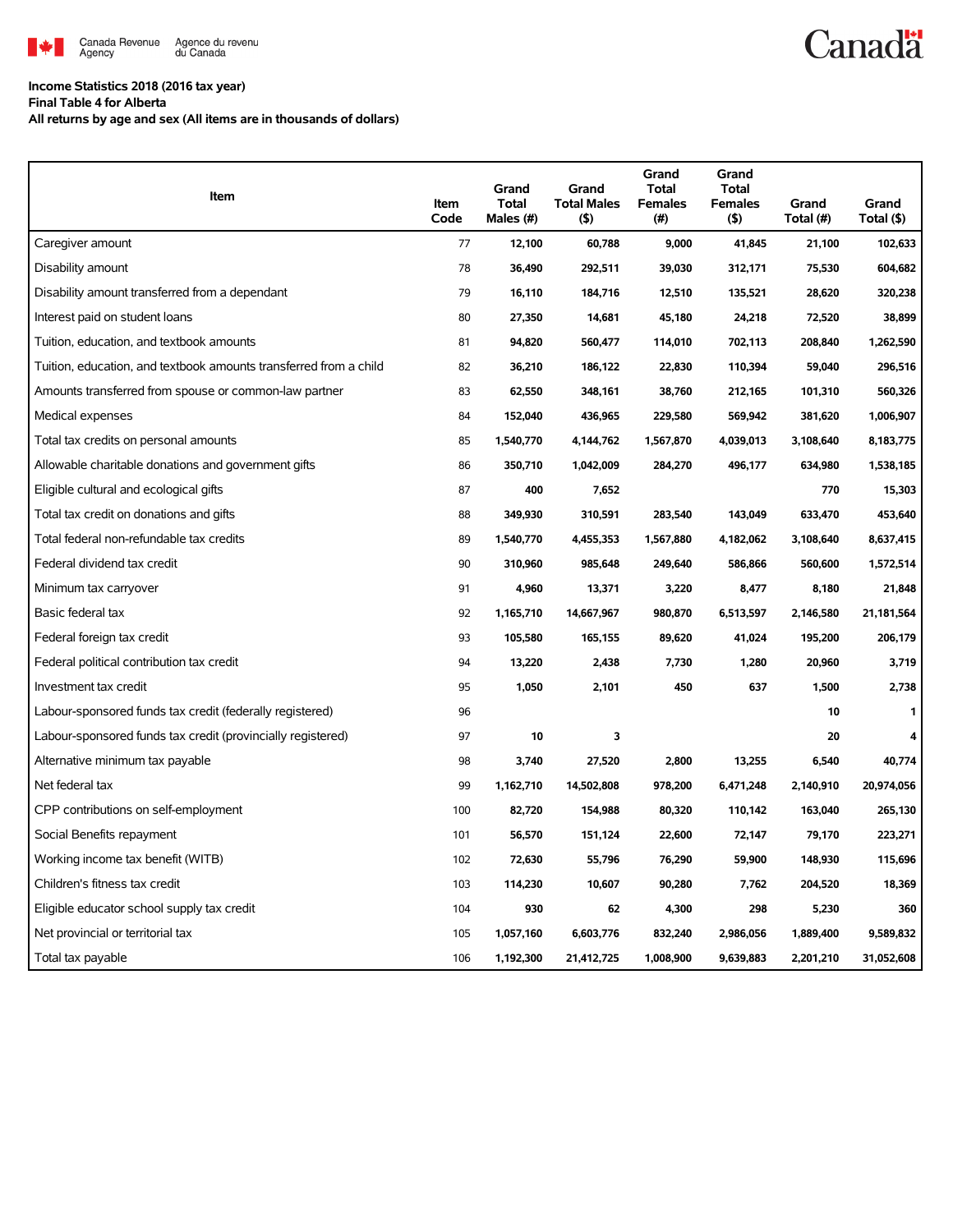| Item                                                                                          | Item<br>Code   | Age<br>Group:<br>Under 20<br>Males (#) | Age<br>Group:<br>Under 20<br>Males (\$) | Age<br>Group:<br>Under 20<br>Females (#) | Age<br>Group:<br>Under 20<br>Females (\$) |
|-----------------------------------------------------------------------------------------------|----------------|----------------------------------------|-----------------------------------------|------------------------------------------|-------------------------------------------|
| Number of taxable returns                                                                     | $\mathbf{1}$   | 16,160                                 |                                         | 10,420                                   |                                           |
| Number of non-taxable returns                                                                 | $\overline{2}$ | 46,400                                 |                                         | 50,590                                   |                                           |
| Total number of returns                                                                       | 3              | 62,560                                 |                                         | 61,000                                   |                                           |
| Employment income                                                                             | 4              | 51,770                                 | 577,030                                 | 50,460                                   | 423,837                                   |
| Commissions (from employment)                                                                 | 5              | 840                                    | 2,637                                   | 1,210                                    | 1,658                                     |
| Other employment income                                                                       | 6              | 1,670                                  | 4,386                                   | 2,410                                    | 4,985                                     |
| Old age security (OAS) pension                                                                | 7              |                                        |                                         |                                          |                                           |
| CPP or QPP benefits                                                                           | 8              | 2,120                                  | 5,669                                   | 2,190                                    | 5,794                                     |
| Other pensions and superannuation                                                             | 9              | 60                                     | 273                                     | 60                                       | 348                                       |
| Elected split-pension amount                                                                  | 10             |                                        |                                         |                                          |                                           |
| Universal child care benefit (UCCB)                                                           | 11             | 490                                    | 264                                     | 1,370                                    | 1,202                                     |
| Employment insurance and other benefits                                                       | 12             | 1,550                                  | 6,963                                   | 460                                      | 2,155                                     |
| Taxable amount of dividends from taxable Canadian corporations                                | 13             | 2,190                                  | 29,996                                  | 2,130                                    | 31,051                                    |
| Interest and other investment income                                                          | 14             | 3,020                                  | 2,389                                   | 2,870                                    | 2,380                                     |
| Net partnership income (limited or non-active partners only)                                  | 15             |                                        |                                         |                                          |                                           |
| Net rental income                                                                             | 16             | 40                                     | 142                                     | 40                                       | 156                                       |
| Taxable capital gains                                                                         | 17             | 1,270                                  | 6,223                                   | 1,170                                    | 5,303                                     |
| <b>RRSP</b> income                                                                            | 18             | 140                                    | 310                                     | 80                                       | 648                                       |
| Other income                                                                                  | 19             | 9,120                                  | 41,755                                  | 10,090                                   | 47,523                                    |
| Net business income                                                                           | 20             | 1,900                                  | 12,958                                  | 1,610                                    | 8,039                                     |
| Net professional income                                                                       | 21             | 90                                     | 441                                     | 80                                       | 235                                       |
| Net commission income                                                                         | 22             | 200                                    | 663                                     | 160                                      | 465                                       |
| Net farming income                                                                            | 23             | 720                                    | 7,331                                   | 540                                      | 7,293                                     |
| Net fishing income                                                                            | 24             |                                        |                                         |                                          |                                           |
| Workers' compensation benefits                                                                | 25             | 360                                    | 679                                     | 280                                      | 796                                       |
| Social assistance payments                                                                    | 26             | 1,180                                  | 13,282                                  | 1,250                                    | 10,471                                    |
| Net federal supplements                                                                       | 27             |                                        |                                         |                                          |                                           |
| Total income assessed                                                                         | 28             | 57,520                                 | 713,471                                 | 56,040                                   | 554,347                                   |
| Registered pension plan (RPP) deduction                                                       | 29             | 690                                    | 472                                     | 330                                      | 172                                       |
| RRSP/PRPP deduction                                                                           | 30             | 1,030                                  | 1,483                                   | 530                                      | 973                                       |
| Deduction for elected split-pension amount                                                    | 31             |                                        |                                         |                                          |                                           |
| Annual union, professional, or like dues                                                      | 32             | 4,710                                  | 1,380                                   | 4,040                                    | 898                                       |
| Child care expenses                                                                           | 33             |                                        |                                         | 80                                       | 209                                       |
| Business investment loss                                                                      | 34             |                                        |                                         |                                          |                                           |
| Moving expenses                                                                               | 35             | 240                                    | 183                                     | 270                                      | 216                                       |
| Support payments made                                                                         | 36             |                                        |                                         |                                          |                                           |
| Carrying charges and interest expenses                                                        | 37             | 390                                    | 226                                     | 340                                      | 176                                       |
| Deduction for CPP/QPP contributions on self-employment and other earnings                     | 38             | 1,230                                  | 340                                     | 880                                      | 168                                       |
| Deduction for provincial parental insurance plan (PPIP) premiums on self-employment<br>income | 39             |                                        |                                         |                                          |                                           |
| Exploration and development expenses                                                          | 40             |                                        |                                         |                                          |                                           |
| Other employment expenses                                                                     | 41             | 450                                    | 795                                     | 120                                      | 166                                       |
| Clergy residence deduction                                                                    | 42             |                                        |                                         |                                          |                                           |
| Other deductions                                                                              | 43             | 240                                    | 102                                     | 230                                      | 326                                       |
| Total deductions before adjustments                                                           | 44             | 7,930                                  | 5,002                                   | 6,260                                    | 3,316                                     |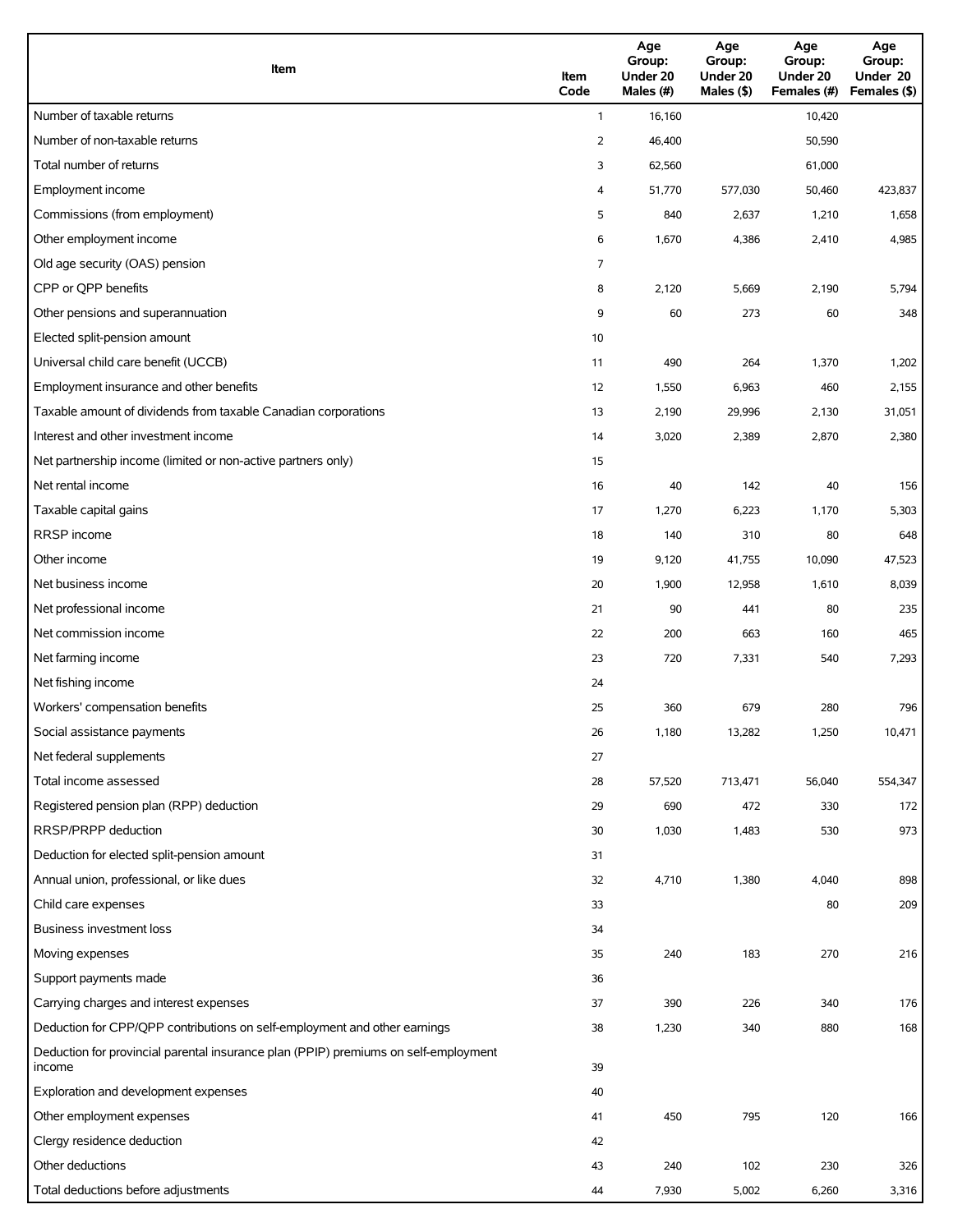| Item                                                                | <b>Item Code</b> | Under 20<br>Males (#) | Under 20<br>Males (\$) | Age Group: Age Group: Age Group:<br>Under 20<br>Females (#) | Age Group:<br>Under 20<br>Females (\$) |
|---------------------------------------------------------------------|------------------|-----------------------|------------------------|-------------------------------------------------------------|----------------------------------------|
| Social benefits repayment                                           | 45               | 10                    | 12                     |                                                             |                                        |
| Net income                                                          | 46               | 57,490                | 708,610                | 56.010                                                      | 551,132                                |
| Canadian Forces personnel and police deduction                      | 47               |                       |                        |                                                             |                                        |
| Security options deductions                                         | 48               |                       |                        |                                                             |                                        |
| Other payments deduction                                            | 49               | 1,510                 | 14,121                 | 1,500                                                       | 11,268                                 |
| Non-capital losses of other years                                   | 50               |                       |                        |                                                             |                                        |
| Net capital losses of other years                                   | 51               | 20                    | 54                     | 20                                                          | 57                                     |
| Capital gains deduction                                             | 52               | 40                    | 1,809                  | 40                                                          | 1,288                                  |
| Northern residents deductions                                       | 53               | 850                   | 2,303                  | 570                                                         | 1,127                                  |
| Additional deductions                                               | 54               | 20                    | 30                     | 30                                                          | 55                                     |
| Farming/fishing losses of prior years                               | 55               |                       |                        |                                                             |                                        |
| Total deductions from net income                                    | 56               | 2,440                 | 18,323                 | 2,140                                                       | 13,797                                 |
| Taxable income assessed                                             | 57               | 56,750                | 690,451                | 55,370                                                      | 537,346                                |
| Basic personal amount                                               | 58               | 62,560                | 716,586                | 61,000                                                      | 698,734                                |
| Age amount                                                          | 59               |                       |                        |                                                             |                                        |
| Spouse or common-law partner amount                                 | 60               | 160                   | 1,338                  | 130                                                         | 1,257                                  |
| Amount for an eligible dependant                                    | 61               | 20                    | 265                    | 660                                                         | 7,493                                  |
| Family caregiver amount for children under 18 years of age          | 62               |                       |                        |                                                             |                                        |
| Amount for infirm dependants age 18 or older                        | 63               |                       |                        |                                                             |                                        |
| CPP or QPP contributions through employment                         | 64               | 30,950                | 15,817                 | 30,510                                                      | 9,905                                  |
| CPP or QPP contributions on self-employment and other earnings      | 65               | 1,230                 | 340                    | 880                                                         | 168                                    |
| Employment insurance premiums                                       | 66               | 41,230                | 9,471                  | 39,760                                                      | 6,945                                  |
| PPIP premiums paid                                                  | 67               |                       |                        |                                                             |                                        |
| PPIP premiums payable on employment income                          | 68               |                       |                        |                                                             |                                        |
| PPIP premiums payable on self-employment income                     | 69               |                       |                        |                                                             |                                        |
| Volunteer firefighters' amount/search and rescue volunteers' amount | 70               | 90                    | 261                    | 20                                                          | 69                                     |
| Canada employment amount                                            | 71               | 52,200                | 58,519                 | 50,870                                                      | 56,843                                 |
| Public transit amount                                               | 72               | 4,190                 | 1,376                  | 5,570                                                       | 1,770                                  |
| Children's arts amount                                              | 73               |                       |                        |                                                             |                                        |
| Home accessibility expenses                                         | 74               |                       |                        |                                                             |                                        |
| Home buyers' amount                                                 | 75               | 50                    | 235                    | 20                                                          | 106                                    |
| Pension income amount                                               | 76               | 60                    | 92                     | 60                                                          | 106                                    |
| Caregiver amount                                                    | 77               |                       |                        |                                                             |                                        |
| Disability amount                                                   | 78               | 1,060                 | 9,650                  | 520                                                         | 4,699                                  |
| Disability amount transferred from a dependant                      | 79               |                       |                        |                                                             |                                        |
| Interest paid on student loans                                      | 80               |                       |                        | 60                                                          | 6                                      |
| Tuition, education, and textbook amounts                            | 81               | 4,970                 | 20,408                 | 5,190                                                       | 21,400                                 |
| Tuition, education, and textbook amounts transferred from a child   | 82               |                       |                        | 10                                                          | 44                                     |
| Amounts transferred from spouse or common-law partner               | 83               | 10                    | 37                     |                                                             |                                        |
| Medical expenses                                                    | 84               | 740                   | 732                    | 1,150                                                       | 1,002                                  |
| Total tax credits on personal amounts                               | 85               | 62,560                | 125,273                | 61,000                                                      | 121,596                                |
| Allowable charitable donations and government gifts                 | 86               | 1,250                 | 857                    | 1,050                                                       | 770                                    |
| Eligible cultural and ecological gifts                              | 87               |                       |                        |                                                             |                                        |
| Total tax credit on donations and gifts                             | 88               | 1,220                 | 251                    | 1,020                                                       | 226                                    |
| Total federal non-refundable tax credits                            | 89               | 62,560                | 125,524                | 61,000                                                      | 121,822                                |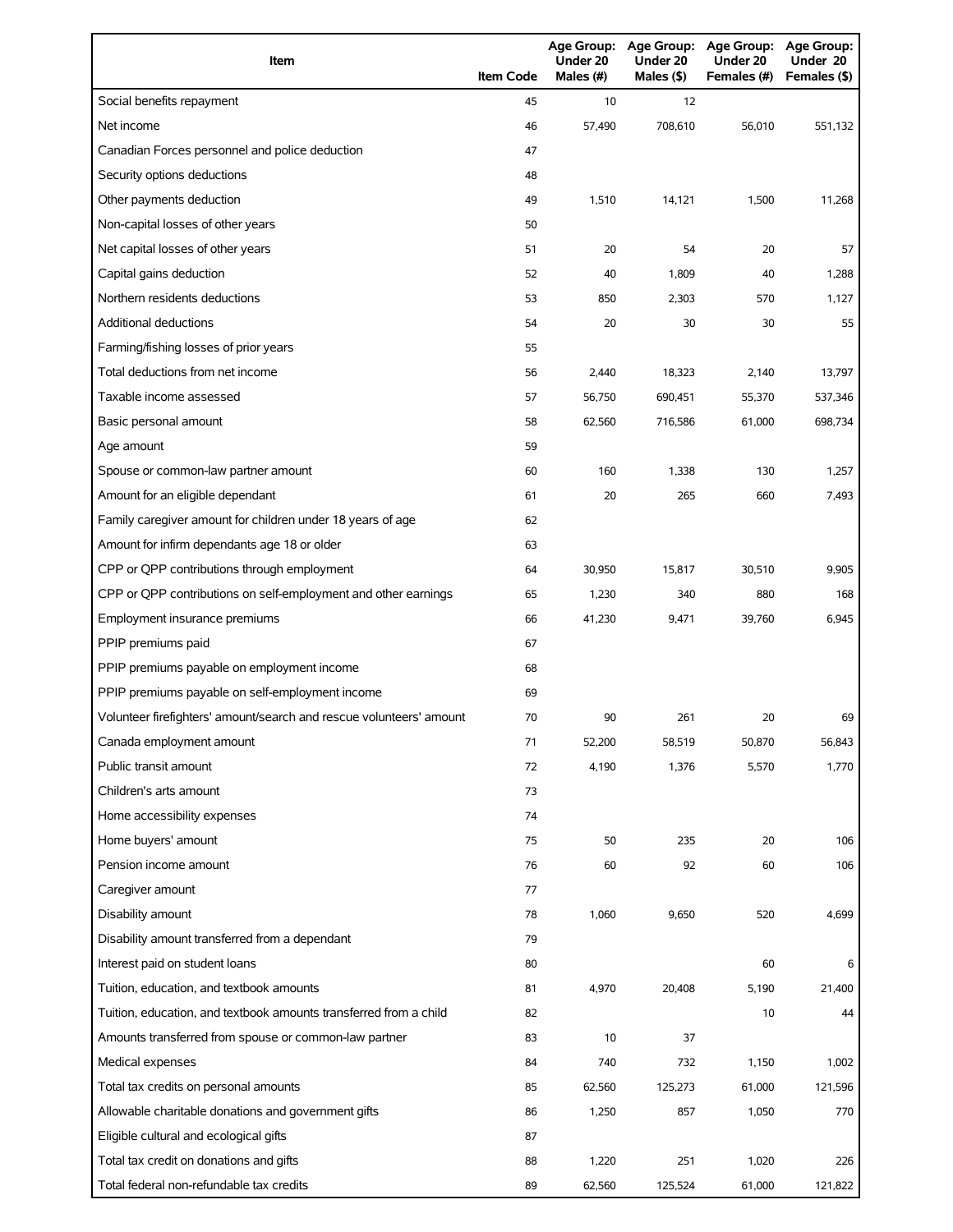| Item                                                        | <b>Item Code</b> | <b>Age Group:</b><br>Under 20<br>Males (#) | Age Group:<br>Under 20<br>Males $($ \$) | <b>Age Group:</b><br>Under 20<br>Females (#) | <b>Age Group:</b><br>Under 20<br>Females (\$) |
|-------------------------------------------------------------|------------------|--------------------------------------------|-----------------------------------------|----------------------------------------------|-----------------------------------------------|
| Federal dividend tax credit                                 | 90               | 1,430                                      | 3,223                                   | 1,360                                        | 3,345                                         |
| Minimum tax carryover                                       | 91               | 30                                         | 102                                     | 20                                           | 57                                            |
| Basic federal tax                                           | 92               | 15,410                                     | 28,417                                  | 9,750                                        | 10,911                                        |
| Federal foreign tax credit                                  | 93               | 240                                        | 216                                     | 160                                          | 194                                           |
| Federal political contribution tax credit                   | 94               |                                            |                                         |                                              |                                               |
| Investment tax credit                                       | 95               |                                            |                                         |                                              |                                               |
| Labour-sponsored funds tax credit (federally registered)    | 96               |                                            |                                         |                                              |                                               |
| Labour-sponsored funds tax credit (provincially registered) | 97               |                                            |                                         |                                              |                                               |
| Alternative minimum tax payable                             | 98               | 30                                         | 78                                      | 20                                           | 58                                            |
| Net federal tax                                             | 99               | 15,370                                     | 28,205                                  | 9,720                                        | 10,719                                        |
| CPP contributions on self-employment                        | 100              | 1,230                                      | 680                                     | 880                                          | 336                                           |
| Social Benefits repayment                                   | 101              | 10                                         | 12                                      |                                              |                                               |
| Working income tax benefit (WITB)                           | 102              | 5,450                                      | 3,883                                   | 5,510                                        | 4,021                                         |
| Children's fitness tax credit                               | 103              |                                            |                                         |                                              |                                               |
| Eligible educator school supply tax credit                  | 104              | 10                                         | 1                                       |                                              |                                               |
| Net provincial or territorial tax                           | 105              | 8,640                                      | 11,117                                  | 3,950                                        | 3,352                                         |
| Total tax payable                                           | 106              | 16,160                                     | 40,014                                  | 10,420                                       | 14,406                                        |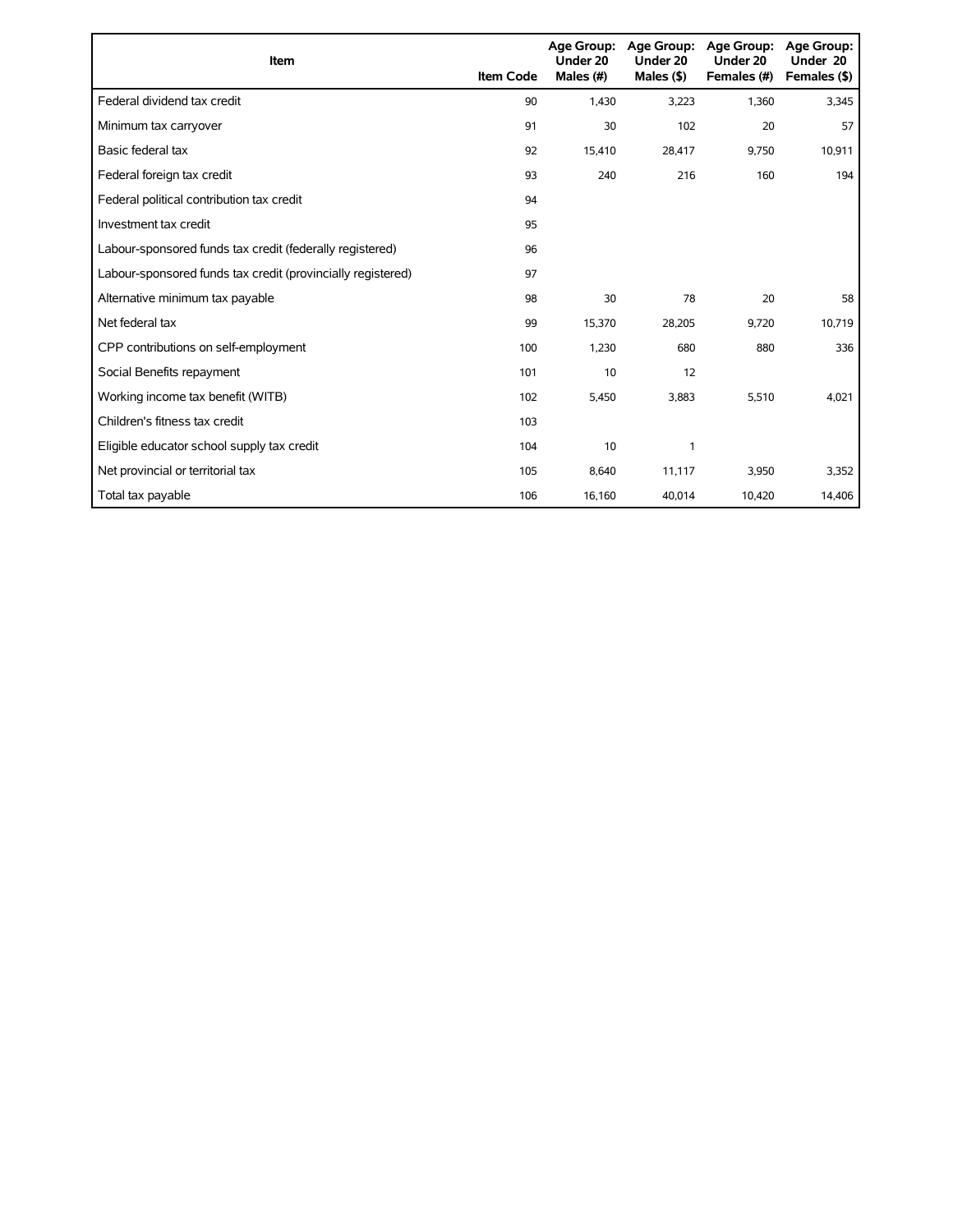| Item                                                                                          | Item<br>Code | Age<br>Group:<br>20 to 24<br>Males (#) | Age<br>Group:<br>20 to 24<br>Males (\$) | Age<br>Group:<br>20 to 24<br>Females (#) | Age<br>Group:<br>20 to 24<br>Females (\$) |
|-----------------------------------------------------------------------------------------------|--------------|----------------------------------------|-----------------------------------------|------------------------------------------|-------------------------------------------|
| Number of taxable returns                                                                     | $\mathbf{1}$ | 73,550                                 |                                         | 53,040                                   |                                           |
| Number of non-taxable returns                                                                 | 2            | 52,510                                 |                                         | 71,480                                   |                                           |
| Total number of returns                                                                       | 3            | 126,060                                |                                         | 124,510                                  |                                           |
| Employment income                                                                             | 4            | 108,930                                | 3,278,150                               | 104,940                                  | 2,188,838                                 |
| Commissions (from employment)                                                                 | 5            | 4,110                                  | 39,449                                  | 5,840                                    | 27,916                                    |
| Other employment income                                                                       | 6            | 7,050                                  | 21,525                                  | 9,120                                    | 24,861                                    |
| Old age security (OAS) pension                                                                | 7            |                                        |                                         |                                          |                                           |
| CPP or OPP benefits                                                                           | 8            | 1,170                                  | 3,220                                   | 1,850                                    | 5,093                                     |
| Other pensions and superannuation                                                             | 9            | 60                                     | 299                                     | 80                                       | 236                                       |
| Elected split-pension amount                                                                  | 10           |                                        |                                         |                                          |                                           |
| Universal child care benefit (UCCB)                                                           | 11           | 480                                    | 537                                     | 12,030                                   | 15,045                                    |
| Employment insurance and other benefits                                                       | 12           | 19,090                                 | 133,141                                 | 9,450                                    | 71,017                                    |
| Taxable amount of dividends from taxable Canadian corporations                                | 13           | 7,580                                  | 101,536                                 | 5,890                                    | 83,650                                    |
| Interest and other investment income                                                          | 14           | 10,000                                 | 5,146                                   | 8,910                                    | 4,204                                     |
| Net partnership income (limited or non-active partners only)                                  | 15           | 30                                     | $-30$                                   |                                          |                                           |
| Net rental income                                                                             | 16           | 720                                    | 1,634                                   | 560                                      | 1,570                                     |
| Taxable capital gains                                                                         | 17           | 4,200                                  | 8,904                                   | 2,840                                    | 8,159                                     |
| <b>RRSP</b> income                                                                            | 18           | 3,570                                  | 9,843                                   | 1,600                                    | 2,958                                     |
| Other income                                                                                  | 19           | 22,930                                 | 75,813                                  | 19,680                                   | 77,547                                    |
| Net business income                                                                           | 20           | 5,560                                  | 52,923                                  | 5,120                                    | 32,769                                    |
| Net professional income                                                                       | 21           | 420                                    | 3,557                                   | 480                                      | 3,242                                     |
| Net commission income                                                                         | 22           | 840                                    | 4,792                                   | 1,160                                    | 3,932                                     |
| Net farming income                                                                            | 23           | 1,610                                  | 16,018                                  | 1,190                                    | 13,531                                    |
| Net fishing income                                                                            | 24           |                                        |                                         |                                          |                                           |
| Workers' compensation benefits                                                                | 25           | 1,340                                  | 4,264                                   | 980                                      | 2,797                                     |
| Social assistance payments                                                                    | 26           | 5,440                                  | 61,634                                  | 5,970                                    | 56,213                                    |
| Net federal supplements                                                                       | 27           |                                        |                                         |                                          |                                           |
| Total income assessed                                                                         | 28           | 118,700                                | 3,822,472                               | 117,990                                  | 2,623,824                                 |
| Registered pension plan (RPP) deduction                                                       | 29           | 8,190                                  | 19,254                                  | 7,410                                    | 20,390                                    |
| RRSP/PRPP deduction                                                                           | 30           | 14,520                                 | 44,492                                  | 10,420                                   | 21,630                                    |
| Deduction for elected split-pension amount                                                    | 31           |                                        |                                         |                                          |                                           |
| Annual union, professional, or like dues                                                      | 32           | 17,680                                 | 9,801                                   | 19,960                                   | 8,692                                     |
| Child care expenses                                                                           | 33           | 160                                    | 472                                     | 2,040                                    | 6,105                                     |
| Business investment loss                                                                      | 34           |                                        |                                         |                                          |                                           |
| Moving expenses                                                                               | 35           | 1,180                                  | 1,342                                   | 1,290                                    | 1,405                                     |
| Support payments made                                                                         | 36           | 20                                     | 7                                       |                                          |                                           |
| Carrying charges and interest expenses                                                        | 37           | 2,090                                  | 921                                     | 1,460                                    | 680                                       |
| Deduction for CPP/QPP contributions on self-employment and other earnings                     | 38           | 5,230                                  | 2,709                                   | 4,620                                    | 1,716                                     |
| Deduction for provincial parental insurance plan (PPIP) premiums on self-employment<br>income | 39           |                                        |                                         |                                          |                                           |
| Exploration and development expenses                                                          | 40           |                                        |                                         |                                          |                                           |
| Other employment expenses                                                                     | 41           | 3,440                                  | 9,429                                   | 1,640                                    | 3,128                                     |
| Clergy residence deduction                                                                    | 42           | 30                                     | 197                                     | 10                                       | 71                                        |
| Other deductions                                                                              | 43           | 2,230                                  | 1,836                                   | 1,690                                    | 832                                       |
| Total deductions before adjustments                                                           | 44           | 41,380                                 | 90,758                                  | 38,070                                   | 64,861                                    |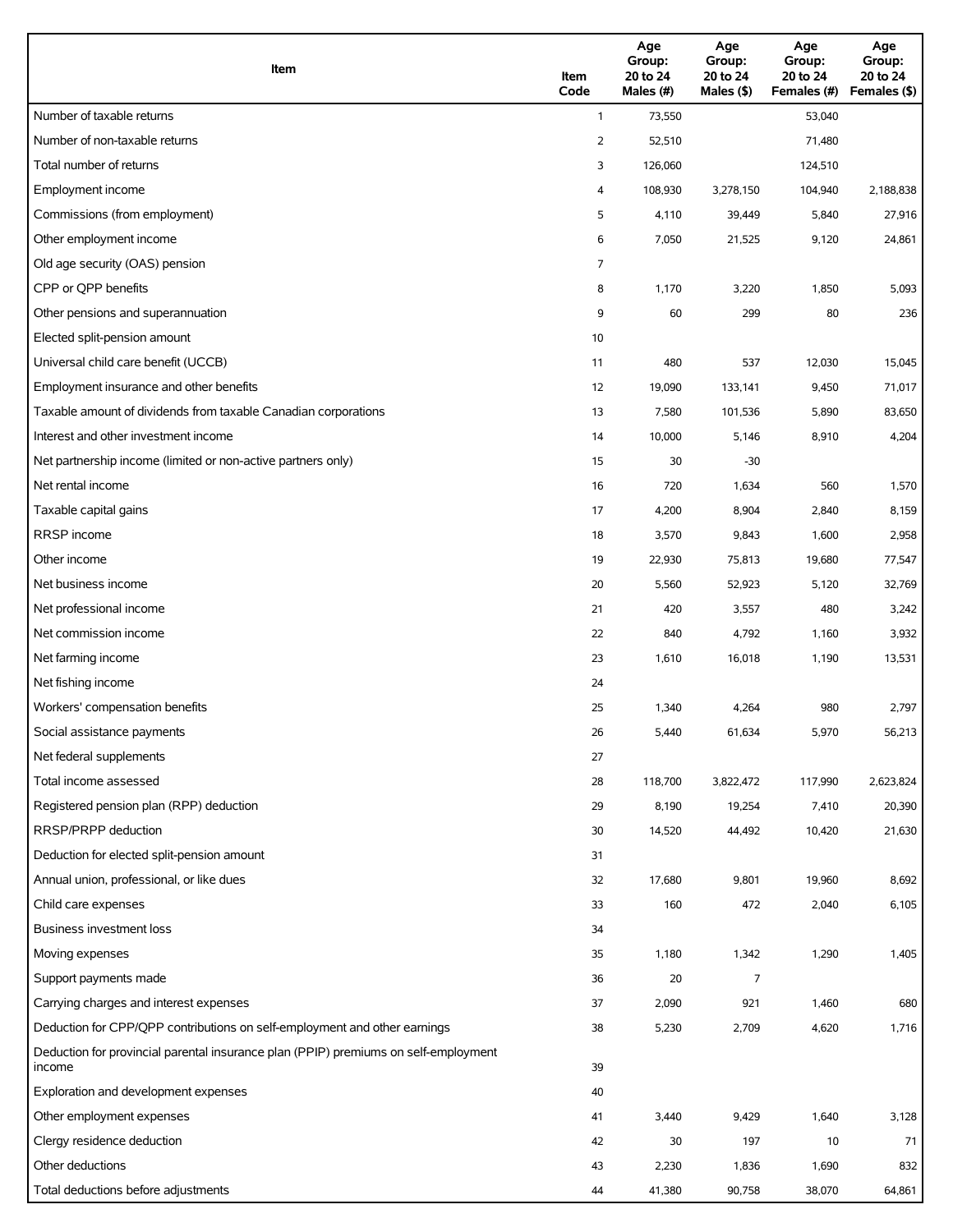| Item                                                                | <b>Item Code</b> | Age Group:<br>20 to 24<br>Males (#) | <b>Age Group:</b><br>20 to 24<br>Males (\$) | <b>Age Group:</b><br>20 to 24<br>Females (#) | <b>Age Group:</b><br>20 to 24<br>Females (\$) |
|---------------------------------------------------------------------|------------------|-------------------------------------|---------------------------------------------|----------------------------------------------|-----------------------------------------------|
| Social benefits repayment                                           | 45               | 1,300                               | 1,815                                       | 110                                          | 140                                           |
| Net income                                                          | 46               | 118,590                             | 3,730,636                                   | 117,850                                      | 2,559,237                                     |
| Canadian Forces personnel and police deduction                      | 47               |                                     |                                             |                                              |                                               |
| Security options deductions                                         | 48               | 40                                  | 122                                         | 10                                           | 35                                            |
| Other payments deduction                                            | 49               | 6,690                               | 65,901                                      | 6,810                                        | 59,010                                        |
| Non-capital losses of other years                                   | 50               | 10                                  | 16                                          |                                              |                                               |
| Net capital losses of other years                                   | 51               | 210                                 | 176                                         | 120                                          | 142                                           |
| Capital gains deduction                                             | 52               | 60                                  | 2,774                                       | 60                                           | 3,311                                         |
| Northern residents deductions                                       | 53               | 3,790                               | 12,377                                      | 2,320                                        | 5,677                                         |
| Additional deductions                                               | 54               | 40                                  | 139                                         | 40                                           | 110                                           |
| Farming/fishing losses of prior years                               | 55               |                                     |                                             |                                              |                                               |
| Total deductions from net income                                    | 56               | 10,750                              | 81,735                                      | 9,320                                        | 68,400                                        |
| Taxable income assessed                                             | 57               | 115,990                             | 3,648,961                                   | 115,920                                      | 2,490,870                                     |
| Basic personal amount                                               | 58               | 126,050                             | 1,441,960                                   | 124,510                                      | 1,423,738                                     |
| Age amount                                                          | 59               |                                     |                                             |                                              |                                               |
| Spouse or common-law partner amount                                 | 60               | 4,010                               | 33,419                                      | 1,700                                        | 14,806                                        |
| Amount for an eligible dependant                                    | 61               | 280                                 | 3,041                                       | 5,480                                        | 61,514                                        |
| Family caregiver amount for children under 18 years of age          | 62               |                                     |                                             | 100                                          | 253                                           |
| Amount for infirm dependants age 18 or older                        | 63               |                                     |                                             |                                              |                                               |
| CPP or QPP contributions through employment                         | 64               | 107,160                             | 132,116                                     | 102,850                                      | 90,091                                        |
| CPP or QPP contributions on self-employment and other earnings      | 65               | 5,230                               | 2,709                                       | 4,620                                        | 1,716                                         |
| Employment insurance premiums                                       | 66               | 102,520                             | 52,517                                      | 98,370                                       | 38,883                                        |
| PPIP premiums paid                                                  | 67               |                                     |                                             |                                              |                                               |
| PPIP premiums payable on employment income                          | 68               |                                     |                                             |                                              |                                               |
| PPIP premiums payable on self-employment income                     | 69               |                                     |                                             |                                              |                                               |
| Volunteer firefighters' amount/search and rescue volunteers' amount | 70               | 390                                 | 1,182                                       | 80                                           | 249                                           |
| Canada employment amount                                            | 71               | 109,680                             | 125,754                                     | 105,580                                      | 120,600                                       |
| Public transit amount                                               | 72               | 14,670                              | 5,794                                       | 19,810                                       | 8,052                                         |
| Children's arts amount                                              | 73               | 30                                  | 6                                           | 90                                           | 22                                            |
| Home accessibility expenses                                         | 74               |                                     |                                             |                                              |                                               |
| Home buyers' amount                                                 | 75               | 1,820                               | 8,486                                       | 1,230                                        | 5,234                                         |
| Pension income amount                                               | 76               | 60                                  | 79                                          | 80                                           | 90                                            |
| Caregiver amount                                                    | 77               | 60                                  | 268                                         |                                              |                                               |
| Disability amount                                                   | 78               | 1,800                               | 14,355                                      | 1,130                                        | 9,034                                         |
| Disability amount transferred from a dependant                      | 79               | 40                                  | 392                                         |                                              |                                               |
| Interest paid on student loans                                      | 80               | 3,310                               | 1,182                                       | 6,270                                        | 2,505                                         |
| Tuition, education, and textbook amounts                            | 81               | 30,740                              | 185,915                                     | 35,100                                       | 233,484                                       |
| Tuition, education, and textbook amounts transferred from a child   | 82               | 30                                  | 102                                         | 20                                           | 103                                           |
| Amounts transferred from spouse or common-law partner               | 83               | 570                                 | 2,349                                       |                                              |                                               |
| Medical expenses                                                    | 84               | 3,720                               | 4,186                                       | 6,680                                        | 7,034                                         |
| Total tax credits on personal amounts                               | 85               | 126,050                             | 302,383                                     | 124,510                                      | 302,948                                       |
| Allowable charitable donations and government gifts                 | 86               | 7,660                               | 6,708                                       | 7,630                                        | 5,579                                         |
| Eligible cultural and ecological gifts                              | 87               |                                     |                                             | 20                                           |                                               |
| Total tax credit on donations and gifts                             | 88               | 7,560                               | 1,863                                       | 7,520                                        | 1,534                                         |
| Total federal non-refundable tax credits                            | 89               | 126,050                             | 304,246                                     | 124,510                                      | 304,482                                       |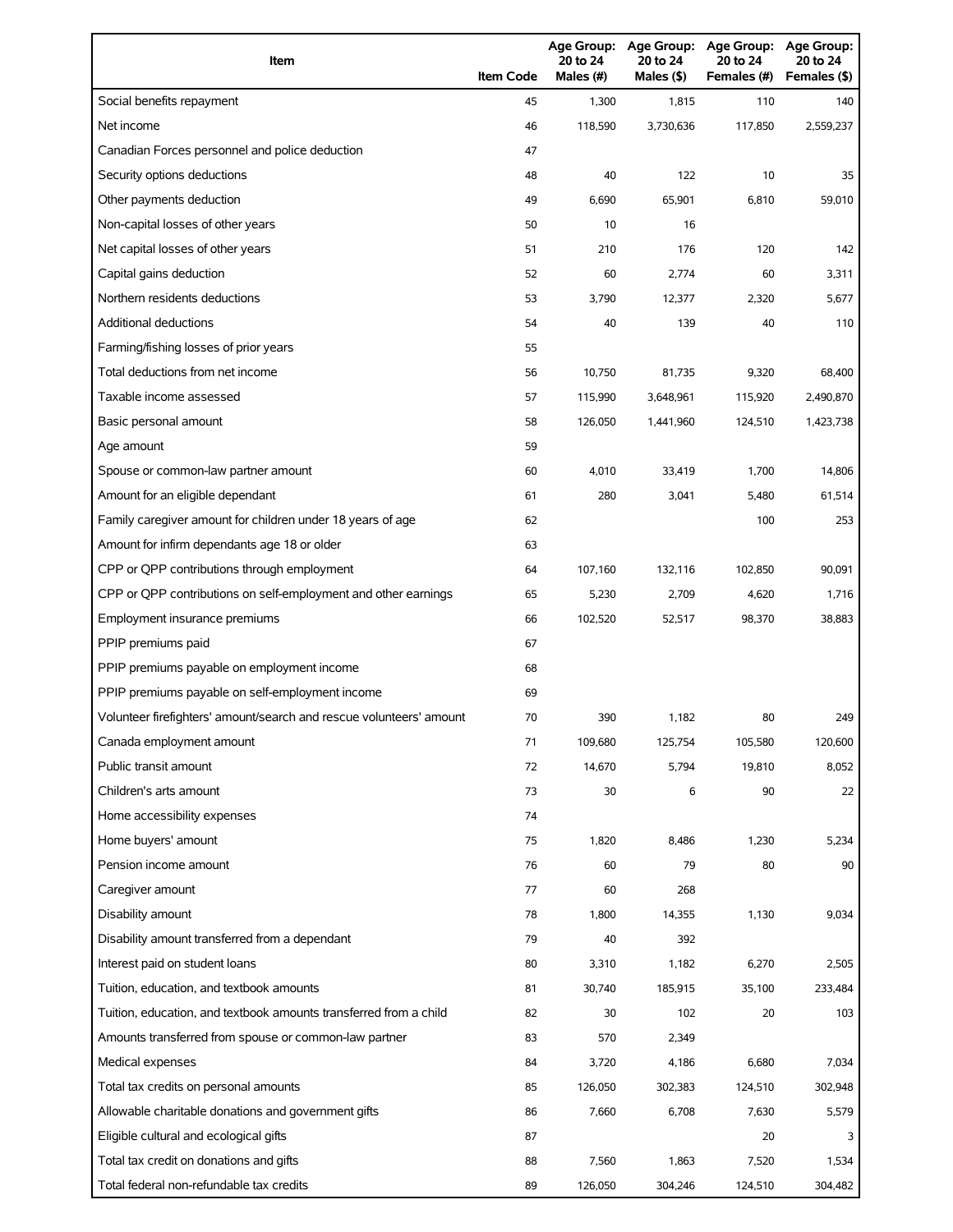| Item                                                        | <b>Item Code</b> | 20 to 24<br>Males (#) | Age Group: Age Group:<br>20 to 24<br>Males $(§)$ | Age Group:<br>20 to 24<br>Females (#) | Age Group:<br>20 to 24<br>Females (\$) |
|-------------------------------------------------------------|------------------|-----------------------|--------------------------------------------------|---------------------------------------|----------------------------------------|
| Federal dividend tax credit                                 | 90               | 6,630                 | 10,612                                           | 4,830                                 | 8,631                                  |
| Minimum tax carryover                                       | 91               | 30                    | 94                                               | 30                                    | 49                                     |
| Basic federal tax                                           | 92               | 71,150                | 322,590                                          | 50,490                                | 136,501                                |
| Federal foreign tax credit                                  | 93               | 1,690                 | 1,231                                            | 820                                   | 319                                    |
| Federal political contribution tax credit                   | 94               |                       |                                                  |                                       |                                        |
| Investment tax credit                                       | 95               |                       |                                                  |                                       |                                        |
| Labour-sponsored funds tax credit (federally registered)    | 96               |                       |                                                  |                                       |                                        |
| Labour-sponsored funds tax credit (provincially registered) | 97               |                       |                                                  |                                       |                                        |
| Alternative minimum tax payable                             | 98               | 40                    | 178                                              | 50                                    | 238                                    |
| Net federal tax                                             | 99               | 71,050                | 321,390                                          | 50,370                                | 136,199                                |
| CPP contributions on self-employment                        | 100              | 5,230                 | 5,418                                            | 4,620                                 | 3,432                                  |
| Social Benefits repayment                                   | 101              | 1,300                 | 1,815                                            | 110                                   | 140                                    |
| Working income tax benefit (WITB)                           | 102              | 17,390                | 12,055                                           | 19,220                                | 14,028                                 |
| Children's fitness tax credit                               | 103              | 150                   | 7                                                | 500                                   | 21                                     |
| Eligible educator school supply tax credit                  | 104              | 20                    | 1                                                | 250                                   | 17                                     |
| Net provincial or territorial tax                           | 105              | 57,770                | 147,234                                          | 33,990                                | 54,658                                 |
| Total tax payable                                           | 106              | 73,550                | 475,858                                          | 53,040                                | 194,430                                |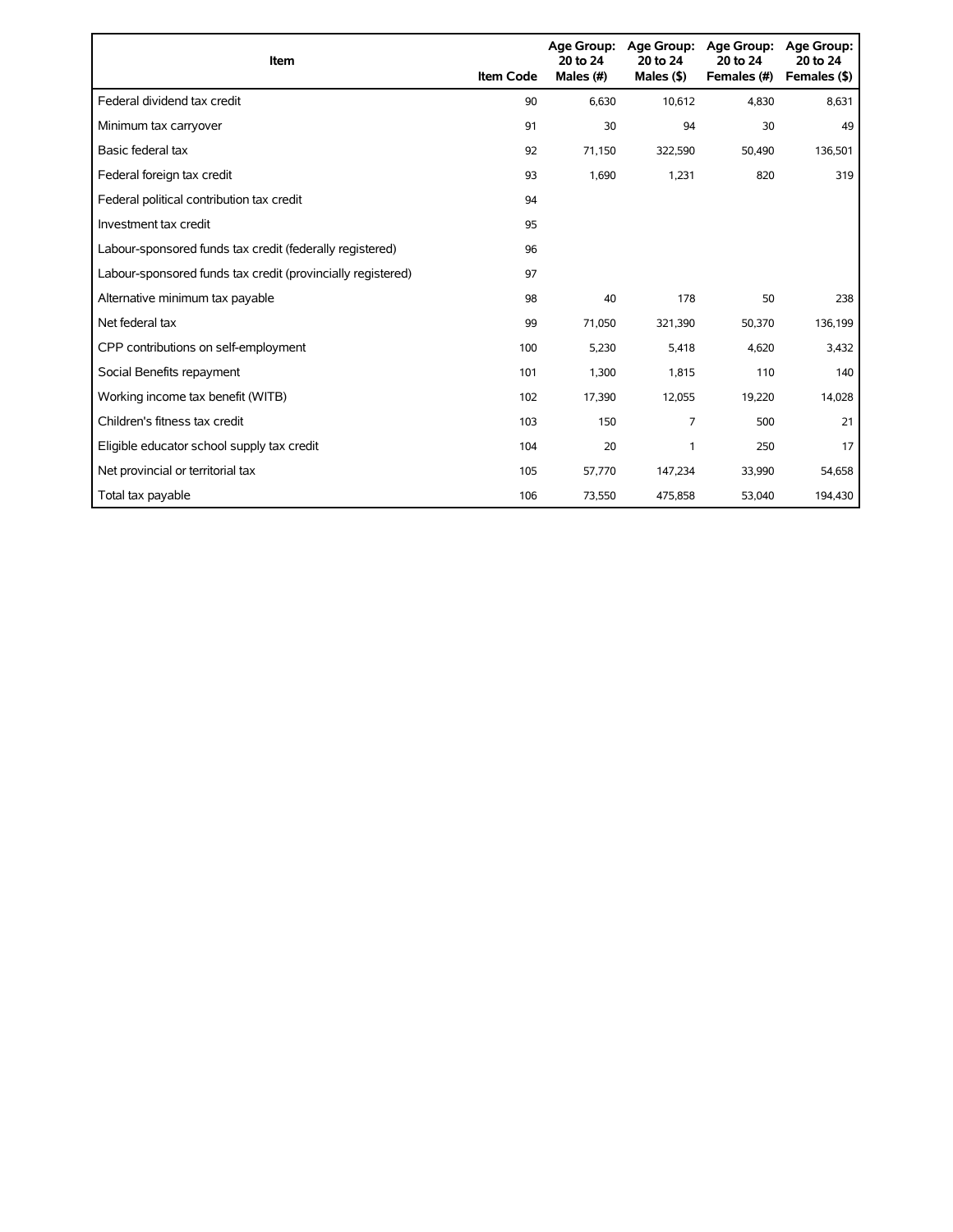| Item                                                                                          | Item<br>Code   | Age<br>Group:<br>25 to 29<br>Males (#) | Age<br>Group:<br>25 to 29<br>Males (\$) | Age<br>Group:<br>25 to 29<br>Females (#) | Age<br>Group:<br>25 to 29<br>Females (\$) |
|-----------------------------------------------------------------------------------------------|----------------|----------------------------------------|-----------------------------------------|------------------------------------------|-------------------------------------------|
| Number of taxable returns                                                                     | $\mathbf{1}$   | 121,760                                |                                         | 100,180                                  |                                           |
| Number of non-taxable returns                                                                 | $\overline{2}$ | 31,030                                 |                                         | 54,210                                   |                                           |
| Total number of returns                                                                       | 3              | 152,790                                |                                         | 154,390                                  |                                           |
| Employment income                                                                             | 4              | 135,660                                | 7,191,036                               | 125,290                                  | 4,681,484                                 |
| Commissions (from employment)                                                                 | 5              | 5,790                                  | 116,415                                 | 5,990                                    | 65,715                                    |
| Other employment income                                                                       | 6              | 11,900                                 | 58,518                                  | 10,580                                   | 38,617                                    |
| Old age security (OAS) pension                                                                | 7              |                                        |                                         |                                          |                                           |
| CPP or QPP benefits                                                                           | 8              | 350                                    | 2,159                                   | 450                                      | 2,105                                     |
| Other pensions and superannuation                                                             | 9              | 70                                     | 359                                     | 60                                       | 283                                       |
| Elected split-pension amount                                                                  | 10             |                                        |                                         |                                          |                                           |
| Universal child care benefit (UCCB)                                                           | 11             | 2,630                                  | 3,244                                   | 38,700                                   | 54,212                                    |
| Employment insurance and other benefits                                                       | 12             | 26,250                                 | 196,236                                 | 24,370                                   | 232,238                                   |
| Taxable amount of dividends from taxable Canadian corporations                                | 13             | 16,010                                 | 236,104                                 | 10,650                                   | 128,437                                   |
| Interest and other investment income                                                          | 14             | 17,390                                 | 9,999                                   | 14,940                                   | 8,563                                     |
| Net partnership income (limited or non-active partners only)                                  | 15             |                                        |                                         |                                          |                                           |
| Net rental income                                                                             | 16             | 3,780                                  | 8,092                                   | 3,530                                    | 7,646                                     |
| Taxable capital gains                                                                         | 17             | 7,900                                  | 24,168                                  | 4,830                                    | 13,784                                    |
| <b>RRSP</b> income                                                                            | 18             | 11,140                                 | 44,168                                  | 6,430                                    | 18,003                                    |
| Other income                                                                                  | 19             | 19,910                                 | 63,277                                  | 13,590                                   | 51,397                                    |
| Net business income                                                                           | 20             | 8,710                                  | 117,553                                 | 9,260                                    | 76,978                                    |
| Net professional income                                                                       | 21             | 940                                    | 25,461                                  | 1,310                                    | 30,146                                    |
| Net commission income                                                                         | 22             | 1,120                                  | 11,965                                  | 2,270                                    | 9,545                                     |
| Net farming income                                                                            | 23             | 2,210                                  | 19,971                                  | 1,370                                    | 8,043                                     |
| Net fishing income                                                                            | 24             |                                        |                                         |                                          |                                           |
| Workers' compensation benefits                                                                | 25             | 1,670                                  | 8,556                                   | 1,150                                    | 4,298                                     |
| Social assistance payments                                                                    | 26             | 5,740                                  | 61,473                                  | 7,020                                    | 67,637                                    |
| Net federal supplements                                                                       | 27             |                                        |                                         |                                          |                                           |
| Total income assessed                                                                         | 28             | 147,920                                | 8,199,068                               | 149,030                                  | 5,501,193                                 |
| Registered pension plan (RPP) deduction                                                       | 29             | 21,970                                 | 89,087                                  | 26,500                                   | 127,209                                   |
| RRSP/PRPP deduction                                                                           | 30             | 39,330                                 | 186,519                                 | 34,480                                   | 116,437                                   |
| Deduction for elected split-pension amount                                                    | 31             |                                        |                                         |                                          |                                           |
| Annual union, professional, or like dues                                                      | 32             | 30,040                                 | 26,046                                  | 36,170                                   | 27,184                                    |
| Child care expenses                                                                           | 33             | 1,160                                  | 4,689                                   | 10,450                                   | 39,202                                    |
| Business investment loss                                                                      | 34             | 40                                     | 1,385                                   | 10                                       | 72                                        |
| Moving expenses                                                                               | 35             | 1,710                                  | 3,622                                   | 1,490                                    | 2,701                                     |
| Support payments made                                                                         | 36             | 80                                     | 186                                     |                                          |                                           |
| Carrying charges and interest expenses                                                        | 37             | 4,750                                  | 3,596                                   | 2,880                                    | 2,188                                     |
| Deduction for CPP/QPP contributions on self-employment and other earnings                     | 38             | 7,500                                  | 5,973                                   | 7,410                                    | 4,326                                     |
| Deduction for provincial parental insurance plan (PPIP) premiums on self-employment<br>income | 39             |                                        |                                         |                                          |                                           |
| Exploration and development expenses                                                          | 40             |                                        |                                         |                                          |                                           |
| Other employment expenses                                                                     | 41             | 7,120                                  | 26,362                                  | 4,140                                    | 10,251                                    |
| Clergy residence deduction                                                                    | 42             | 150                                    | 1,887                                   | 40                                       | 310                                       |
| Other deductions                                                                              | 43             | 4,020                                  | 3,779                                   |                                          |                                           |
| Total deductions before adjustments                                                           | 44             | 79,030                                 | 353,707                                 | 78,720                                   | 332,836                                   |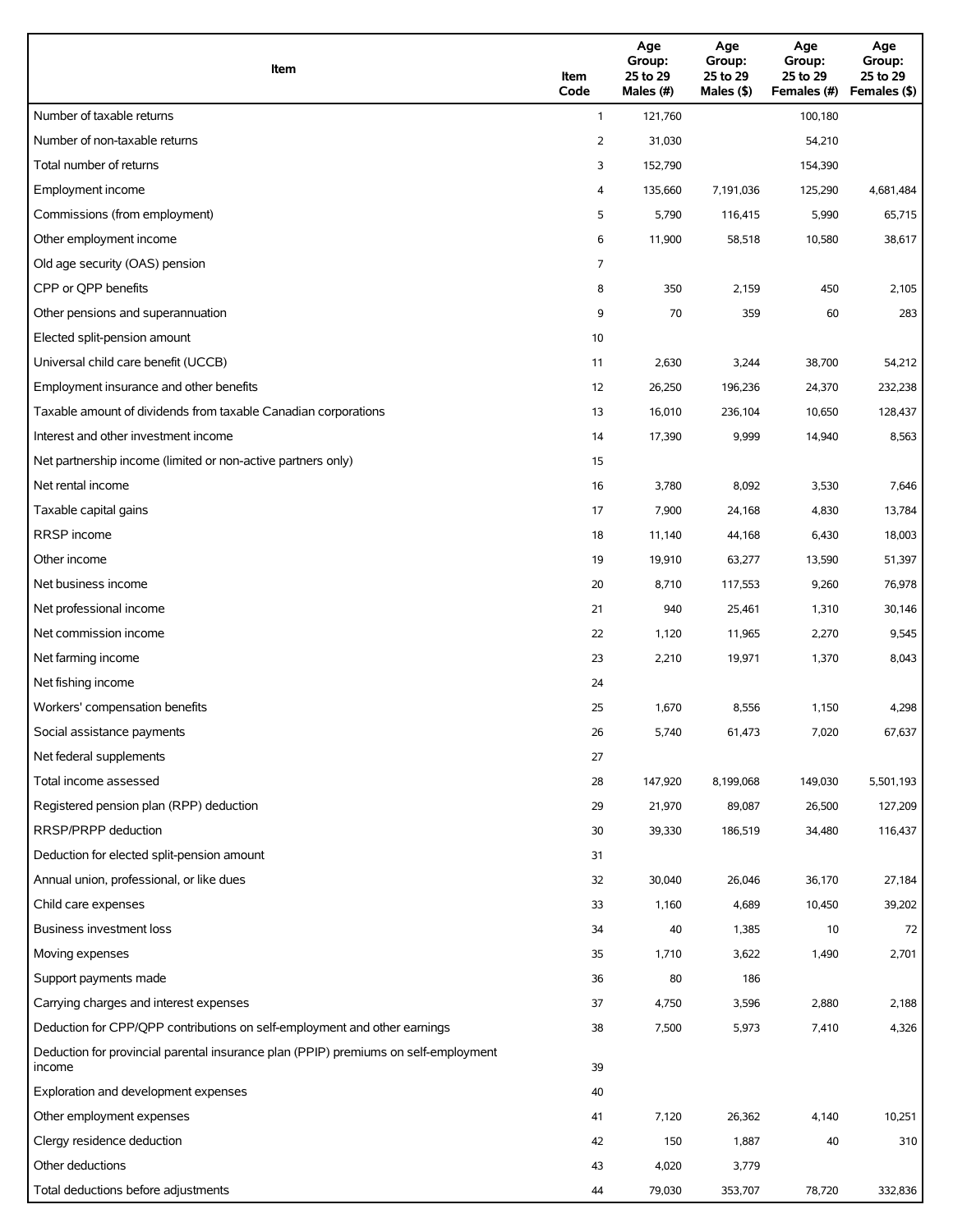| Item                                                                | <b>Item Code</b> | 25 to 29<br>Males (#) | 25 to 29<br>Males (\$) | Age Group: Age Group: Age Group:<br>25 to 29<br>Females (#) | <b>Age Group:</b><br>25 to 29<br>Females (\$) |
|---------------------------------------------------------------------|------------------|-----------------------|------------------------|-------------------------------------------------------------|-----------------------------------------------|
| Social benefits repayment                                           | 45               | 4,310                 | 6,004                  | 410                                                         | 510                                           |
| Net income                                                          | 46               | 147,750               | 7,841,802              | 148,630                                                     | 5,169,950                                     |
| Canadian Forces personnel and police deduction                      | 47               | 70                    | 950                    | 20                                                          | 280                                           |
| Security options deductions                                         | 48               |                       |                        | 160                                                         | 1,196                                         |
| Other payments deduction                                            | 49               | 7,320                 | 70,200                 | 8,060                                                       | 71,935                                        |
| Non-capital losses of other years                                   | 50               | 60                    | 244                    | 90                                                          | 328                                           |
| Net capital losses of other years                                   | 51               | 880                   | 816                    | 370                                                         | 327                                           |
| Capital gains deduction                                             | 52               | 150                   | 8,774                  | 110                                                         | 6,680                                         |
| Northern residents deductions                                       | 53               | 7,430                 | 27,031                 | 4,360                                                       | 11,965                                        |
| Additional deductions                                               | 54               | 90                    | 1,543                  | 70                                                          | 791                                           |
| Farming/fishing losses of prior years                               | 55               | 40                    | 273                    | 10                                                          | 56                                            |
| Total deductions from net income                                    | 56               | 16,030                | 113,533                | 13,100                                                      | 93,608                                        |
| Taxable income assessed                                             | 57               | 145,290               | 7,728,534              | 146,710                                                     | 5,076,478                                     |
| Basic personal amount                                               | 58               | 152,780               | 1,744,967              | 154,390                                                     | 1,761,731                                     |
| Age amount                                                          | 59               |                       |                        |                                                             |                                               |
| Spouse or common-law partner amount                                 | 60               | 15,400                | 130,780                | 4,670                                                       | 39,709                                        |
| Amount for an eligible dependant                                    | 61               | 910                   | 9,898                  | 10,540                                                      | 117,741                                       |
| Family caregiver amount for children under 18 years of age          | 62               | 220                   | 525                    | 370                                                         | 914                                           |
| Amount for infirm dependants age 18 or older                        | 63               |                       |                        |                                                             |                                               |
| CPP or QPP contributions through employment                         | 64               | 134,170               | 252,628                | 123,420                                                     | 184,481                                       |
| CPP or QPP contributions on self-employment and other earnings      | 65               | 7,500                 | 5,973                  | 7,410                                                       | 4,326                                         |
| Employment insurance premiums                                       | 66               | 129,300               | 93,207                 | 118,820                                                     | 72,711                                        |
| PPIP premiums paid                                                  | 67               |                       |                        |                                                             |                                               |
| PPIP premiums payable on employment income                          | 68               |                       |                        |                                                             |                                               |
| PPIP premiums payable on self-employment income                     | 69               |                       |                        |                                                             |                                               |
| Volunteer firefighters' amount/search and rescue volunteers' amount | 70               | 500                   | 1,506                  | 80                                                          | 249                                           |
| Canada employment amount                                            | 71               | 136,530               | 157,405                | 126,170                                                     | 144,450                                       |
| Public transit amount                                               | 72               | 12,550                | 7,324                  | 14,440                                                      | 8,574                                         |
| Children's arts amount                                              | 73               | 600                   | 142                    | 920                                                         | 222                                           |
| Home accessibility expenses                                         | 74               | 30                    | 115                    |                                                             |                                               |
| Home buyers' amount                                                 | 75               | 4,890                 | 22,501                 | 3,550                                                       | 15,469                                        |
| Pension income amount                                               | 76               | 70                    | 98                     | 90                                                          | 134                                           |
| Caregiver amount                                                    | 77               | 210                   | 963                    | 170                                                         | 774                                           |
| Disability amount                                                   | 78               | 1,480                 | 11,829                 | 1,180                                                       | 9,399                                         |
| Disability amount transferred from a dependant                      | 79               | 340                   | 3,868                  | 510                                                         | 6,301                                         |
| Interest paid on student loans                                      | 80               | 8,920                 | 4,936                  | 15,430                                                      | 9,078                                         |
| Tuition, education, and textbook amounts                            | 81               | 24,160                | 180,475                | 28,300                                                      | 228,722                                       |
| Tuition, education, and textbook amounts transferred from a child   | 82               |                       |                        | 20                                                          | 42                                            |
| Amounts transferred from spouse or common-law partner               | 83               | 1,960                 | 7,851                  | 780                                                         | 3,202                                         |
| Medical expenses                                                    | 84               | 6,120                 | 8,967                  | 12,030                                                      | 15,328                                        |
| Total tax credits on personal amounts                               | 85               | 152,780               | 396,912                | 154,390                                                     | 393,557                                       |
| Allowable charitable donations and government gifts                 | 86               | 19,420                | 24,205                 | 18,840                                                      | 15,887                                        |
| Eligible cultural and ecological gifts                              | 87               | 20                    | 17                     |                                                             |                                               |
| Total tax credit on donations and gifts                             | 88               | 19,320                | 6,726                  | 18,720                                                      | 4,324                                         |
| Total federal non-refundable tax credits                            | 89               | 152,780               | 403,639                | 154,390                                                     | 397,881                                       |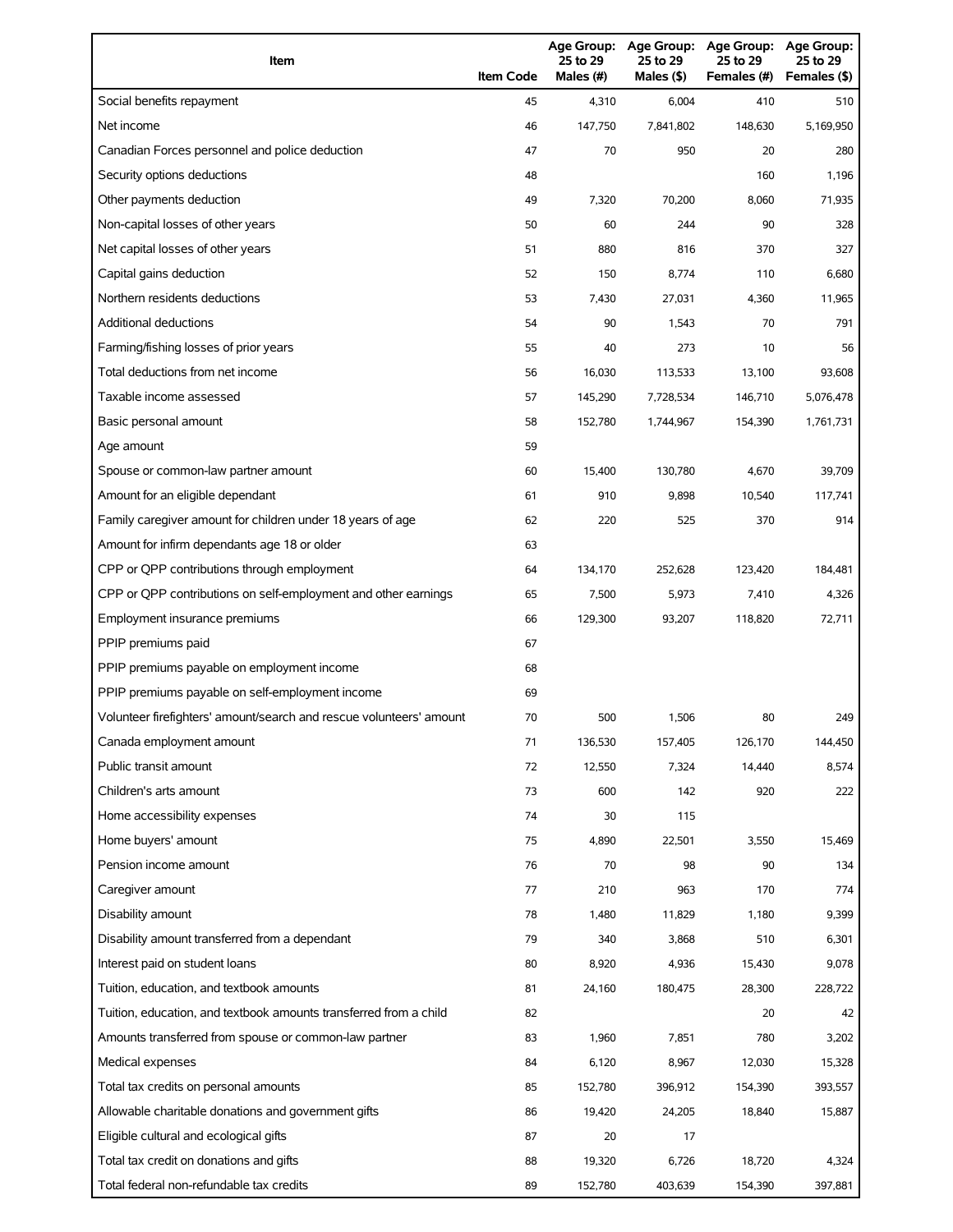| Item                                                        | <b>Item Code</b> | 25 to 29<br>Males (#) | Age Group: Age Group:<br>25 to 29<br>Males $($ \$) | <b>Age Group:</b><br>25 to 29<br>Females (#) | <b>Age Group:</b><br>25 to 29<br>Females (\$) |
|-------------------------------------------------------------|------------------|-----------------------|----------------------------------------------------|----------------------------------------------|-----------------------------------------------|
| Federal dividend tax credit                                 | 90               | 15,580                | 25,343                                             | 9,980                                        | 13,859                                        |
| Minimum tax carryover                                       | 91               | 100                   | 255                                                | 50                                           | 199                                           |
| Basic federal tax                                           | 92               | 119,210               | 953,701                                            | 97,320                                       | 475,020                                       |
| Federal foreign tax credit                                  | 93               | 4,540                 | 5,951                                              | 2,510                                        | 1,190                                         |
| Federal political contribution tax credit                   | 94               | 260                   | 36                                                 | 110                                          | 17                                            |
| Investment tax credit                                       | 95               |                       |                                                    |                                              |                                               |
| Labour-sponsored funds tax credit (federally registered)    | 96               |                       |                                                    |                                              |                                               |
| Labour-sponsored funds tax credit (provincially registered) | 97               |                       |                                                    |                                              |                                               |
| Alternative minimum tax payable                             | 98               | 80                    | 445                                                | 60                                           | 358                                           |
| Net federal tax                                             | 99               | 119,050               | 947,737                                            | 97,160                                       | 473,836                                       |
| CPP contributions on self-employment                        | 100              | 7,500                 | 11,945                                             | 7,400                                        | 8,653                                         |
| Social Benefits repayment                                   | 101              | 4,310                 | 6,004                                              | 410                                          | 510                                           |
| Working income tax benefit (WITB)                           | 102              | 11,190                | 7,987                                              | 12,590                                       | 9,899                                         |
| Children's fitness tax credit                               | 103              | 2,540                 | 135                                                | 4,370                                        | 240                                           |
| Eligible educator school supply tax credit                  | 104              | 100                   | 6                                                  | 750                                          | 52                                            |
| Net provincial or territorial tax                           | 105              | 107,460               | 444,037                                            | 80,310                                       | 217,632                                       |
| Total tax payable                                           | 106              | 121,760               | 1,409,726                                          | 100,180                                      | 700,684                                       |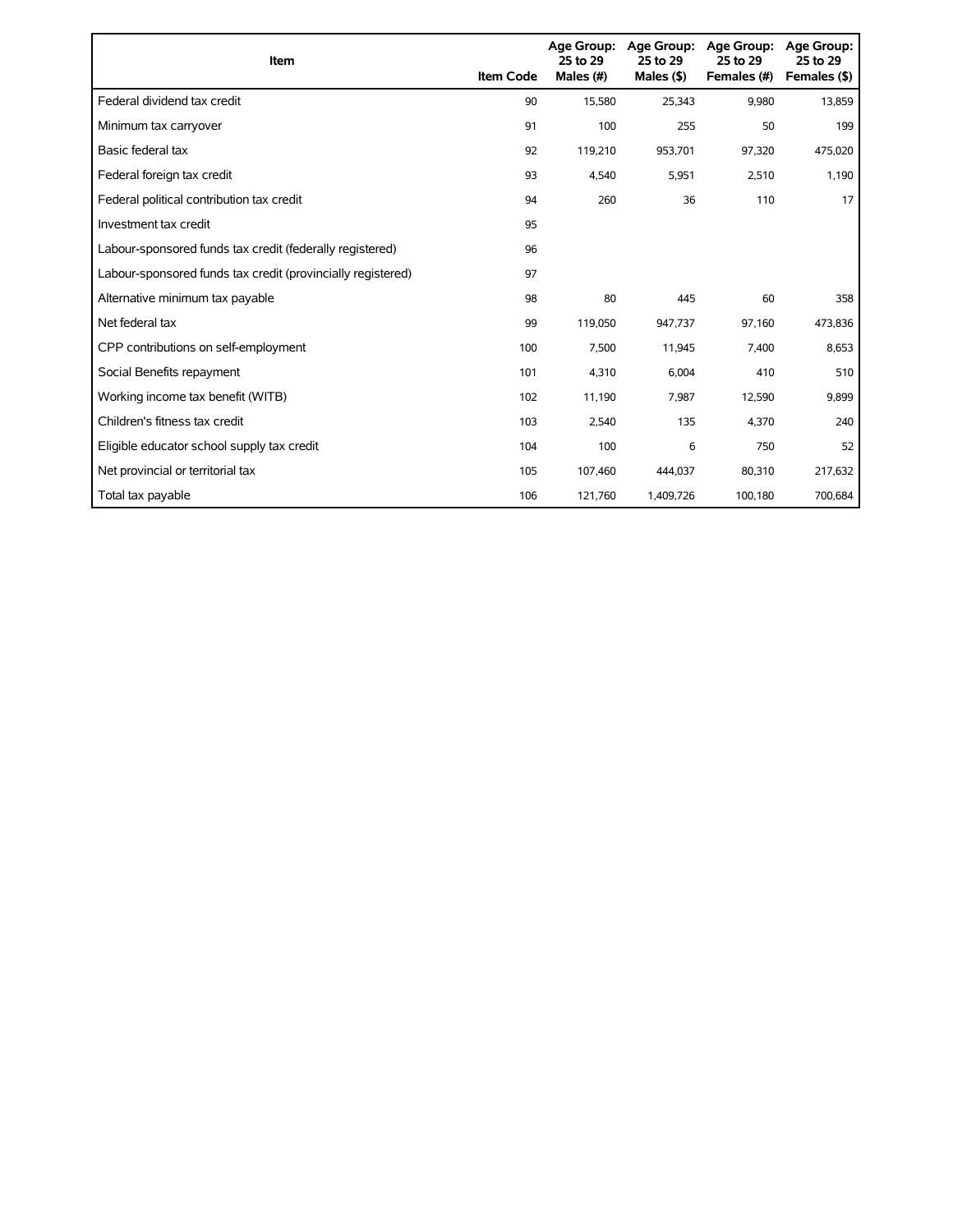| Item                                                                                          | Item<br>Code | Age<br>Group:<br>30 to 34<br>Males (#) | Age<br>Group:<br>30 to 34<br>Males (\$) | Age<br>Group:<br>30 to 34<br>Females (#) | Age<br>Group:<br>30 to 34<br>Females (\$) |
|-----------------------------------------------------------------------------------------------|--------------|----------------------------------------|-----------------------------------------|------------------------------------------|-------------------------------------------|
| Number of taxable returns                                                                     | $\mathbf{1}$ | 142,210                                |                                         | 114,120                                  |                                           |
| Number of non-taxable returns                                                                 | 2            | 22,220                                 |                                         | 52,180                                   |                                           |
| Total number of returns                                                                       | 3            | 164,420                                |                                         | 166,310                                  |                                           |
| Employment income                                                                             | 4            | 143,730                                | 9,941,642                               | 126,650                                  | 5,430,798                                 |
| Commissions (from employment)                                                                 | 5            | 5,960                                  | 206,079                                 | 4,790                                    | 84,817                                    |
| Other employment income                                                                       | 6            | 13,850                                 | 81,043                                  | 10,000                                   | 47,006                                    |
| Old age security (OAS) pension                                                                | 7            |                                        |                                         |                                          |                                           |
| CPP or OPP benefits                                                                           | 8            | 610                                    | 4,920                                   | 710                                      | 5,244                                     |
| Other pensions and superannuation                                                             | 9            | 130                                    | 1,149                                   | 120                                      | 1,316                                     |
| Elected split-pension amount                                                                  | 10           |                                        |                                         | 80                                       | 631                                       |
| Universal child care benefit (UCCB)                                                           | 11           | 9,190                                  | 11,726                                  | 77,130                                   | 110,942                                   |
| Employment insurance and other benefits                                                       | 12           | 25,320                                 | 201,514                                 | 33,620                                   | 359,635                                   |
| Taxable amount of dividends from taxable Canadian corporations                                | 13           | 24,610                                 | 545,663                                 | 16,350                                   | 313,456                                   |
| Interest and other investment income                                                          | 14           | 22,590                                 | 17,010                                  | 19,420                                   | 10,837                                    |
| Net partnership income (limited or non-active partners only)                                  | 15           | 230                                    | 540                                     | 140                                      | 51                                        |
| Net rental income                                                                             | 16           | 8,720                                  | 17,208                                  | 8,300                                    | 18,512                                    |
| Taxable capital gains                                                                         | 17           | 10,650                                 | 38,533                                  | 6,630                                    | 20,168                                    |
| <b>RRSP</b> income                                                                            | 18           | 18,820                                 | 89,246                                  | 12,270                                   | 42,343                                    |
| Other income                                                                                  | 19           | 20,110                                 | 95,141                                  | 14,580                                   | 72,614                                    |
| Net business income                                                                           | 20           | 11,050                                 | 171,334                                 | 12,430                                   | 116,861                                   |
| Net professional income                                                                       | 21           | 1,430                                  | 72,624                                  | 2,000                                    | 74,670                                    |
| Net commission income                                                                         | 22           | 1,350                                  | 20,290                                  | 3,370                                    | 15,673                                    |
| Net farming income                                                                            | 23           | 2,610                                  | 17,499                                  | 1,650                                    | 9,483                                     |
| Net fishing income                                                                            | 24           | 20                                     | 222                                     |                                          |                                           |
| Workers' compensation benefits                                                                | 25           | 1,920                                  | 12,791                                  | 1,350                                    | 7,247                                     |
| Social assistance payments                                                                    | 26           | 6,000                                  | 64,052                                  | 6,970                                    | 70,840                                    |
| Net federal supplements                                                                       | 27           |                                        |                                         |                                          |                                           |
| Total income assessed                                                                         | 28           | 160,810                                | 11,610,386                              | 162,200                                  | 6,818,438                                 |
| Registered pension plan (RPP) deduction                                                       | 29           | 29,360                                 | 160,127                                 | 33,620                                   | 186,488                                   |
| RRSP/PRPP deduction                                                                           | 30           | 54,810                                 | 324,896                                 | 45,840                                   | 179,594                                   |
| Deduction for elected split-pension amount                                                    | 31           |                                        |                                         |                                          |                                           |
| Annual union, professional, or like dues                                                      | 32           | 34,770                                 | 35,306                                  | 39,590                                   | 30,854                                    |
| Child care expenses                                                                           | 33           | 4,960                                  | 25,964                                  | 27,580                                   | 133,537                                   |
| <b>Business investment loss</b>                                                               | 34           | 80                                     | 1,585                                   | 40                                       | 652                                       |
| Moving expenses                                                                               | 35           | 1,440                                  | 5,955                                   | 940                                      | 3,273                                     |
| Support payments made                                                                         | 36           | 330                                    | 2,196                                   |                                          |                                           |
| Carrying charges and interest expenses                                                        | 37           | 7,960                                  | 9,345                                   | 4,540                                    | 4,473                                     |
| Deduction for CPP/QPP contributions on self-employment and other earnings                     | 38           | 8,960                                  | 8,395                                   | 9,690                                    | 6,509                                     |
| Deduction for provincial parental insurance plan (PPIP) premiums on self-employment<br>income | 39           |                                        |                                         |                                          |                                           |
| Exploration and development expenses                                                          | 40           | 80                                     | 948                                     |                                          |                                           |
| Other employment expenses                                                                     | 41           | 9,540                                  | 44,677                                  | 4,950                                    | 15,064                                    |
| Clergy residence deduction                                                                    | 42           | 260                                    | 3,899                                   | 60                                       | 602                                       |
| Other deductions                                                                              | 43           | 4,580                                  | 5,031                                   | 4,570                                    | 4,304                                     |
| Total deductions before adjustments                                                           | 44           | 100,030                                | 628,444                                 | 96,420                                   | 566,265                                   |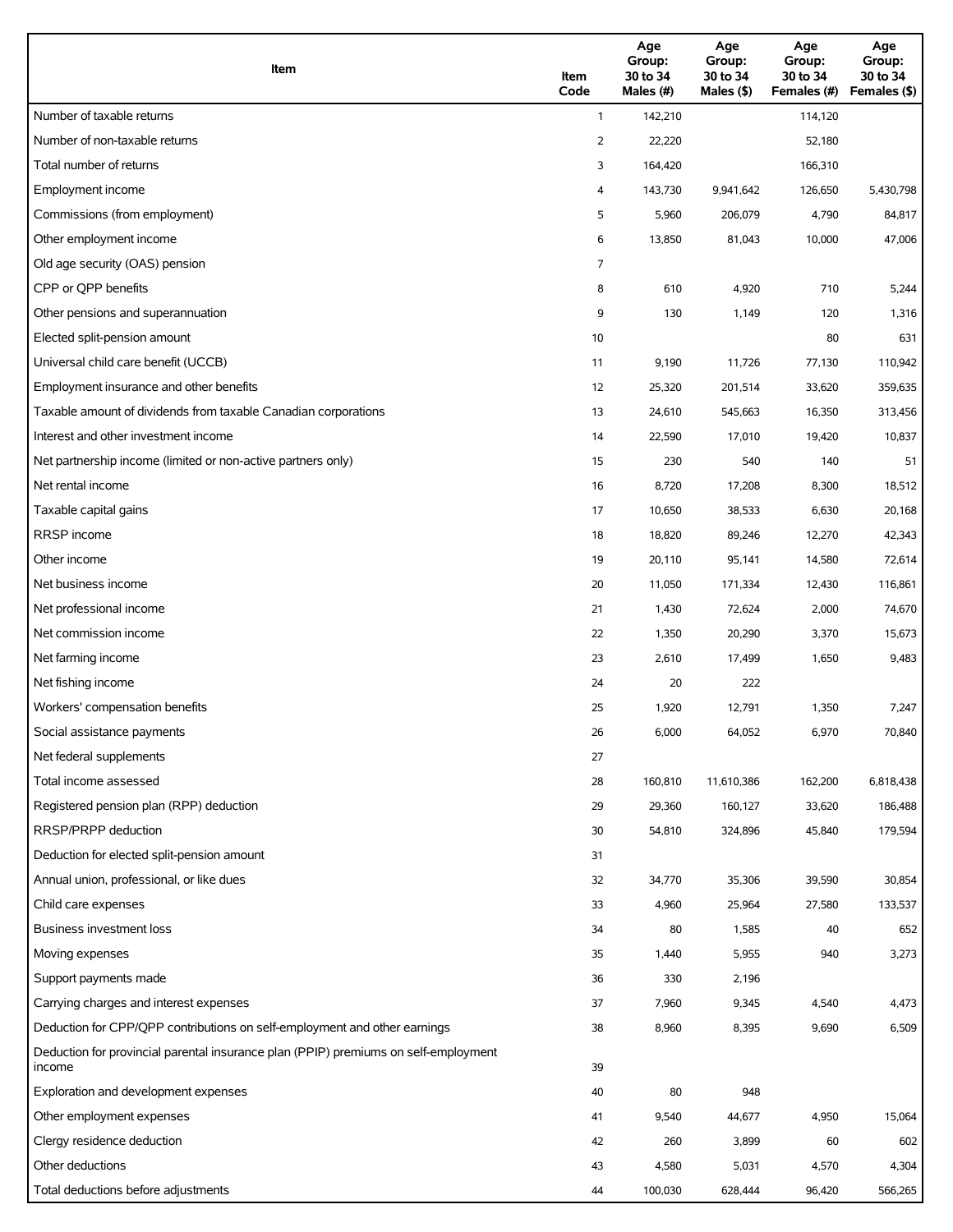| Item                                                                | <b>Item Code</b> | 30 to 34<br>Males (#) | 30 to 34<br>Males (\$) | Age Group: Age Group: Age Group:<br>30 to 34<br>Females (#) | Age Group:<br>30 to 34<br>Females (\$) |
|---------------------------------------------------------------------|------------------|-----------------------|------------------------|-------------------------------------------------------------|----------------------------------------|
| Social benefits repayment                                           | 45               | 5,110                 | 7,430                  | 490                                                         | 597                                    |
| Net income                                                          | 46               | 160,560               | 10,977,550             | 161,460                                                     | 6,255,699                              |
| Canadian Forces personnel and police deduction                      | 47               | 60                    | 904                    | 10                                                          | 252                                    |
| Security options deductions                                         | 48               |                       |                        | 300                                                         | 2,152                                  |
| Other payments deduction                                            | 49               | 7,810                 | 76,844                 | 8,210                                                       | 78,088                                 |
| Non-capital losses of other years                                   | 50               | 100                   | 642                    | 150                                                         | 651                                    |
| Net capital losses of other years                                   | 51               | 1,770                 | 2,589                  | 730                                                         | 769                                    |
| Capital gains deduction                                             | 52               | 210                   | 13,230                 | 150                                                         | 6,240                                  |
| Northern residents deductions                                       | 53               | 9,270                 | 35,360                 | 4,850                                                       | 13,689                                 |
| <b>Additional deductions</b>                                        | 54               | 110                   | 2,197                  | 70                                                          | 1,003                                  |
| Farming/fishing losses of prior years                               | 55               | 60                    | 585                    | 20                                                          | 146                                    |
| Total deductions from net income                                    | 56               | 19,470                | 139,724                | 14,250                                                      | 103,044                                |
| Taxable income assessed                                             | 57               | 158,140               | 10,838,011             | 159,710                                                     | 6,152,787                              |
| Basic personal amount                                               | 58               | 164,420               | 1,875,748              | 166,300                                                     | 1,898,186                              |
| Age amount                                                          | 59               |                       |                        |                                                             |                                        |
| Spouse or common-law partner amount                                 | 60               | 29,810                | 252,433                | 6,560                                                       | 55,585                                 |
| Amount for an eligible dependant                                    | 61               | 1,860                 | 20,538                 | 15,190                                                      | 168,861                                |
| Family caregiver amount for children under 18 years of age          | 62               | 960                   | 2,405                  | 900                                                         | 2,388                                  |
| Amount for infirm dependants age 18 or older                        | 63               | 20                    | 109                    |                                                             |                                        |
| CPP or QPP contributions through employment                         | 64               | 141,840               | 302,801                | 124,290                                                     | 199,869                                |
| CPP or QPP contributions on self-employment and other earnings      | 65               | 8,960                 | 8,395                  | 9,690                                                       | 6,509                                  |
| Employment insurance premiums                                       | 66               | 133,900               | 106,839                | 117,440                                                     | 75,674                                 |
| PPIP premiums paid                                                  | 67               |                       |                        |                                                             |                                        |
| PPIP premiums payable on employment income                          | 68               |                       |                        |                                                             |                                        |
| PPIP premiums payable on self-employment income                     | 69               |                       |                        |                                                             |                                        |
| Volunteer firefighters' amount/search and rescue volunteers' amount | 70               | 510                   | 1,542                  | 90                                                          | 276                                    |
| Canada employment amount                                            | 71               | 144,740               | 166,901                | 127,720                                                     | 146,030                                |
| Public transit amount                                               | 72               | 12,290                | 8,547                  | 11,990                                                      | 8,213                                  |
| Children's arts amount                                              | 73               | 4,680                 | 1,303                  | 4,870                                                       | 1,353                                  |
| Home accessibility expenses                                         | 74               | 50                    | 167                    | 40                                                          | 143                                    |
| Home buyers' amount                                                 | 75               | 4,060                 | 18,731                 | 2,480                                                       | 10,864                                 |
| Pension income amount                                               | 76               | 140                   | 217                    | 190                                                         | 326                                    |
| Caregiver amount                                                    | 77               | 540                   | 2,808                  | 420                                                         | 2,076                                  |
| Disability amount                                                   | 78               | 1,510                 | 11,998                 | 1,240                                                       | 9,897                                  |
| Disability amount transferred from a dependant                      | 79               | 1,360                 | 17,419                 | 1,360                                                       | 16,910                                 |
| Interest paid on student loans                                      | 80               | 7,090                 | 4,477                  | 11,180                                                      | 6,893                                  |
| Tuition, education, and textbook amounts                            | 81               | 13,400                | 84,688                 | 15,500                                                      | 94,032                                 |
| Tuition, education, and textbook amounts transferred from a child   | 82               | 120                   | 177                    | 110                                                         | 146                                    |
| Amounts transferred from spouse or common-law partner               | 83               | 2,690                 | 10,336                 | 800                                                         | 3,458                                  |
| Medical expenses                                                    | 84               | 8,360                 | 15,352                 | 16,820                                                      | 26,392                                 |
| Total tax credits on personal amounts                               | 85               | 164,420               | 437,138                | 166,300                                                     | 410,147                                |
| Allowable charitable donations and government gifts                 | 86               | 30,940                | 50,597                 | 24,580                                                      | 23,271                                 |
| Eligible cultural and ecological gifts                              | 87               | 30                    | 19                     | 30                                                          | 16                                     |
| Total tax credit on donations and gifts                             | 88               | 30,830                | 14,228                 | 24,510                                                      | 6,330                                  |
| Total federal non-refundable tax credits                            | 89               | 164,420               | 451,365                | 166,300                                                     | 416,477                                |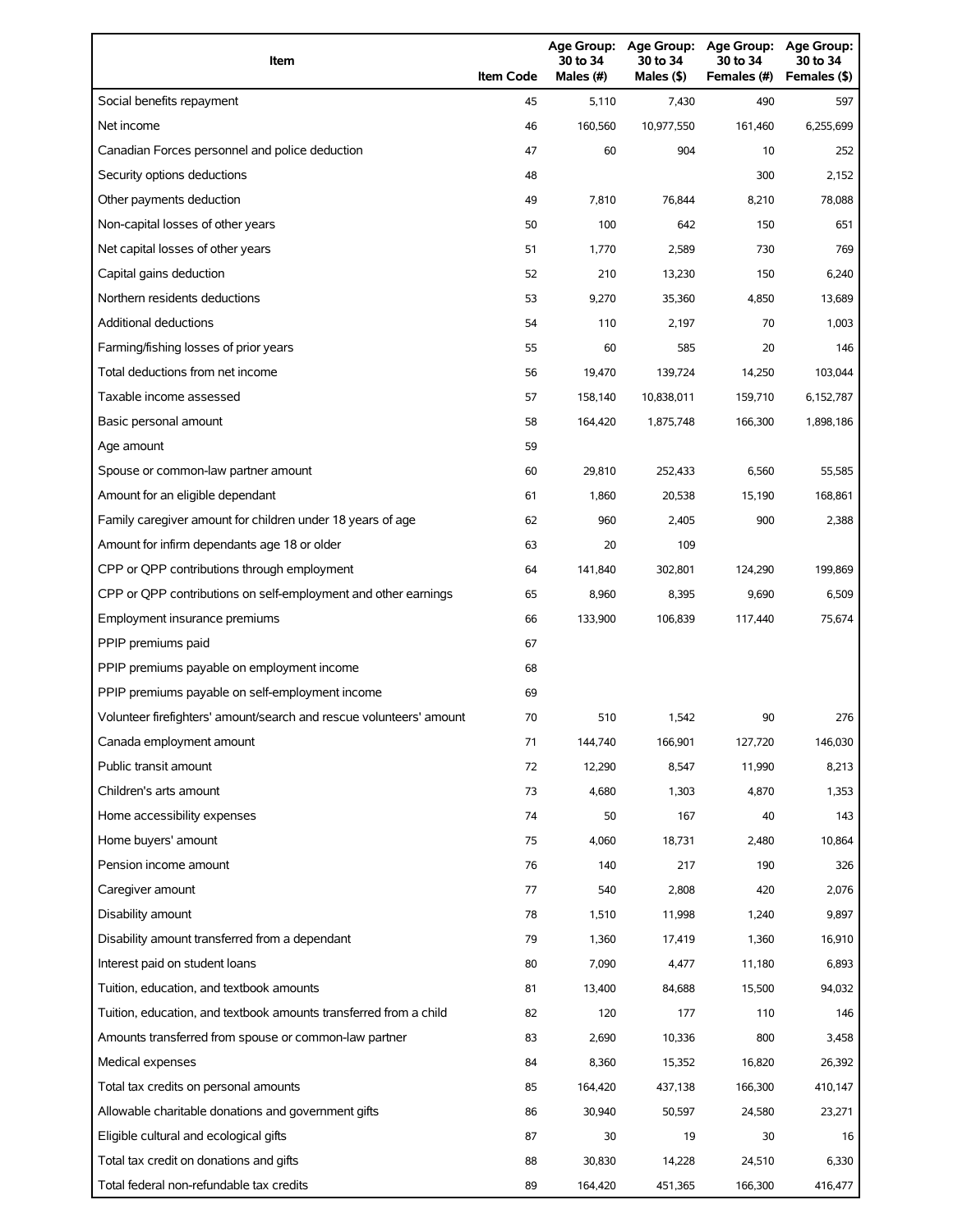| Item                                                        | <b>Item Code</b> | <b>Age Group:</b><br>30 to 34<br>Males (#) | Age Group:<br>30 to 34<br>Males $($ \$) | <b>Age Group:</b><br>30 to 34<br>Females (#) | <b>Age Group:</b><br>30 to 34<br>Females (\$) |
|-------------------------------------------------------------|------------------|--------------------------------------------|-----------------------------------------|----------------------------------------------|-----------------------------------------------|
| Federal dividend tax credit                                 | 90               | 24,490                                     | 59,048                                  | 15,640                                       | 34,540                                        |
| Minimum tax carryover                                       | 91               | 300                                        | 480                                     | 90                                           | 264                                           |
| Basic federal tax                                           | 92               | 139,390                                    | 1,530,981                               | 110,510                                      | 657,085                                       |
| Federal foreign tax credit                                  | 93               | 6,420                                      | 11,003                                  | 3,570                                        | 2,041                                         |
| Federal political contribution tax credit                   | 94               | 470                                        | 77                                      | 210                                          | 33                                            |
| Investment tax credit                                       | 95               | 50                                         | 44                                      | 20                                           | 21                                            |
| Labour-sponsored funds tax credit (federally registered)    | 96               |                                            |                                         |                                              |                                               |
| Labour-sponsored funds tax credit (provincially registered) | 97               |                                            |                                         |                                              |                                               |
| Alternative minimum tax payable                             | 98               | 180                                        | 579                                     | 120                                          | 291                                           |
| Net federal tax                                             | 99               | 139,230                                    | 1,519,933                               | 110,370                                      | 655,030                                       |
| CPP contributions on self-employment                        | 100              | 8,960                                      | 16,789                                  | 9,690                                        | 13,017                                        |
| Social Benefits repayment                                   | 101              | 5,110                                      | 7,430                                   | 490                                          | 597                                           |
| Working income tax benefit (WITB)                           | 102              | 7,990                                      | 6,156                                   | 9,260                                        | 7,867                                         |
| Children's fitness tax credit                               | 103              | 14,610                                     | 1,036                                   | 15,770                                       | 1,133                                         |
| Eligible educator school supply tax credit                  | 104              | 160                                        | 10                                      | 730                                          | 49                                            |
| Net provincial or territorial tax                           | 105              | 130,080                                    | 705,219                                 | 95,080                                       | 307,595                                       |
| Total tax payable                                           | 106              | 142,210                                    | 2,249,374                               | 114,120                                      | 976,350                                       |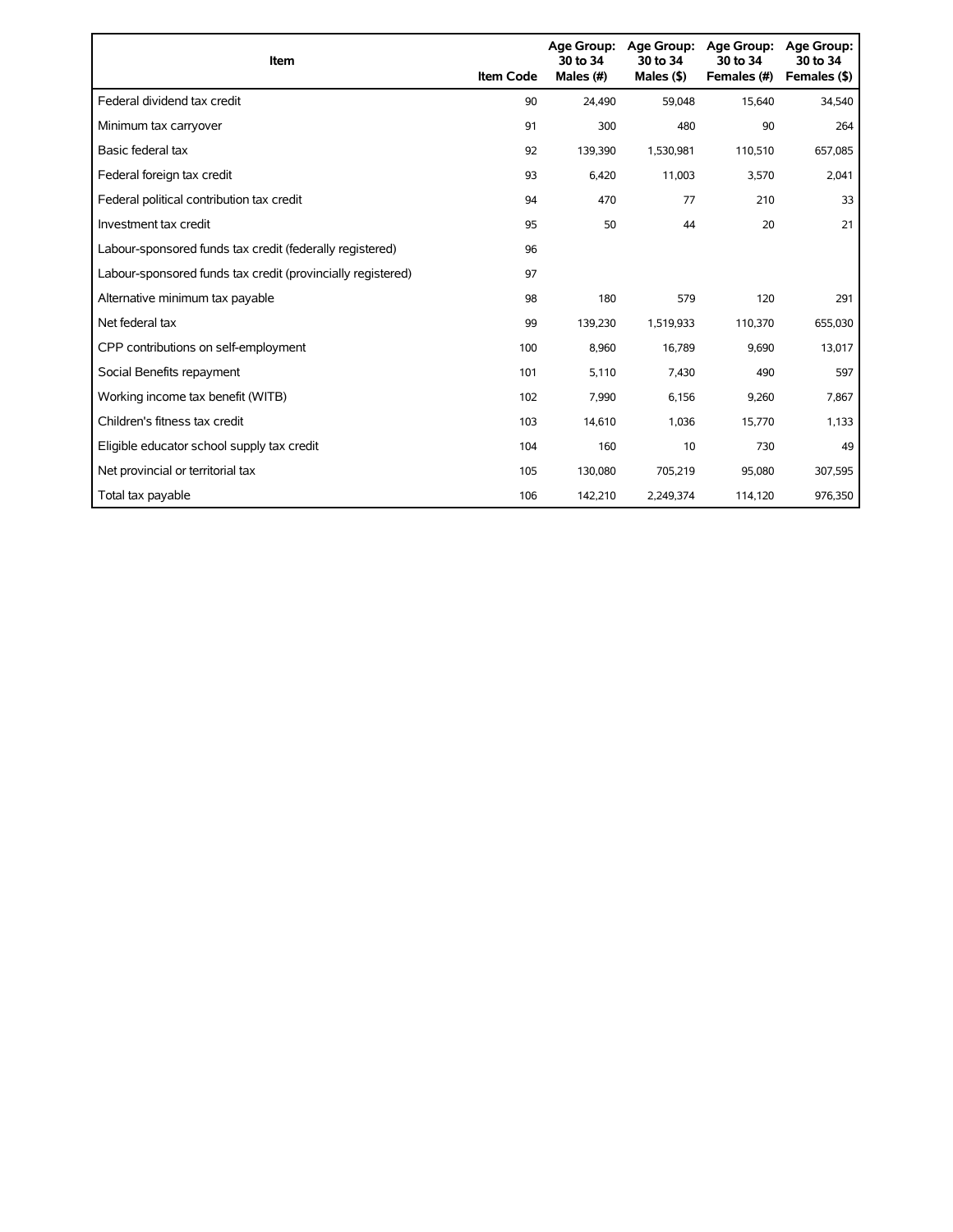| Item                                                                                          | Item<br>Code | Age<br>Group:<br>35 to 39<br>Males (#) | Age<br>Group:<br>35 to 39<br>Males $($ \$) | Age<br>Group:<br>35 to 39<br>Females (#) | Age<br>Group:<br>35 to 39<br>Females (\$) |
|-----------------------------------------------------------------------------------------------|--------------|----------------------------------------|--------------------------------------------|------------------------------------------|-------------------------------------------|
| Number of taxable returns                                                                     | $\mathbf{1}$ | 133,730                                |                                            | 106,640                                  |                                           |
| Number of non-taxable returns                                                                 | 2            | 18,270                                 |                                            | 45,440                                   |                                           |
| Total number of returns                                                                       | 3            | 152,000                                |                                            | 152,080                                  |                                           |
| Employment income                                                                             | 4            | 130,990                                | 10,183,653                                 | 114,670                                  | 5,436,992                                 |
| Commissions (from employment)                                                                 | 5            | 5,390                                  | 252,166                                    | 3,440                                    | 72,894                                    |
| Other employment income                                                                       | 6            | 12,860                                 | 94,500                                     | 8,230                                    | 42,566                                    |
| Old age security (OAS) pension                                                                | 7            |                                        |                                            |                                          |                                           |
| CPP or OPP benefits                                                                           | 8            | 830                                    | 7,076                                      | 1,410                                    | 10,398                                    |
| Other pensions and superannuation                                                             | 9            | 220                                    | 3,016                                      | 170                                      | 1,928                                     |
| Elected split-pension amount                                                                  | 10           | 40                                     | 173                                        | 230                                      | 1,946                                     |
| Universal child care benefit (UCCB)                                                           | 11           | 15,480                                 | 19,495                                     | 84,990                                   | 111,420                                   |
| Employment insurance and other benefits                                                       | 12           | 20,820                                 | 171,844                                    | 22,030                                   | 219,761                                   |
| Taxable amount of dividends from taxable Canadian corporations                                | 13           | 26,960                                 | 753,638                                    | 19,130                                   | 489,809                                   |
| Interest and other investment income                                                          | 14           | 22,740                                 | 23,246                                     | 20,330                                   | 16,462                                    |
| Net partnership income (limited or non-active partners only)                                  | 15           | 410                                    | 1,318                                      | 270                                      | 905                                       |
| Net rental income                                                                             | 16           | 9,900                                  | 19,882                                     | 9,590                                    | 22,061                                    |
| Taxable capital gains                                                                         | 17           | 10,740                                 | 63,538                                     | 7,570                                    | 30,719                                    |
| <b>RRSP</b> income                                                                            | 18           | 21,220                                 | 112,284                                    | 15,190                                   | 60,682                                    |
| Other income                                                                                  | 19           | 18,820                                 | 111,987                                    | 14,390                                   | 79,687                                    |
| Net business income                                                                           | 20           | 11,200                                 | 183,751                                    | 12,790                                   | 128,684                                   |
| Net professional income                                                                       | 21           | 1,340                                  | 68,909                                     | 1,920                                    | 70,403                                    |
| Net commission income                                                                         | 22           | 1,330                                  | 23,169                                     | 3,380                                    | 16,421                                    |
| Net farming income                                                                            | 23           | 2,900                                  | 16,610                                     | 1,730                                    | 6,054                                     |
| Net fishing income                                                                            | 24           | 10                                     | 223                                        |                                          |                                           |
| Workers' compensation benefits                                                                | 25           | 2,020                                  | 15,732                                     | 1,300                                    | 7,186                                     |
| Social assistance payments                                                                    | 26           | 5,560                                  | 59,825                                     | 6,370                                    | 70,423                                    |
| Net federal supplements                                                                       | 27           |                                        |                                            |                                          |                                           |
| Total income assessed                                                                         | 28           | 149,300                                | 12,186,065                                 | 149,060                                  | 6,906,716                                 |
| Registered pension plan (RPP) deduction                                                       | 29           | 29,080                                 | 185,698                                    | 32,320                                   | 203,390                                   |
| RRSP/PRPP deduction                                                                           | 30           | 54,560                                 | 375,021                                    | 44,610                                   | 198,575                                   |
| Deduction for elected split-pension amount                                                    | 31           | 70                                     | 325                                        | 30                                       | 77                                        |
| Annual union, professional, or like dues                                                      | 32           | 32,330                                 | 33,407                                     | 36,500                                   | 28,120                                    |
| Child care expenses                                                                           | 33           | 8,730                                  | 51,276                                     | 30,440                                   | 158,634                                   |
| Business investment loss                                                                      | 34           | 100                                    | 2,099                                      | 60                                       | 1,302                                     |
| Moving expenses                                                                               | 35           | 1,050                                  | 6,289                                      | 580                                      | 3,000                                     |
| Support payments made                                                                         | 36           | 580                                    | 5,258                                      | 40                                       | 55                                        |
| Carrying charges and interest expenses                                                        | 37           | 9,950                                  | 17,585                                     | 5,800                                    | 9,026                                     |
| Deduction for CPP/QPP contributions on self-employment and other earnings                     | 38           | 8,650                                  | 8,525                                      | 10,120                                   | 6,906                                     |
| Deduction for provincial parental insurance plan (PPIP) premiums on self-employment<br>income | 39           |                                        |                                            |                                          |                                           |
| Exploration and development expenses                                                          | 40           | 130                                    | 1,955                                      | 50                                       | 518                                       |
| Other employment expenses                                                                     | 41           | 9,470                                  | 49,457                                     | 4,600                                    | 15,446                                    |
| Clergy residence deduction                                                                    | 42           | 320                                    | 5,116                                      | 60                                       | 690                                       |
| Other deductions                                                                              | 43           | 4,340                                  | 6,173                                      | 3,910                                    | 4,259                                     |
| Total deductions before adjustments                                                           | 44           | 97,940                                 | 748,262                                    | 91,660                                   | 630,700                                   |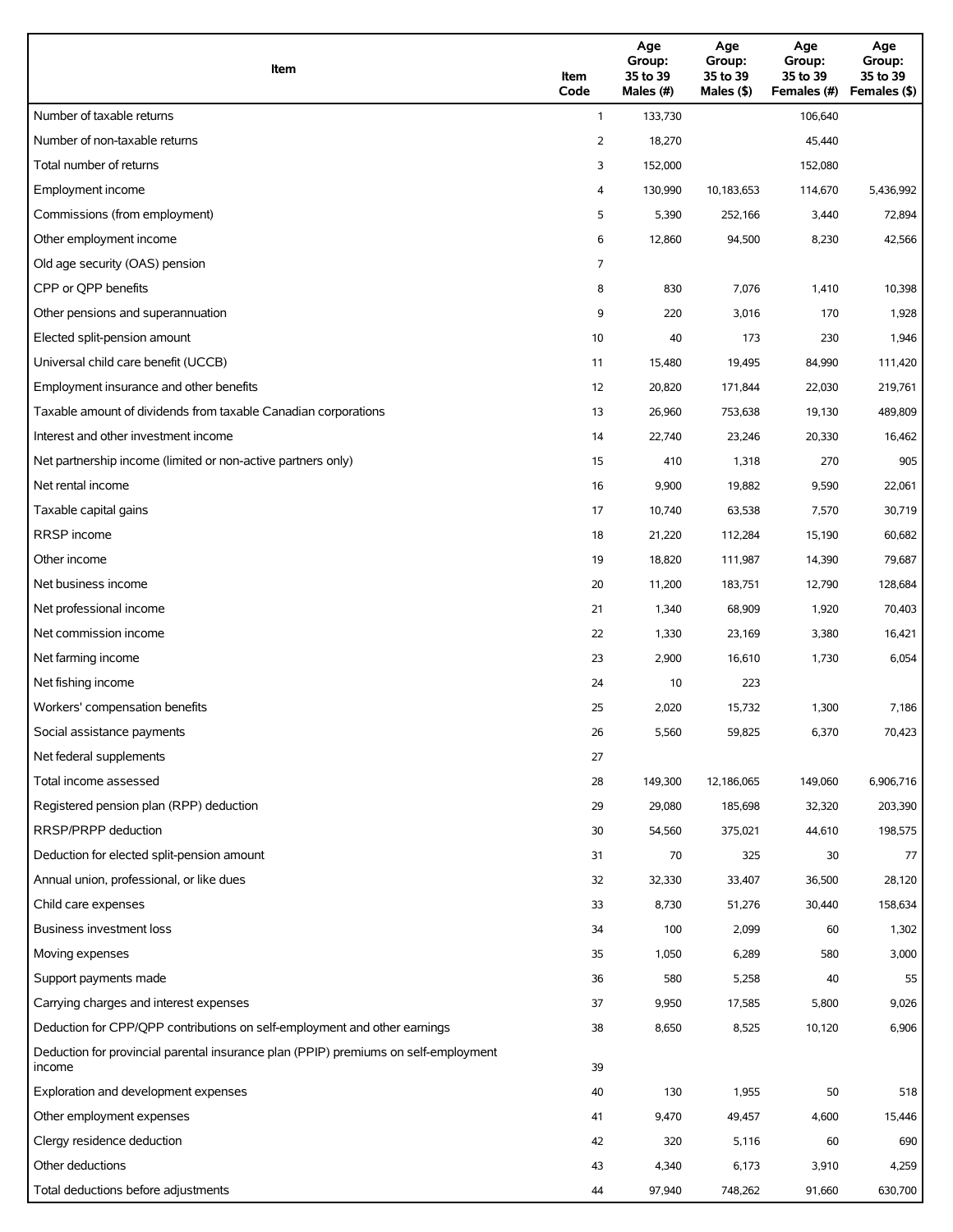| Item                                                                | <b>Item Code</b> | 35 to 39<br>Males (#) | 35 to 39<br>Males $($ \$) | Age Group: Age Group: Age Group: Age Group:<br>35 to 39<br>Females (#) | 35 to 39<br>Females (\$) |
|---------------------------------------------------------------------|------------------|-----------------------|---------------------------|------------------------------------------------------------------------|--------------------------|
| Social benefits repayment                                           | 45               | 4,160                 | 6,299                     | 420                                                                    | 596                      |
| Net income                                                          | 46               | 149,020               | 11,436,400                | 148,230                                                                | 6,280,510                |
| Canadian Forces personnel and police deduction                      | 47               | 60                    | 1,164                     | 10                                                                     | 151                      |
| Security options deductions                                         | 48               |                       |                           | 280                                                                    | 2,448                    |
| Other payments deduction                                            | 49               | 7,460                 | 75,557                    | 7,550                                                                  | 77,609                   |
| Non-capital losses of other years                                   | 50               | 120                   | 1,195                     | 220                                                                    | 1,162                    |
| Net capital losses of other years                                   | 51               | 2,160                 | 4,847                     | 1,050                                                                  | 1,368                    |
| Capital gains deduction                                             | 52               | 320                   | 22,394                    | 190                                                                    | 12,107                   |
| Northern residents deductions                                       | 53               | 8,170                 | 31,878                    | 4,270                                                                  | 12,535                   |
| Additional deductions                                               | 54               | 100                   | 1,477                     | 100                                                                    | 998                      |
| Farming/fishing losses of prior years                               | 55               | 70                    | 628                       | 30                                                                     | 190                      |
| Total deductions from net income                                    | 56               | 18,610                | 160,560                   | 13,480                                                                 | 108,573                  |
| Taxable income assessed                                             | 57               | 146,880               | 11,276,169                | 146,610                                                                | 6,172,131                |
| Basic personal amount                                               | 58               | 152,000               | 1,734,011                 | 152,080                                                                | 1,737,148                |
| Age amount                                                          | 59               |                       |                           |                                                                        |                          |
| Spouse or common-law partner amount                                 | 60               | 32,140                | 271,996                   | 6,920                                                                  | 58,496                   |
| Amount for an eligible dependant                                    | 61               | 2,960                 | 32,721                    | 17,230                                                                 | 189,489                  |
| Family caregiver amount for children under 18 years of age          | 62               | 1,810                 | 4,486                     | 1,330                                                                  | 3,558                    |
| Amount for infirm dependants age 18 or older                        | 63               | 20                    | 139                       | 20                                                                     | 122                      |
| CPP or QPP contributions through employment                         | 64               | 129,010               | 284,240                   | 112,410                                                                | 188,717                  |
| CPP or QPP contributions on self-employment and other earnings      | 65               | 8,650                 | 8,525                     | 10,120                                                                 | 6,906                    |
| Employment insurance premiums                                       | 66               | 118,760               | 97,536                    | 104,560                                                                | 69,865                   |
| PPIP premiums paid                                                  | 67               |                       |                           |                                                                        |                          |
| PPIP premiums payable on employment income                          | 68               |                       |                           |                                                                        |                          |
| PPIP premiums payable on self-employment income                     | 69               |                       |                           |                                                                        |                          |
| Volunteer firefighters' amount/search and rescue volunteers' amount | 70               | 450                   | 1,335                     | 90                                                                     | 264                      |
| Canada employment amount                                            | 71               | 132,000               | 152,386                   | 115,640                                                                | 132,417                  |
| Public transit amount                                               | 72               | 11,800                | 8,613                     | 11,000                                                                 | 8,132                    |
| Children's arts amount                                              | 73               | 11,200                | 3,748                     | 9,700                                                                  | 3,127                    |
| Home accessibility expenses                                         | 74               | 60                    | 255                       | 30                                                                     | 107                      |
| Home buyers' amount                                                 | 75               | 2,750                 | 12,681                    | 1,540                                                                  | 6,774                    |
| Pension income amount                                               | 76               | 240                   | 428                       | 380                                                                    | 690                      |
| Caregiver amount                                                    | 77               | 1,160                 | 6,454                     | 890                                                                    | 4,752                    |
| Disability amount                                                   | 78               | 1,420                 | 11,369                    | 1,410                                                                  | 11,230                   |
| Disability amount transferred from a dependant                      | 79               | 2,440                 | 31,771                    | 2,020                                                                  | 25,539                   |
| Interest paid on student loans                                      | 80               | 3,930                 | 2,182                     | 5,990                                                                  | 3,065                    |
| Tuition, education, and textbook amounts                            | 81               | 7,910                 | 38,998                    | 10,130                                                                 | 48,650                   |
| Tuition, education, and textbook amounts transferred from a child   | 82               | 460                   | 1,122                     | 550                                                                    | 1,534                    |
| Amounts transferred from spouse or common-law partner               | 83               | 2,430                 | 9,478                     | 690                                                                    | 3,048                    |
| Medical expenses                                                    | 84               | 10,200                | 21,522                    | 18,800                                                                 | 34,094                   |
| Total tax credits on personal amounts                               | 85               | 152,000               | 410,462                   | 152,080                                                                | 380,690                  |
| Allowable charitable donations and government gifts                 | 86               | 35,080                | 70,798                    | 25,480                                                                 | 31,023                   |
| Eligible cultural and ecological gifts                              | 87               |                       |                           | 30                                                                     |                          |
| Total tax credit on donations and gifts                             | 88               | 34,990                | 20,323                    | 25,390                                                                 | 8,620                    |
| Total federal non-refundable tax credits                            | 89               | 152,000               | 430,785                   | 152,080                                                                | 389,310                  |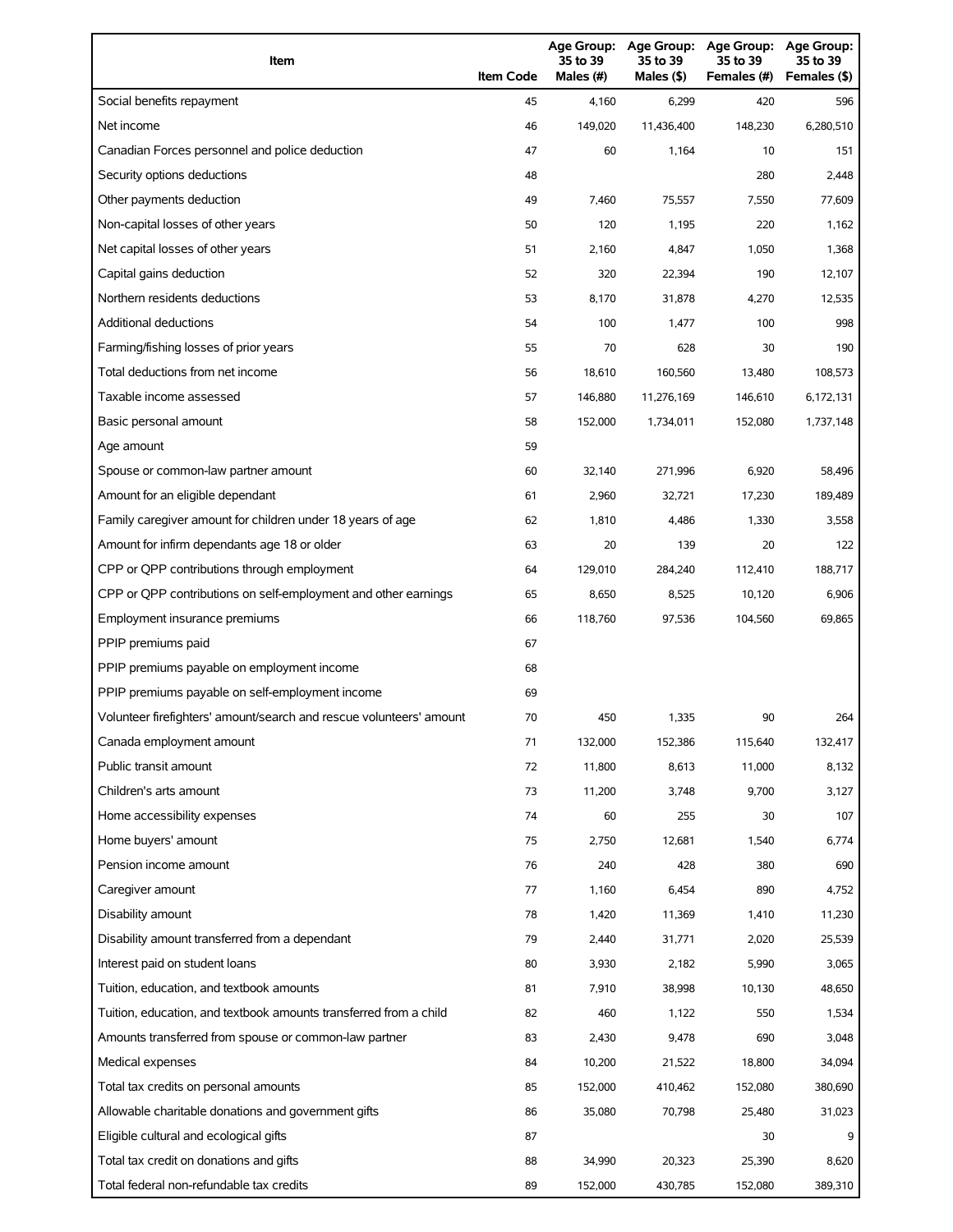| Item                                                        | <b>Item Code</b> | Age Group:<br>35 to 39<br>Males (#) | Age Group:<br>35 to 39<br>Males $($ \$) | <b>Age Group:</b><br>35 to 39<br>Females (#) | <b>Age Group:</b><br>35 to 39<br>Females (\$) |
|-------------------------------------------------------------|------------------|-------------------------------------|-----------------------------------------|----------------------------------------------|-----------------------------------------------|
| Federal dividend tax credit                                 | 90               | 26,740                              | 82,863                                  | 18,070                                       | 54,211                                        |
| Minimum tax carryover                                       | 91               | 410                                 | 713                                     | 140                                          | 258                                           |
| Basic federal tax                                           | 92               | 130,870                             | 1,688,869                               | 102.780                                      | 696,129                                       |
| Federal foreign tax credit                                  | 93               | 6,780                               | 11,163                                  | 3,920                                        | 2,569                                         |
| Federal political contribution tax credit                   | 94               | 540                                 | 93                                      | 230                                          | 31                                            |
| Investment tax credit                                       | 95               | 50                                  | 60                                      | 20                                           | 17                                            |
| Labour-sponsored funds tax credit (federally registered)    | 96               |                                     |                                         |                                              |                                               |
| Labour-sponsored funds tax credit (provincially registered) | 97               |                                     |                                         |                                              |                                               |
| Alternative minimum tax payable                             | 98               | 290                                 | 1,003                                   | 220                                          | 630                                           |
| Net federal tax                                             | 99               | 130,700                             | 1,677,800                               | 102,670                                      | 693,564                                       |
| CPP contributions on self-employment                        | 100              | 8,650                               | 17,049                                  | 10,120                                       | 13,812                                        |
| Social Benefits repayment                                   | 101              | 4,160                               | 6,299                                   | 420                                          | 596                                           |
| Working income tax benefit (WITB)                           | 102              | 6,290                               | 5,214                                   | 7,400                                        | 6,537                                         |
| Children's fitness tax credit                               | 103              | 28,190                              | 2,592                                   | 25,000                                       | 2,249                                         |
| Eligible educator school supply tax credit                  | 104              | 150                                 | 10                                      | 650                                          | 44                                            |
| Net provincial or territorial tax                           | 105              | 123,050                             | 768,179                                 | 88,820                                       | 322,736                                       |
| Total tax payable                                           | 106              | 133,730                             | 2,469,332                               | 106,640                                      | 1,030,779                                     |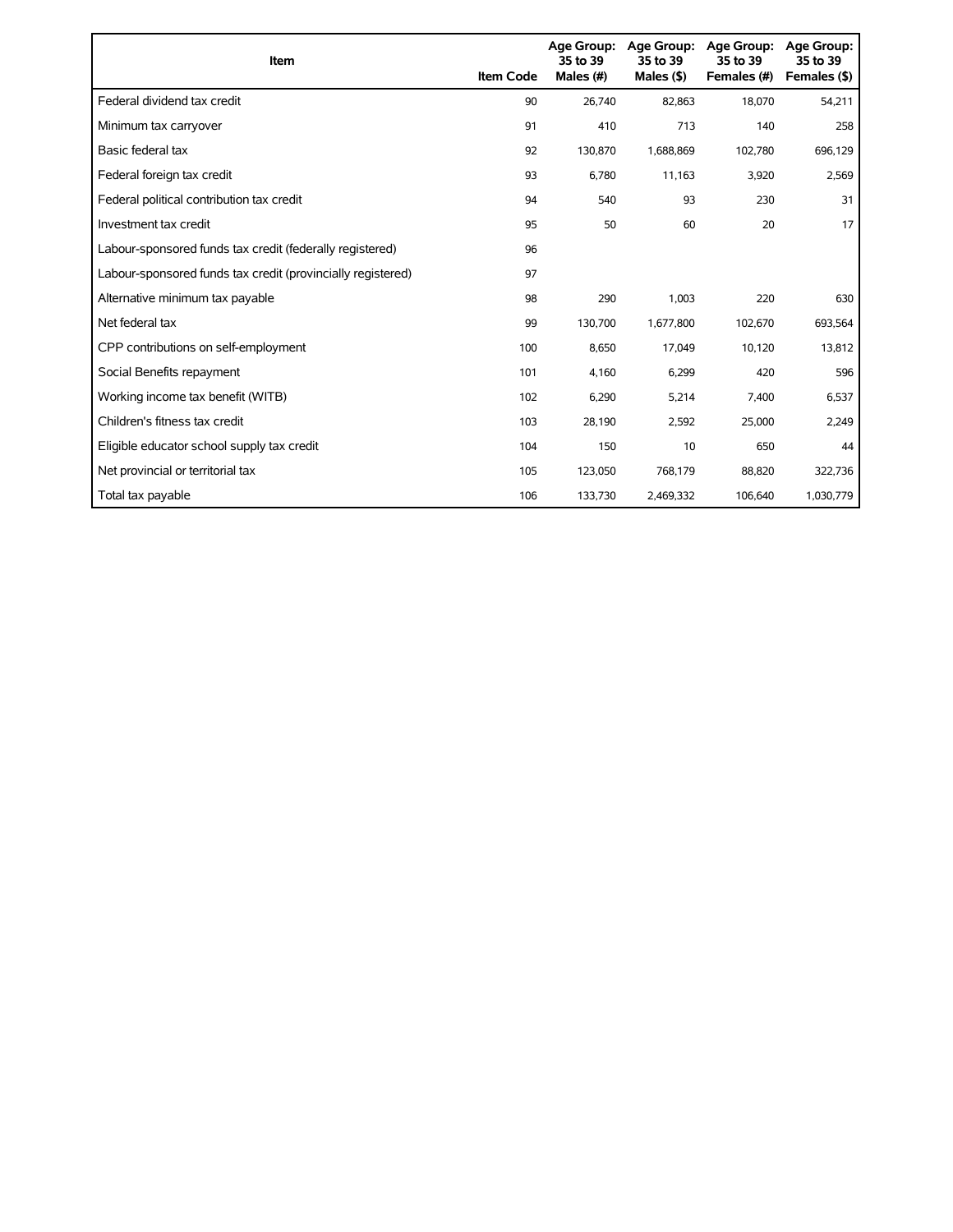| Item                                                                                          | Item<br>Code | Age<br>Group:<br>40 to 44<br>Males (#) | Age<br>Group:<br>40 to 44<br>Males (\$) | Age<br>Group:<br>40 to 44<br>Females (#) | Age<br>Group:<br>40 to 44<br>Females (\$) |
|-----------------------------------------------------------------------------------------------|--------------|----------------------------------------|-----------------------------------------|------------------------------------------|-------------------------------------------|
| Number of taxable returns                                                                     | $\mathbf{1}$ | 120,780                                |                                         | 99,290                                   |                                           |
| Number of non-taxable returns                                                                 | 2            | 16,350                                 |                                         | 35,420                                   |                                           |
| Total number of returns                                                                       | 3            | 137,130                                |                                         | 134,710                                  |                                           |
| Employment income                                                                             | 4            | 116,000                                | 9,964,082                               | 103,840                                  | 5,510,282                                 |
| Commissions (from employment)                                                                 | 5            | 4,660                                  | 285,441                                 | 2,710                                    | 71,996                                    |
| Other employment income                                                                       | 6            | 11,860                                 | 97,984                                  | 7,380                                    | 41,775                                    |
| Old age security (OAS) pension                                                                | 7            |                                        |                                         |                                          |                                           |
| CPP or OPP benefits                                                                           | 8            | 1,280                                  | 10,407                                  | 2,260                                    | 15,903                                    |
| Other pensions and superannuation                                                             | 9            | 410                                    | 7,889                                   | 290                                      | 3,842                                     |
| Elected split-pension amount                                                                  | 10           | 50                                     | 204                                     | 490                                      | 5,084                                     |
| Universal child care benefit (UCCB)                                                           | 11           | 17,860                                 | 19,043                                  | 71,640                                   | 70,653                                    |
| Employment insurance and other benefits                                                       | 12           | 17,450                                 | 149,332                                 | 12,720                                   | 104,153                                   |
| Taxable amount of dividends from taxable Canadian corporations                                | 13           | 28,070                                 | 849,283                                 | 20,070                                   | 523,391                                   |
| Interest and other investment income                                                          | 14           | 22,920                                 | 34,465                                  | 21,550                                   | 24,860                                    |
| Net partnership income (limited or non-active partners only)                                  | 15           | 580                                    | 1,095                                   | 360                                      | 1,012                                     |
| Net rental income                                                                             | 16           | 10,210                                 | 21,420                                  | 9,470                                    | 25,769                                    |
| Taxable capital gains                                                                         | 17           | 11,420                                 | 92,443                                  | 8,560                                    | 53,141                                    |
| <b>RRSP</b> income                                                                            | 18           | 21,340                                 | 132,733                                 | 15,480                                   | 78,748                                    |
| Other income                                                                                  | 19           | 17,860                                 | 141,056                                 | 14,140                                   | 87,277                                    |
| Net business income                                                                           | 20           | 10,710                                 | 175,347                                 | 11,710                                   | 130,052                                   |
| Net professional income                                                                       | 21           | 1,280                                  | 67,983                                  | 1,750                                    | 70,318                                    |
| Net commission income                                                                         | 22           | 1,200                                  | 26,619                                  | 2,570                                    | 17,075                                    |
| Net farming income                                                                            | 23           | 3,200                                  | 17,185                                  | 1,940                                    | 6,546                                     |
| Net fishing income                                                                            | 24           |                                        |                                         |                                          |                                           |
| Workers' compensation benefits                                                                | 25           | 1,890                                  | 16,809                                  | 1,450                                    | 9,586                                     |
| Social assistance payments                                                                    | 26           | 5,170                                  | 58,093                                  | 5,440                                    | 62,098                                    |
| Net federal supplements                                                                       | 27           |                                        |                                         |                                          |                                           |
| Total income assessed                                                                         | 28           | 134,870                                | 12,169,170                              | 131,990                                  | 6,928,766                                 |
| Registered pension plan (RPP) deduction                                                       | 29           | 28,000                                 | 199,470                                 | 32,160                                   | 217,429                                   |
| RRSP/PRPP deduction                                                                           | 30           | 51,990                                 | 403,620                                 | 42,470                                   | 223,725                                   |
| Deduction for elected split-pension amount                                                    | 31           | 190                                    | 1,594                                   | 40                                       | 201                                       |
| Annual union, professional, or like dues                                                      | 32           | 29,270                                 | 30,433                                  | 34,180                                   | 27,411                                    |
| Child care expenses                                                                           | 33           | 8,640                                  | 46,124                                  | 20,630                                   | 87,206                                    |
| Business investment loss                                                                      | 34           | 120                                    | 4,797                                   | 60                                       | 1,201                                     |
| Moving expenses                                                                               | 35           | 760                                    | 6,069                                   | 420                                      | 2,374                                     |
| Support payments made                                                                         | 36           | 820                                    | 11,051                                  | 60                                       | 250                                       |
| Carrying charges and interest expenses                                                        | 37           | 11,390                                 | 25,399                                  | 7,110                                    | 14,376                                    |
| Deduction for CPP/QPP contributions on self-employment and other earnings                     | 38           | 8,290                                  | 8,222                                   | 9,420                                    | 6,921                                     |
| Deduction for provincial parental insurance plan (PPIP) premiums on self-employment<br>income | 39           |                                        |                                         |                                          |                                           |
| Exploration and development expenses                                                          | 40           | 230                                    | 4,011                                   | 70                                       | 765                                       |
| Other employment expenses                                                                     | 41           | 9,140                                  | 52,629                                  | 4,470                                    | 15,396                                    |
| Clergy residence deduction                                                                    | 42           | 330                                    | 5,648                                   | 90                                       | 1,090                                     |
| Other deductions                                                                              | 43           | 3,930                                  | 6,408                                   | 3,100                                    | 5,607                                     |
| Total deductions before adjustments                                                           | 44           | 91,750                                 | 805,554                                 | 83,630                                   | 604,459                                   |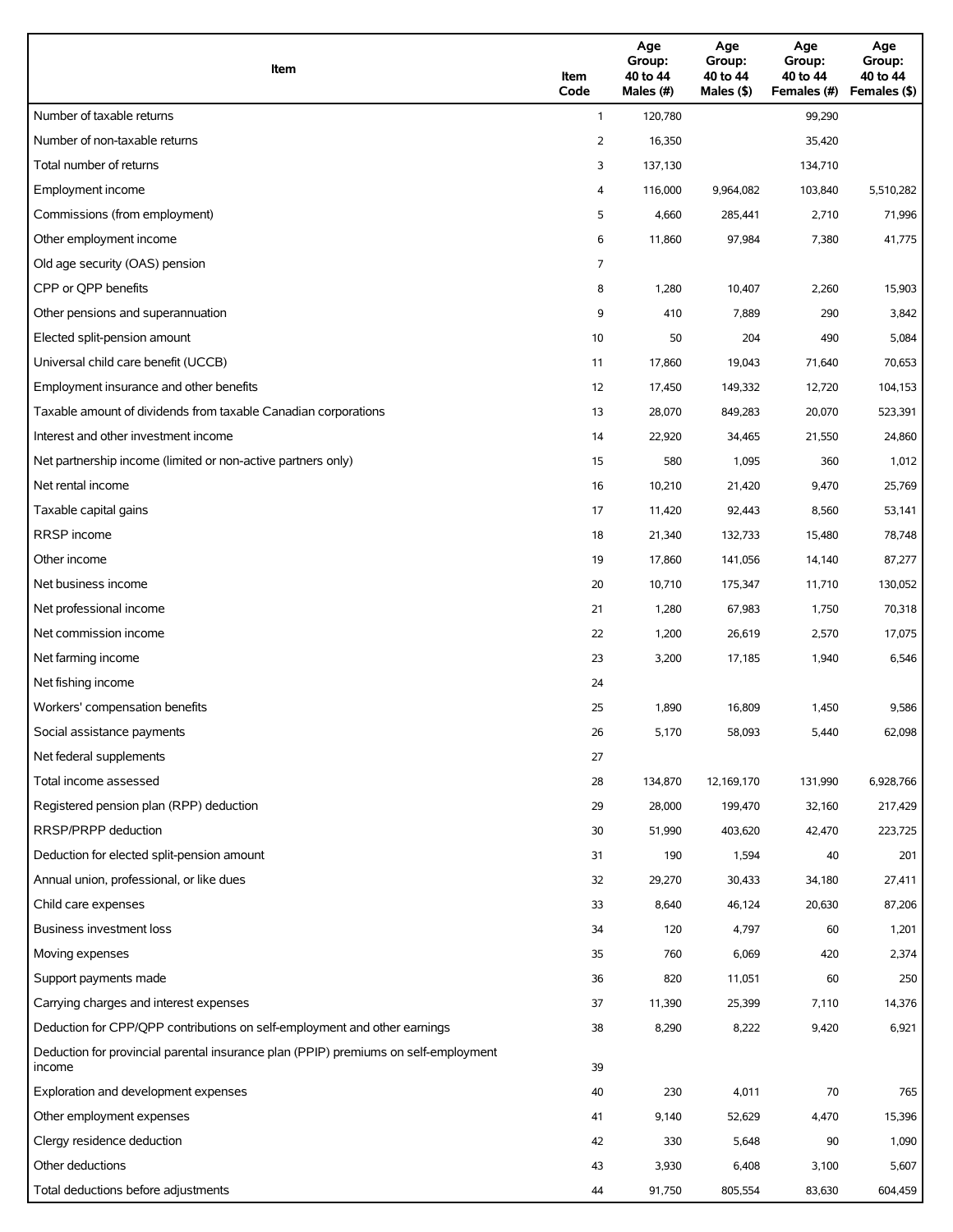| Item                                                                | <b>Item Code</b> | 40 to 44<br>Males (#) | 40 to 44<br>Males (\$) | Age Group: Age Group: Age Group:<br>40 to 44<br>Females (#) | Age Group:<br>40 to 44<br>Females (\$) |
|---------------------------------------------------------------------|------------------|-----------------------|------------------------|-------------------------------------------------------------|----------------------------------------|
| Social benefits repayment                                           | 45               | 3,350                 | 5,178                  | 420                                                         | 556                                    |
| Net income                                                          | 46               | 134,490               | 11,365,871             | 131,170                                                     | 6,330,503                              |
| Canadian Forces personnel and police deduction                      | 47               | 30                    | 676                    |                                                             |                                        |
| Security options deductions                                         | 48               |                       |                        | 310                                                         | 4,327                                  |
| Other payments deduction                                            | 49               | 6,940                 | 74,921                 | 6,800                                                       | 71,701                                 |
| Non-capital losses of other years                                   | 50               | 130                   | 1,137                  | 270                                                         | 1,310                                  |
| Net capital losses of other years                                   | 51               | 2,620                 | 6,402                  | 1,400                                                       | 2,667                                  |
| Capital gains deduction                                             | 52               | 370                   | 33,883                 | 250                                                         | 21,221                                 |
| Northern residents deductions                                       | 53               | 7,200                 | 28,430                 | 3,970                                                       | 12,156                                 |
| <b>Additional deductions</b>                                        | 54               | 80                    | 1,173                  | 90                                                          | 510                                    |
| Farming/fishing losses of prior years                               | 55               | 90                    | 1,202                  | 70                                                          | 833                                    |
| Total deductions from net income                                    | 56               | 17,650                | 173,632                | 12,850                                                      | 114,921                                |
| Taxable income assessed                                             | 57               | 132,350               | 11,192,437             | 129,550                                                     | 6,215,960                              |
| Basic personal amount                                               | 58               | 137,120               | 1,565,656              | 134,710                                                     | 1,540,121                              |
| Age amount                                                          | 59               |                       |                        |                                                             |                                        |
| Spouse or common-law partner amount                                 | 60               | 27,480                | 233,411                | 6,050                                                       | 51,147                                 |
| Amount for an eligible dependant                                    | 61               | 3,330                 | 36,385                 | 16,170                                                      | 176,324                                |
| Family caregiver amount for children under 18 years of age          | 62               | 2,160                 | 5,584                  | 1,390                                                       | 3,571                                  |
| Amount for infirm dependants age 18 or older                        | 63               | 40                    | 217                    | 50                                                          | 293                                    |
| CPP or QPP contributions through employment                         | 64               | 114,150               | 255,431                | 102,020                                                     | 182,238                                |
| CPP or QPP contributions on self-employment and other earnings      | 65               | 8,290                 | 8,222                  | 9,420                                                       | 6,921                                  |
| Employment insurance premiums                                       | 66               | 102,910               | 85,841                 | 94,250                                                      | 66,324                                 |
| PPIP premiums paid                                                  | 67               |                       |                        |                                                             |                                        |
| PPIP premiums payable on employment income                          | 68               |                       |                        |                                                             |                                        |
| PPIP premiums payable on self-employment income                     | 69               |                       |                        |                                                             |                                        |
| Volunteer firefighters' amount/search and rescue volunteers' amount | 70               | 410                   | 1,221                  | 70                                                          | 210                                    |
| Canada employment amount                                            | 71               | 117,110               | 135,184                | 104,810                                                     | 120,364                                |
| Public transit amount                                               | 72               | 11,610                | 8,678                  | 10,980                                                      | 8,442                                  |
| Children's arts amount                                              | 73               | 14,030                | 5,054                  | 10,240                                                      | 3,469                                  |
| Home accessibility expenses                                         | 74               | 60                    | 283                    | 50                                                          | 217                                    |
| Home buyers' amount                                                 | 75               | 1,720                 | 7,922                  | 930                                                         | 4,114                                  |
| Pension income amount                                               | 76               | 440                   | 821                    | 740                                                         | 1,383                                  |
| Caregiver amount                                                    | 77               | 1,870                 | 10,898                 | 1,370                                                       | 7,535                                  |
| Disability amount                                                   | 78               | 1,480                 | 11,839                 | 1,480                                                       | 11,826                                 |
| Disability amount transferred from a dependant                      | 79               | 2,950                 | 38,504                 | 2,130                                                       | 25,569                                 |
| Interest paid on student loans                                      | 80               | 2,100                 | 977                    | 3,070                                                       | 1,381                                  |
| Tuition, education, and textbook amounts                            | 81               | 5,200                 | 22,205                 | 7,360                                                       | 31,778                                 |
| Tuition, education, and textbook amounts transferred from a child   | 82               | 2,130                 | 8,104                  | 2,520                                                       | 10,457                                 |
| Amounts transferred from spouse or common-law partner               | 83               | 2,070                 | 8,193                  | 600                                                         | 2,882                                  |
| Medical expenses                                                    | 84               | 11,540                | 28,467                 | 18,670                                                      | 38,036                                 |
| Total tax credits on personal amounts                               | 85               | 137,130               | 371,937                | 134,710                                                     | 344,222                                |
| Allowable charitable donations and government gifts                 | 86               | 35,430                | 75,831                 | 25,660                                                      | 34,154                                 |
| Eligible cultural and ecological gifts                              | 87               | 50                    | 15                     |                                                             |                                        |
| Total tax credit on donations and gifts                             | 88               | 35,360                | 21,950                 | 25,600                                                      | 11,143                                 |
| Total federal non-refundable tax credits                            | 89               | 137,130               | 393,886                | 134,710                                                     | 355,365                                |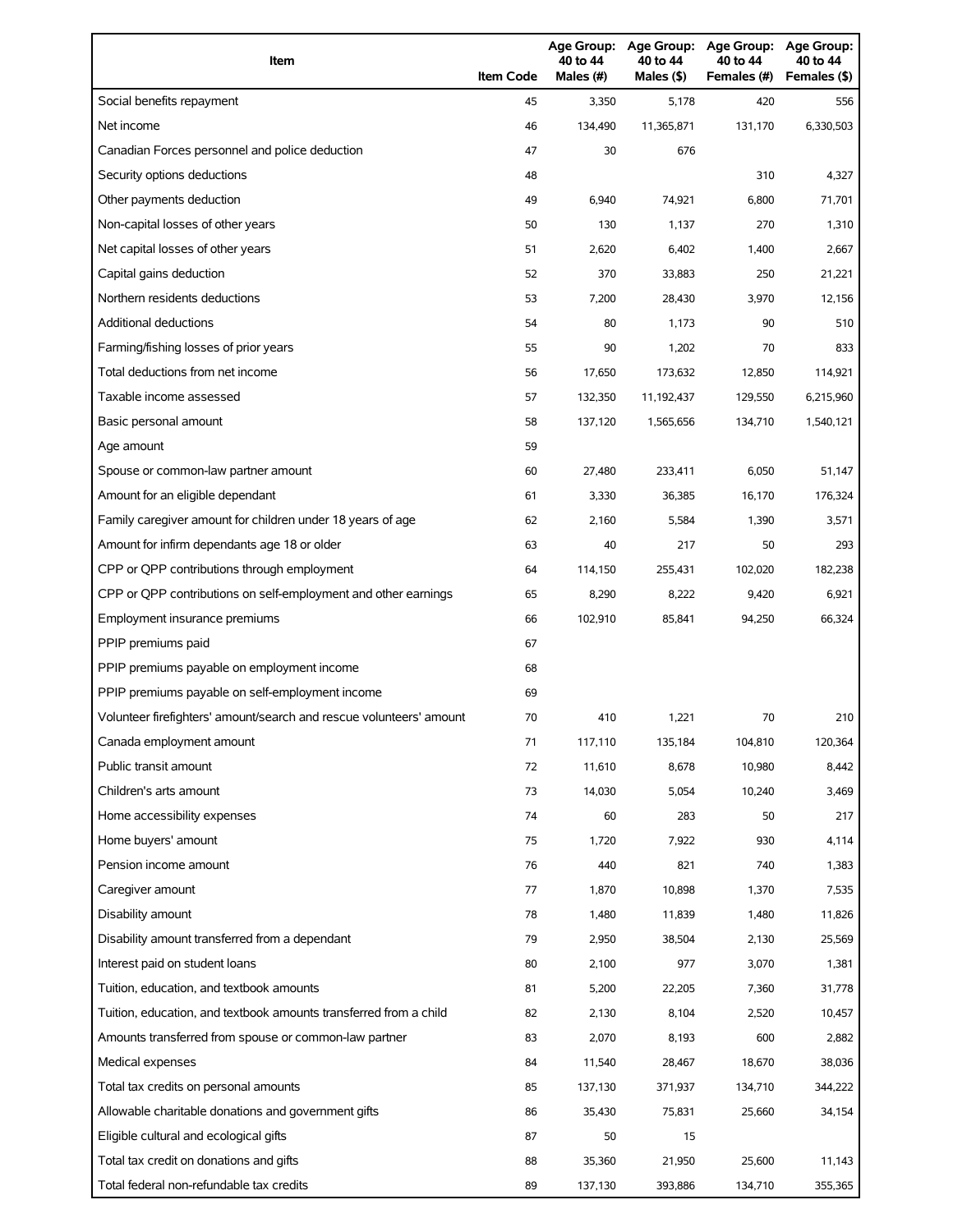| <b>Item</b>                                                 | <b>Item Code</b> | <b>Age Group:</b><br>40 to 44<br>Males (#) | Age Group:<br>40 to 44<br>Males $($ \$) | <b>Age Group:</b><br>40 to 44<br>Females (#) | <b>Age Group:</b><br>40 to 44<br>Females (\$) |
|-------------------------------------------------------------|------------------|--------------------------------------------|-----------------------------------------|----------------------------------------------|-----------------------------------------------|
| Federal dividend tax credit                                 | 90               | 27,620                                     | 94,902                                  | 18,850                                       | 58,899                                        |
| Minimum tax carryover                                       | 91               | 430                                        | 984                                     | 190                                          | 500                                           |
| Basic federal tax                                           | 92               | 117,990                                    | 1,790,447                               | 95,920                                       | 753,834                                       |
| Federal foreign tax credit                                  | 93               | 7,450                                      | 12,186                                  | 4,700                                        | 2,253                                         |
| Federal political contribution tax credit                   | 94               | 620                                        | 108                                     | 240                                          | 38                                            |
| Investment tax credit                                       | 95               | 60                                         | 143                                     | 20                                           | 27                                            |
| Labour-sponsored funds tax credit (federally registered)    | 96               |                                            |                                         |                                              |                                               |
| Labour-sponsored funds tax credit (provincially registered) | 97               |                                            |                                         |                                              |                                               |
| Alternative minimum tax payable                             | 98               | 320                                        | 1,521                                   | 260                                          | 1,150                                         |
| Net federal tax                                             | 99               | 117,830                                    | 1,778,266                               | 95,820                                       | 751,565                                       |
| CPP contributions on self-employment                        | 100              | 8,290                                      | 16,443                                  | 9,420                                        | 13,842                                        |
| Social Benefits repayment                                   | 101              | 3,350                                      | 5,178                                   | 420                                          | 556                                           |
| Working income tax benefit (WITB)                           | 102              | 5,290                                      | 4,605                                   | 5,990                                        | 5,205                                         |
| Children's fitness tax credit                               | 103              | 30,980                                     | 3,233                                   | 23,650                                       | 2,288                                         |
| Eligible educator school supply tax credit                  | 104              | 140                                        | 10                                      | 630                                          | 44                                            |
| Net provincial or territorial tax                           | 105              | 111,200                                    | 809,238                                 | 84,300                                       | 346,882                                       |
| Total tax payable                                           | 106              | 120,780                                    | 2,609,129                               | 99,290                                       | 1,112,881                                     |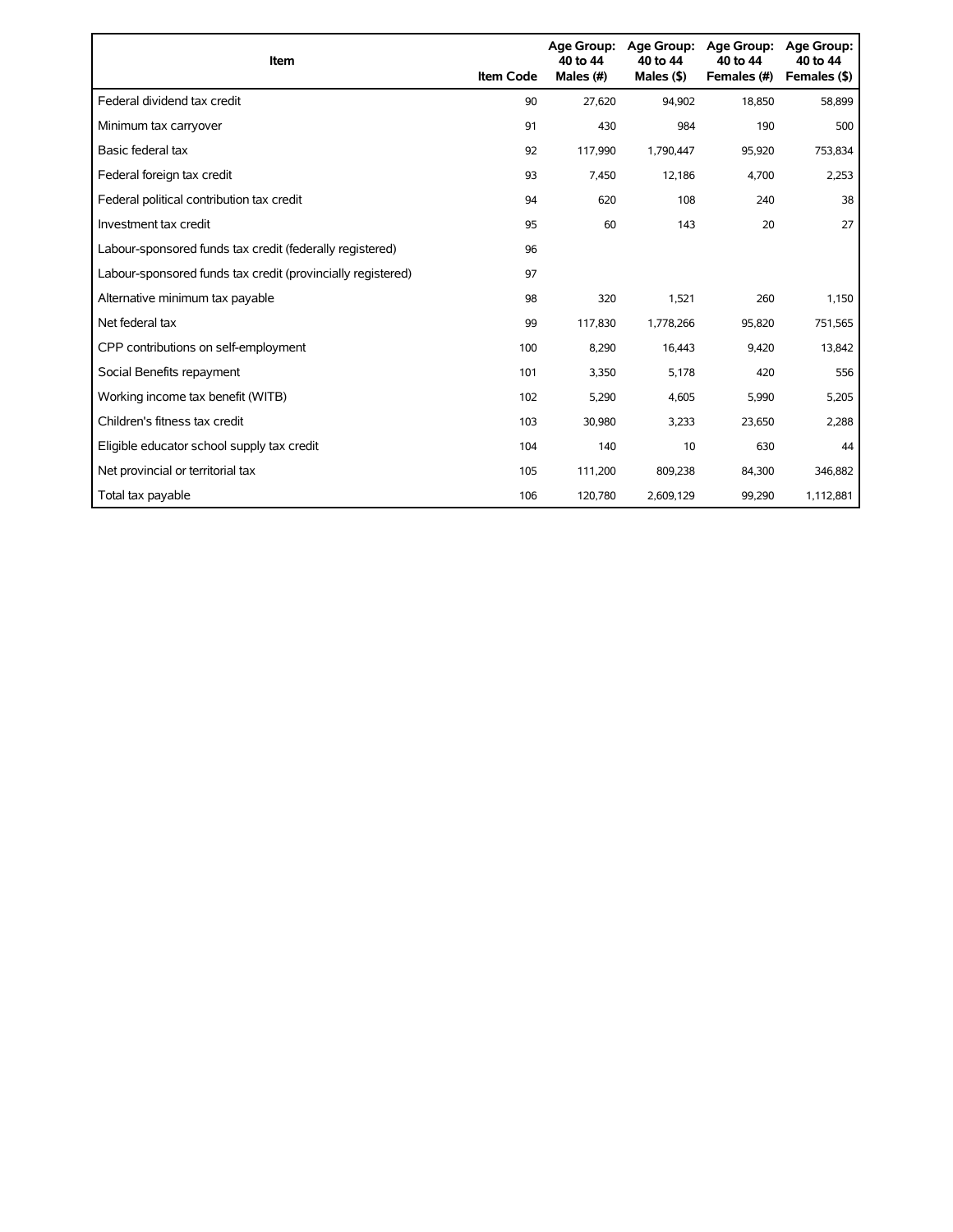| Item                                                                                          | Item<br>Code   | Age<br>Group:<br>45 to 49<br>Males (#) | Age<br>Group:<br>45 to 49<br>Males (\$) | Age<br>Group:<br>45 to 49<br>Females (#) | Age<br>Group:<br>45 to 49<br>Females (\$) |
|-----------------------------------------------------------------------------------------------|----------------|----------------------------------------|-----------------------------------------|------------------------------------------|-------------------------------------------|
| Number of taxable returns                                                                     | $\mathbf{1}$   | 113,080                                |                                         | 97,440                                   |                                           |
| Number of non-taxable returns                                                                 | $\overline{2}$ | 16,180                                 |                                         | 29,390                                   |                                           |
| Total number of returns                                                                       | 3              | 129,260                                |                                         | 126,830                                  |                                           |
| Employment income                                                                             | 4              | 106,730                                | 9,653,490                               | 98,640                                   | 5,504,473                                 |
| Commissions (from employment)                                                                 | 5              | 4,230                                  | 274,065                                 | 2,500                                    | 69,419                                    |
| Other employment income                                                                       | 6              | 11,660                                 | 109,663                                 | 7,380                                    | 46,687                                    |
| Old age security (OAS) pension                                                                | 7              |                                        |                                         |                                          |                                           |
| CPP or QPP benefits                                                                           | 8              | 2,020                                  | 16,805                                  | 3,710                                    | 26,839                                    |
| Other pensions and superannuation                                                             | 9              | 1,040                                  | 26,463                                  | 510                                      | 8,847                                     |
| Elected split-pension amount                                                                  | 10             | 140                                    | 761                                     | 1,320                                    | 14,481                                    |
| Universal child care benefit (UCCB)                                                           | 11             | 16,150                                 | 13,450                                  | 49,360                                   | 34,765                                    |
| Employment insurance and other benefits                                                       | 12             | 16,090                                 | 143,539                                 | 10,760                                   | 81,086                                    |
| Taxable amount of dividends from taxable Canadian corporations                                | 13             | 29,280                                 | 882,335                                 | 22,920                                   | 541,786                                   |
| Interest and other investment income                                                          | 14             | 25,260                                 | 55,699                                  | 25,680                                   | 48,505                                    |
| Net partnership income (limited or non-active partners only)                                  | 15             | 820                                    | 8,957                                   | 560                                      | 126                                       |
| Net rental income                                                                             | 16             | 10,160                                 | 28,883                                  | 9,840                                    | 29,520                                    |
| Taxable capital gains                                                                         | 17             | 12,390                                 | 128,449                                 | 10,860                                   | 72,190                                    |
| <b>RRSP</b> income                                                                            | 18             | 17,480                                 | 145,076                                 | 13,660                                   | 93,537                                    |
| Other income                                                                                  | 19             | 18,610                                 | 191,095                                 | 15,920                                   | 105,252                                   |
| Net business income                                                                           | 20             | 10,380                                 | 182,862                                 | 10,970                                   | 129,805                                   |
| Net professional income                                                                       | 21             | 1,230                                  | 84,917                                  | 1,580                                    | 60,911                                    |
| Net commission income                                                                         | 22             | 1,180                                  | 28,935                                  | 1,930                                    | 18,161                                    |
| Net farming income                                                                            | 23             | 3,720                                  | 18,936                                  | 2,270                                    | 10,510                                    |
| Net fishing income                                                                            | 24             |                                        |                                         |                                          |                                           |
| Workers' compensation benefits                                                                | 25             | 2,080                                  | 21,992                                  | 1,450                                    | 9,401                                     |
| Social assistance payments                                                                    | 26             | 5,490                                  | 62,282                                  | 5,590                                    | 65,413                                    |
| Net federal supplements                                                                       | 27             |                                        |                                         |                                          |                                           |
| Total income assessed                                                                         | 28             | 126,910                                | 12,079,254                              | 123,300                                  | 6,993,129                                 |
| Registered pension plan (RPP) deduction                                                       | 29             | 27,050                                 | 201,716                                 | 32,310                                   | 221,081                                   |
| RRSP/PRPP deduction                                                                           | 30             | 50,120                                 | 439,365                                 | 43,280                                   | 261,752                                   |
| Deduction for elected split-pension amount                                                    | 31             | 580                                    | 6,012                                   | 100                                      | 368                                       |
| Annual union, professional, or like dues                                                      | 32             | 27,770                                 | 28,927                                  | 32,260                                   | 26,492                                    |
| Child care expenses                                                                           | 33             | 5,390                                  | 22,656                                  | 9,150                                    | 26,771                                    |
| Business investment loss                                                                      | 34             | 130                                    | 7,498                                   | 60                                       | 688                                       |
| Moving expenses                                                                               | 35             | 580                                    | 4,745                                   | 350                                      | 2,033                                     |
| Support payments made                                                                         | 36             | 1,030                                  | 17,166                                  | 40                                       | 385                                       |
| Carrying charges and interest expenses                                                        | 37             | 12,940                                 | 38,729                                  | 8,810                                    | 22,283                                    |
| Deduction for CPP/QPP contributions on self-employment and other earnings                     | 38             | 8,470                                  | 8,713                                   | 8,900                                    | 6,894                                     |
| Deduction for provincial parental insurance plan (PPIP) premiums on self-employment<br>income | 39             |                                        |                                         |                                          |                                           |
| Exploration and development expenses                                                          | 40             | 440                                    | 5,048                                   | 180                                      | 1,002                                     |
| Other employment expenses                                                                     | 41             | 8,550                                  | 49,102                                  | 4,350                                    | 15,437                                    |
| Clergy residence deduction                                                                    | 42             | 340                                    | 5,821                                   | 70                                       | 966                                       |
| Other deductions                                                                              | 43             | 3,980                                  | 10,273                                  |                                          |                                           |
| Total deductions before adjustments                                                           | 44             | 87,260                                 | 845,815                                 | 79,180                                   | 589,958                                   |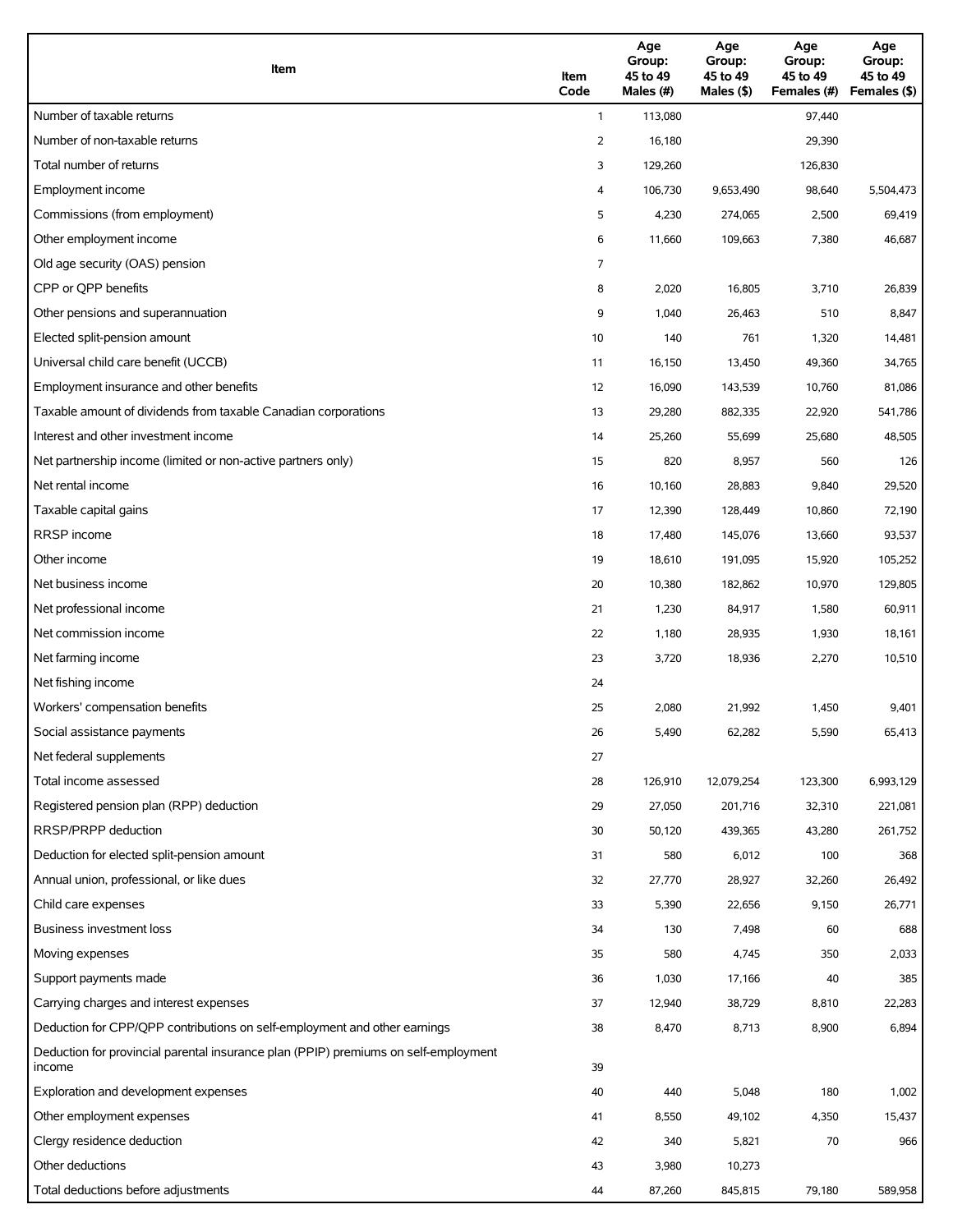| Item                                                                | <b>Item Code</b> | 45 to 49<br>Males (#) | 45 to 49<br>Males (\$) | Age Group: Age Group: Age Group:<br>45 to 49<br>Females (#) | Age Group:<br>45 to 49<br>Females (\$) |
|---------------------------------------------------------------------|------------------|-----------------------|------------------------|-------------------------------------------------------------|----------------------------------------|
| Social benefits repayment                                           | 45               | 3,170                 | 4,976                  | 520                                                         | 739                                    |
| Net income                                                          | 46               | 126,450               | 11,236,688             | 122,560                                                     | 6,408,114                              |
| Canadian Forces personnel and police deduction                      | 47               | 40                    | 643                    |                                                             |                                        |
| Security options deductions                                         | 48               | 890                   | 40,733                 | 300                                                         | 5,250                                  |
| Other payments deduction                                            | 49               | 7,460                 | 84,280                 | 6,950                                                       | 74,813                                 |
| Non-capital losses of other years                                   | 50               | 140                   | 1,469                  | 300                                                         | 1,761                                  |
| Net capital losses of other years                                   | 51               | 2,890                 | 11,628                 | 1,840                                                       | 4,448                                  |
| Capital gains deduction                                             | 52               | 400                   | 34,224                 | 260                                                         | 21,749                                 |
| Northern residents deductions                                       | 53               | 6,450                 | 24,943                 | 3,830                                                       | 11,808                                 |
| <b>Additional deductions</b>                                        | 54               | 100                   | 2,264                  | 80                                                          | 763                                    |
| Farming/fishing losses of prior years                               | 55               | 140                   | 3,421                  | 70                                                          | 947                                    |
| Total deductions from net income                                    | 56               | 17,760                | 203,713                | 13,310                                                      | 121,615                                |
| Taxable income assessed                                             | 57               | 124,080               | 11,033,402             | 120,490                                                     | 6,286,678                              |
| Basic personal amount                                               | 58               | 129,260               | 1,477,780              | 126,830                                                     | 1,451,522                              |
| Age amount                                                          | 59               |                       |                        |                                                             |                                        |
| Spouse or common-law partner amount                                 | 60               | 21,460                | 185,971                | 5,870                                                       | 49,749                                 |
| Amount for an eligible dependant                                    | 61               | 2,970                 | 31,542                 | 11,600                                                      | 123,907                                |
| Family caregiver amount for children under 18 years of age          | 62               | 1,800                 | 4,532                  | 990                                                         | 2,473                                  |
| Amount for infirm dependants age 18 or older                        | 63               | 40                    | 269                    | 50                                                          | 338                                    |
| CPP or QPP contributions through employment                         | 64               | 104,900               | 235,053                | 96,870                                                      | 179,429                                |
| CPP or QPP contributions on self-employment and other earnings      | 65               | 8,470                 | 8,713                  | 8,900                                                       | 6,894                                  |
| Employment insurance premiums                                       | 66               | 92,910                | 77,803                 | 88,930                                                      | 64,457                                 |
| PPIP premiums paid                                                  | 67               |                       |                        |                                                             |                                        |
| PPIP premiums payable on employment income                          | 68               |                       |                        |                                                             |                                        |
| PPIP premiums payable on self-employment income                     | 69               |                       |                        |                                                             |                                        |
| Volunteer firefighters' amount/search and rescue volunteers' amount | 70               | 350                   | 1,056                  | 60                                                          | 168                                    |
| Canada employment amount                                            | 71               | 107,960               | 124,575                | 99,670                                                      | 114,585                                |
| Public transit amount                                               | 72               | 11,300                | 8,726                  | 10,470                                                      | 8,149                                  |
| Children's arts amount                                              | 73               | 10,550                | 3,731                  | 6,470                                                       | 2,110                                  |
| Home accessibility expenses                                         | 74               | 60                    | 264                    | 50                                                          | 210                                    |
| Home buyers' amount                                                 | 75               | 1,040                 | 4,726                  | 690                                                         | 3,038                                  |
| Pension income amount                                               | 76               | 1,140                 | 2,188                  | 1,750                                                       | 3,373                                  |
| Caregiver amount                                                    | 77               | 2,160                 | 11,859                 | 1,560                                                       | 7,798                                  |
| Disability amount                                                   | 78               | 1,770                 | 14,116                 | 1,890                                                       | 15,086                                 |
| Disability amount transferred from a dependant                      | 79               | 2,720                 | 33,254                 | 1,840                                                       | 20,580                                 |
| Interest paid on student loans                                      | 80               | 1,110                 | 537                    | 1,640                                                       | 678                                    |
| Tuition, education, and textbook amounts                            | 81               | 3,550                 | 13,259                 | 5,350                                                       | 21,370                                 |
| Tuition, education, and textbook amounts transferred from a child   | 82               | 7,310                 | 35,240                 | 6,130                                                       | 29,680                                 |
| Amounts transferred from spouse or common-law partner               | 83               | 1,600                 | 7,143                  | 750                                                         | 4,121                                  |
| Medical expenses                                                    | 84               | 12,470                | 31,269                 | 18,690                                                      | 40,082                                 |
| Total tax credits on personal amounts                               | 85               | 129,260               | 347,074                | 126,830                                                     | 322,481                                |
| Allowable charitable donations and government gifts                 | 86               | 34,820                | 81,004                 | 26,300                                                      | 38,015                                 |
| Eligible cultural and ecological gifts                              | 87               | 40                    | 11                     |                                                             |                                        |
| Total tax credit on donations and gifts                             | 88               | 34,770                | 23,624                 | 26,260                                                      | 10,630                                 |
| Total federal non-refundable tax credits                            | 89               | 129,260               | 370,698                | 126,830                                                     | 333,111                                |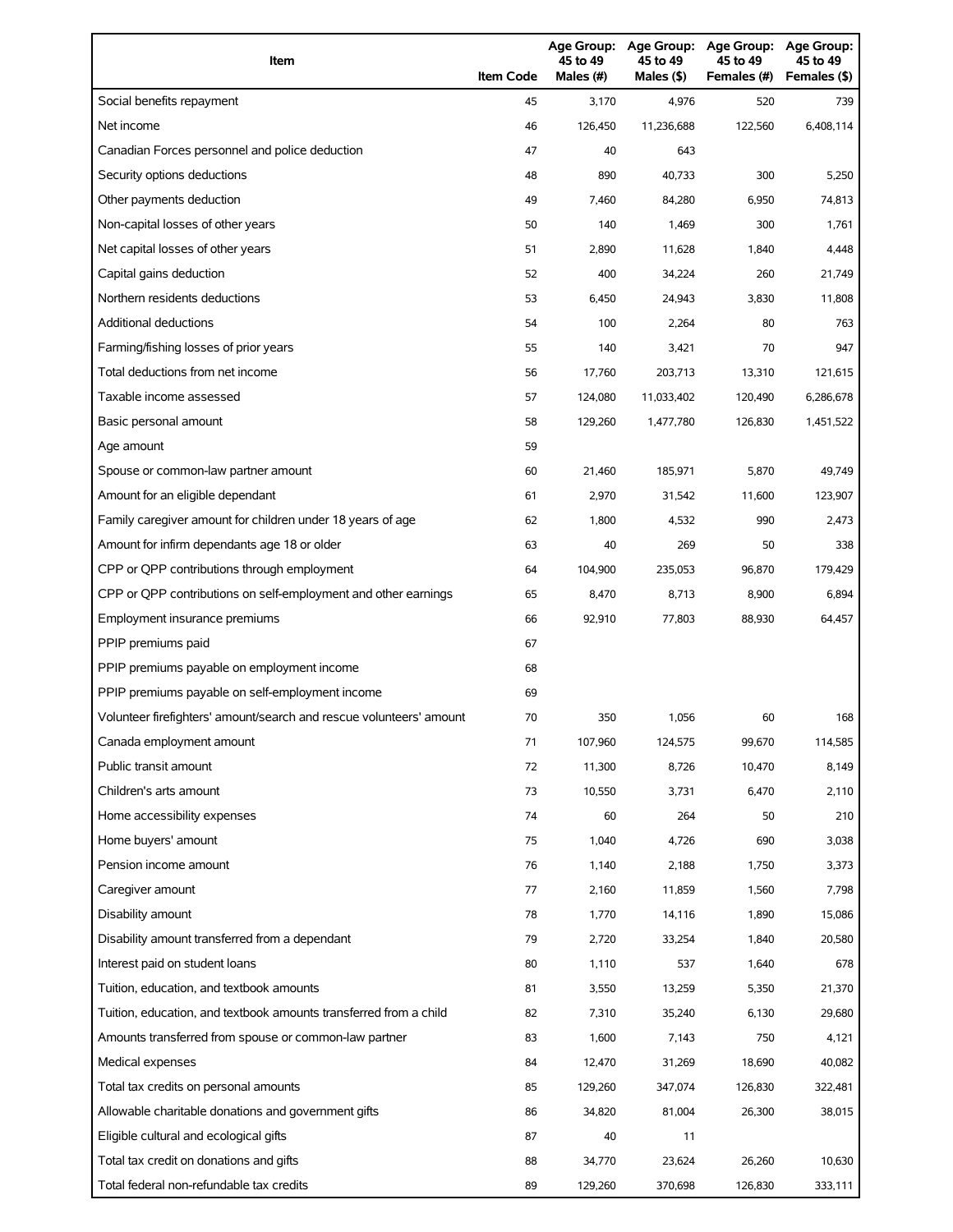| Item                                                        | <b>Item Code</b> | <b>Age Group:</b><br>45 to 49<br>Males (#) | Age Group:<br>45 to 49<br>Males $(§)$ | <b>Age Group:</b><br>45 to 49<br>Females (#) | <b>Age Group:</b><br>45 to 49<br>Females (\$) |
|-------------------------------------------------------------|------------------|--------------------------------------------|---------------------------------------|----------------------------------------------|-----------------------------------------------|
| Federal dividend tax credit                                 | 90               | 28,680                                     | 100,666                               | 21,470                                       | 61,841                                        |
| Minimum tax carryover                                       | 91               | 430                                        | 1,033                                 | 260                                          | 641                                           |
| Basic federal tax                                           | 92               | 110,190                                    | 1,839,254                             | 94,540                                       | 792,951                                       |
| Federal foreign tax credit                                  | 93               | 8,450                                      | 17,614                                | 6,190                                        | 3,074                                         |
| Federal political contribution tax credit                   | 94               | 740                                        | 132                                   | 350                                          | 60                                            |
| Investment tax credit                                       | 95               | 90                                         | 132                                   | 50                                           | 73                                            |
| Labour-sponsored funds tax credit (federally registered)    | 96               |                                            |                                       |                                              |                                               |
| Labour-sponsored funds tax credit (provincially registered) | 97               |                                            |                                       |                                              |                                               |
| Alternative minimum tax payable                             | 98               | 360                                        | 1,662                                 | 280                                          | 1,095                                         |
| Net federal tax                                             | 99               | 109,980                                    | 1,821,782                             | 94,390                                       | 789,830                                       |
| CPP contributions on self-employment                        | 100              | 8,470                                      | 17,426                                | 8,900                                        | 13,789                                        |
| Social Benefits repayment                                   | 101              | 3,170                                      | 4,976                                 | 520                                          | 739                                           |
| Working income tax benefit (WITB)                           | 102              | 4,670                                      | 3,973                                 | 4,980                                        | 4,089                                         |
| Children's fitness tax credit                               | 103              | 22,660                                     | 2,282                                 | 14,630                                       | 1,334                                         |
| Eligible educator school supply tax credit                  | 104              | 140                                        | 10                                    | 510                                          | 37                                            |
| Net provincial or territorial tax                           | 105              | 104,170                                    | 827,985                               | 84,390                                       | 365,472                                       |
| Total tax payable                                           | 106              | 113,080                                    | 2,672,172                             | 97,440                                       | 1,169,837                                     |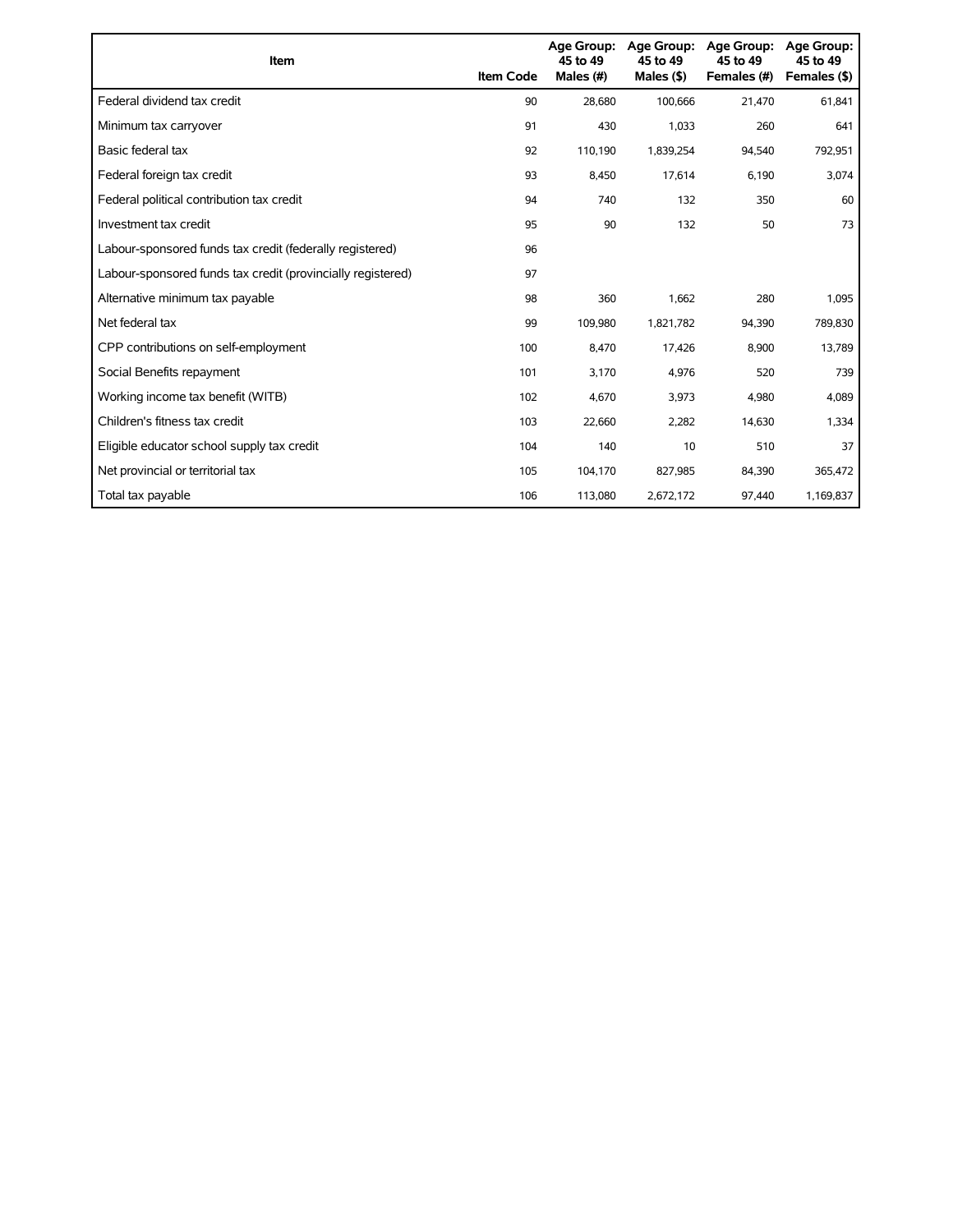| Item                                                                                          | Item<br>Code | Age<br>Group:<br>50 to 54<br>Males (#) | Age<br>Group:<br>50 to 54<br>Males (\$) | Age<br>Group:<br>50 to 54<br>Females (#) | Age<br>Group:<br>50 to 54<br>Females (\$) |
|-----------------------------------------------------------------------------------------------|--------------|----------------------------------------|-----------------------------------------|------------------------------------------|-------------------------------------------|
| Number of taxable returns                                                                     | $\mathbf{1}$ | 113,960                                |                                         | 101.550                                  |                                           |
| Number of non-taxable returns                                                                 | 2            | 17,780                                 |                                         | 29,730                                   |                                           |
| Total number of returns                                                                       | 3            | 131,740                                |                                         | 131,280                                  |                                           |
| Employment income                                                                             | 4            | 105,260                                | 9,693,431                               | 98,950                                   | 5,532,318                                 |
| Commissions (from employment)                                                                 | 5            | 3,700                                  | 206,176                                 | 2,230                                    | 68,037                                    |
| Other employment income                                                                       | 6            | 12,320                                 | 136,414                                 | 8,310                                    | 59,650                                    |
| Old age security (OAS) pension                                                                | 7            |                                        |                                         |                                          |                                           |
| CPP or QPP benefits                                                                           | 8            | 3,780                                  | 32,496                                  | 6,870                                    | 52,153                                    |
| Other pensions and superannuation                                                             | 9            | 2,210                                  | 59,998                                  | 1,210                                    | 21,652                                    |
| Elected split-pension amount                                                                  | 10           | 490                                    | 2,628                                   | 3,550                                    | 42,629                                    |
| Universal child care benefit (UCCB)                                                           | 11           | 10,830                                 | 7,211                                   | 23,650                                   | 12,765                                    |
| Employment insurance and other benefits                                                       | 12           | 16,060                                 | 148,021                                 | 11,020                                   | 85,305                                    |
| Taxable amount of dividends from taxable Canadian corporations                                | 13           | 33,520                                 | 989,047                                 | 28,800                                   | 579,830                                   |
| Interest and other investment income                                                          | 14           | 31,660                                 | 93,279                                  | 34,090                                   | 76,054                                    |
| Net partnership income (limited or non-active partners only)                                  | 15           | 1,090                                  | 11,008                                  | 760                                      | 773                                       |
| Net rental income                                                                             | 16           | 11,290                                 | 42,476                                  | 11,110                                   | 39,206                                    |
| Taxable capital gains                                                                         | 17           | 15,400                                 | 173,662                                 | 15,350                                   | 114,875                                   |
| <b>RRSP</b> income                                                                            | 18           | 15,340                                 | 172,413                                 | 13,030                                   | 134,585                                   |
| Other income                                                                                  | 19           | 22,200                                 | 263,589                                 | 20,380                                   | 145,507                                   |
| Net business income                                                                           | 20           | 10,930                                 | 198,571                                 | 11,130                                   | 135,871                                   |
| Net professional income                                                                       | 21           | 1,160                                  | 67,216                                  | 1,430                                    | 57,179                                    |
| Net commission income                                                                         | 22           | 1,110                                  | 32,231                                  | 1,630                                    | 18,958                                    |
| Net farming income                                                                            | 23           | 5,290                                  | 41,516                                  | 3,090                                    | 14,945                                    |
| Net fishing income                                                                            | 24           | 20                                     | 246                                     |                                          |                                           |
| Workers' compensation benefits                                                                | 25           | 2,580                                  | 30,915                                  | 1,870                                    | 14,176                                    |
| Social assistance payments                                                                    | 26           | 6,610                                  | 76,786                                  | 6,510                                    | 78,308                                    |
| Net federal supplements                                                                       | 27           |                                        |                                         |                                          |                                           |
| Total income assessed                                                                         | 28           | 129,140                                | 12,479,862                              | 126,060                                  | 7,313,019                                 |
| Registered pension plan (RPP) deduction                                                       | 29           | 27,980                                 | 212,553                                 | 34,710                                   | 237,208                                   |
| RRSP/PRPP deduction                                                                           | 30           | 51,980                                 | 498,485                                 | 46,740                                   | 313,084                                   |
| Deduction for elected split-pension amount                                                    | 31           | 1,240                                  | 13,941                                  | 220                                      | 1,305                                     |
| Annual union, professional, or like dues                                                      | 32           | 28,060                                 | 29,128                                  | 32,990                                   | 27,035                                    |
| Child care expenses                                                                           | 33           | 2,290                                  | 8,116                                   | 2,310                                    | 4,956                                     |
| <b>Business investment loss</b>                                                               | 34           | 110                                    | 4,847                                   | 60                                       | 1,047                                     |
| Moving expenses                                                                               | 35           | 480                                    | 4,022                                   | 340                                      | 2,181                                     |
| Support payments made                                                                         | 36           | 1,110                                  | 26,153                                  | 40                                       | 683                                       |
| Carrying charges and interest expenses                                                        | 37           | 15,680                                 | 55,121                                  | 11,940                                   | 36,226                                    |
| Deduction for CPP/QPP contributions on self-employment and other earnings                     | 38           | 9,540                                  | 10,062                                  | 9,310                                    | 7,366                                     |
| Deduction for provincial parental insurance plan (PPIP) premiums on self-employment<br>income | 39           |                                        |                                         |                                          |                                           |
| Exploration and development expenses                                                          | 40           | 680                                    | 9,019                                   | 280                                      | 2,056                                     |
| Other employment expenses                                                                     | 41           | 8,440                                  | 46,355                                  | 4,170                                    | 15,944                                    |
| Clergy residence deduction                                                                    | 42           | 390                                    | 7,263                                   | 90                                       | 1,301                                     |
| Other deductions                                                                              | 43           | 4,040                                  | 8,827                                   | 3,660                                    | 5,999                                     |
| Total deductions before adjustments                                                           | 44           | 89,140                                 | 933,925                                 | 81,820                                   | 656,489                                   |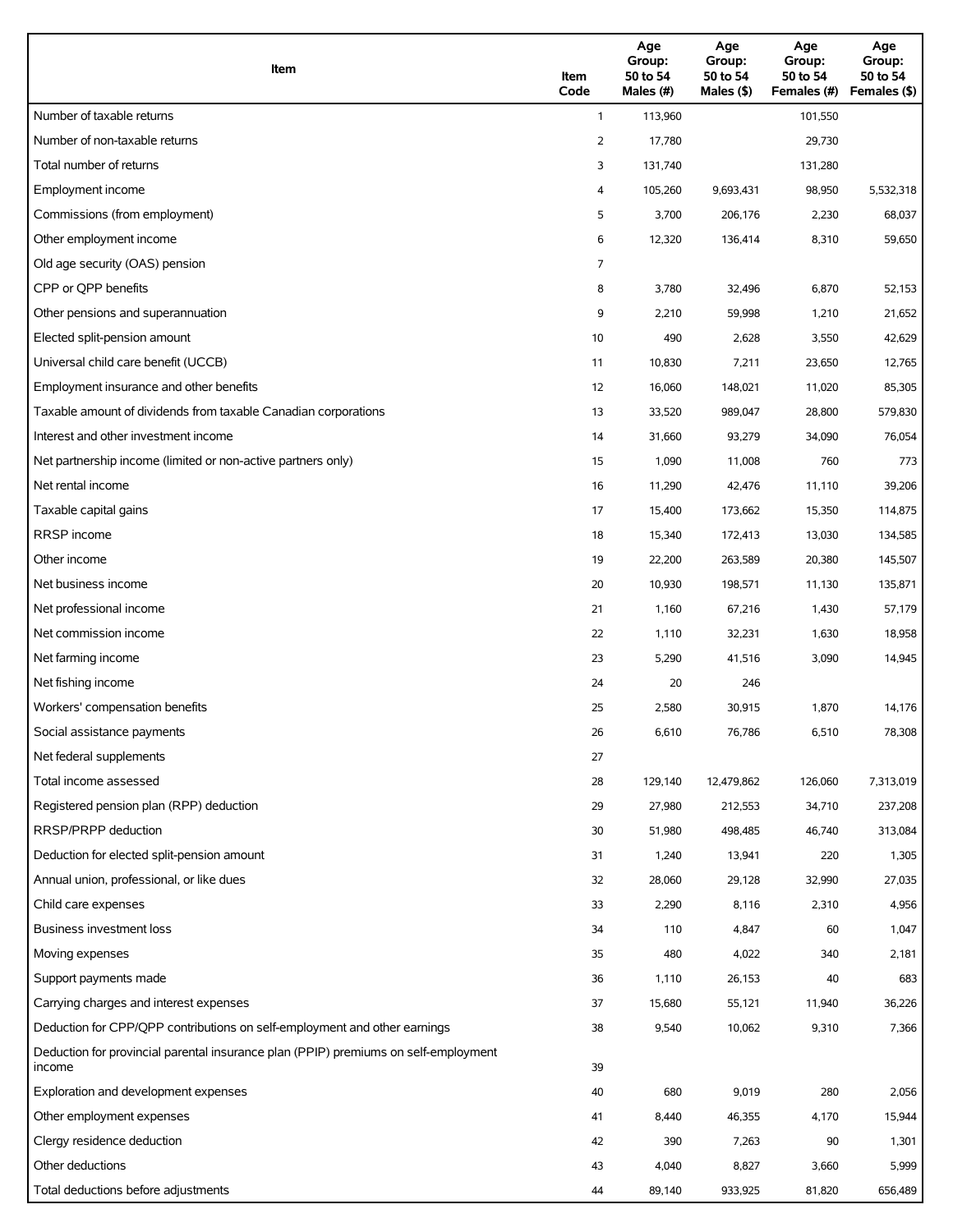| Item                                                                | <b>Item Code</b> | Age Group:<br>50 to 54<br>Males (#) | Age Group:<br>50 to 54<br>Males (\$) | <b>Age Group:</b><br>50 to 54<br>Females (#) | <b>Age Group:</b><br>50 to 54<br>Females (\$) |
|---------------------------------------------------------------------|------------------|-------------------------------------|--------------------------------------|----------------------------------------------|-----------------------------------------------|
| Social benefits repayment                                           | 45               | 3,090                               | 5,134                                | 510                                          | 738                                           |
| Net income                                                          | 46               | 128,590                             | 11,552,557                           | 125,190                                      | 6,662,460                                     |
| Canadian Forces personnel and police deduction                      | 47               | 20                                  | 204                                  |                                              |                                               |
| Security options deductions                                         | 48               |                                     |                                      | 330                                          | 10,174                                        |
| Other payments deduction                                            | 49               | 9,060                               | 107,873                              | 8,290                                        | 92,494                                        |
| Non-capital losses of other years                                   | 50               | 160                                 | 1,497                                | 280                                          | 1,863                                         |
| Net capital losses of other years                                   | 51               | 3,850                               | 17,516                               | 2,750                                        | 7,215                                         |
| Capital gains deduction                                             | 52               | 590                                 | 50,968                               | 420                                          | 35,238                                        |
| Northern residents deductions                                       | 53               | 6,740                               | 25,503                               | 3,960                                        | 12,295                                        |
| Additional deductions                                               | 54               | 110                                 | 1,830                                | 90                                           | 650                                           |
| Farming/fishing losses of prior years                               | 55               | 180                                 | 1,783                                | 110                                          | 1,047                                         |
| Total deductions from net income                                    | 56               | 20,790                              | 256,166                              | 15,770                                       | 161,135                                       |
| Taxable income assessed                                             | 57               | 125,570                             | 11,297,078                           | 122,420                                      | 6,501,752                                     |
| Basic personal amount                                               | 58               | 131,740                             | 1,507,449                            | 131,280                                      | 1,503,566                                     |
| Age amount                                                          | 59               |                                     |                                      |                                              |                                               |
| Spouse or common-law partner amount                                 | 60               | 19,210                              | 167,144                              | 5,970                                        | 49,039                                        |
| Amount for an eligible dependant                                    | 61               | 1,910                               | 19,898                               | 6,120                                        | 63,180                                        |
| Family caregiver amount for children under 18 years of age          | 62               | 1,050                               | 2,699                                | 540                                          | 1,326                                         |
| Amount for infirm dependants age 18 or older                        | 63               | 90                                  | 537                                  | 70                                           | 443                                           |
| CPP or QPP contributions through employment                         | 64               | 103,300                             | 229,991                              | 97,070                                       | 180,712                                       |
| CPP or QPP contributions on self-employment and other earnings      | 65               | 9,540                               | 10,062                               | 9,310                                        | 7,366                                         |
| Employment insurance premiums                                       | 66               | 90,500                              | 75,833                               | 88,330                                       | 64,526                                        |
| PPIP premiums paid                                                  | 67               |                                     |                                      |                                              |                                               |
| PPIP premiums payable on employment income                          | 68               |                                     |                                      |                                              |                                               |
| PPIP premiums payable on self-employment income                     | 69               |                                     |                                      |                                              |                                               |
| Volunteer firefighters' amount/search and rescue volunteers' amount | 70               | 270                                 | 807                                  | 60                                           | 171                                           |
| Canada employment amount                                            | 71               | 106,770                             | 123,010                              | 100,330                                      | 115,296                                       |
| Public transit amount                                               | 72               | 9,070                               | 7,061                                | 8,940                                        | 7,247                                         |
| Children's arts amount                                              | 73               | 5,030                               | 1,684                                | 2,410                                        | 721                                           |
| Home accessibility expenses                                         | 74               | 70                                  | 242                                  | 40                                           | 143                                           |
| Home buyers' amount                                                 | 75               | 590                                 | 2,690                                | 420                                          | 1,830                                         |
| Pension income amount                                               | 76               | 2,630                               | 5,069                                | 4,570                                        | 8,801                                         |
| Caregiver amount                                                    | 77               | 2,040                               | 9,972                                | 1,480                                        | 6,649                                         |
| Disability amount                                                   | 78               | 2,410                               | 19,219                               | 2,840                                        | 22,676                                        |
| Disability amount transferred from a dependant                      | 79               | 2,190                               | 23,571                               | 1,480                                        | 14,450                                        |
| Interest paid on student loans                                      | 80               | 500                                 | 243                                  | 870                                          | 348                                           |
| Tuition, education, and textbook amounts                            | 81               | 2,260                               | 7,770                                | 3,660                                        | 13,125                                        |
| Tuition, education, and textbook amounts transferred from a child   | 82               | 12,020                              | 65,322                               | 7,250                                        | 37,202                                        |
| Amounts transferred from spouse or common-law partner               | 83               | 1,610                               | 8,409                                | 1,330                                        | 7,737                                         |
| Medical expenses                                                    | 84               | 13,430                              | 35,536                               | 19,840                                       | 42,537                                        |
| Total tax credits on personal amounts                               | 85               | 131,740                             | 348,640                              | 131,280                                      | 322,369                                       |
| Allowable charitable donations and government gifts                 | 86               | 36,940                              | 103,450                              | 29,180                                       | 50,182                                        |
| Eligible cultural and ecological gifts                              | 87               | 30                                  | 8                                    |                                              |                                               |
| Total tax credit on donations and gifts                             | 88               | 36,880                              | 30,273                               | 29,120                                       | 14,237                                        |
| Total federal non-refundable tax credits                            | 89               | 131,740                             | 378,913                              | 131,280                                      | 336,606                                       |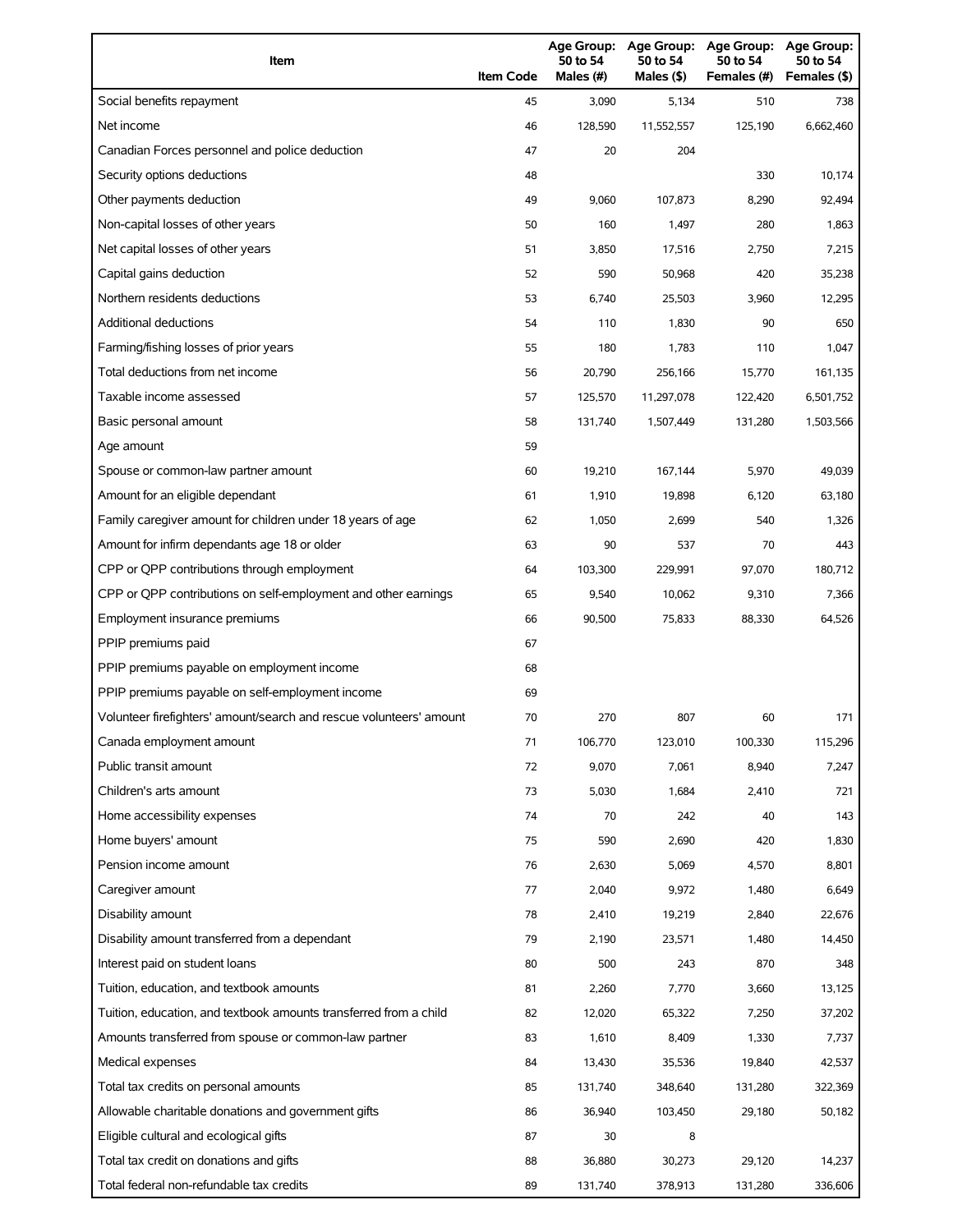| Item                                                        | <b>Item Code</b> | Age Group:<br>50 to 54<br>Males (#) | Age Group:<br>50 to 54<br>Males $($ \$) | <b>Age Group:</b><br>50 to 54<br>Females (#) | <b>Age Group:</b><br>50 to 54<br>Females (\$) |
|-------------------------------------------------------------|------------------|-------------------------------------|-----------------------------------------|----------------------------------------------|-----------------------------------------------|
| Federal dividend tax credit                                 | 90               | 32.430                              | 108,743                                 | 26,770                                       | 67,135                                        |
| Minimum tax carryover                                       | 91               | 570                                 | 1,665                                   | 400                                          | 1,096                                         |
| Basic federal tax                                           | 92               | 110,920                             | 1,902,257                               | 98,580                                       | 821,717                                       |
| Federal foreign tax credit                                  | 93               | 10,540                              | 25,982                                  | 9,000                                        | 4,467                                         |
| Federal political contribution tax credit                   | 94               | 1.010                               | 189                                     | 500                                          | 83                                            |
| Investment tax credit                                       | 95               | 140                                 | 298                                     | 60                                           | 81                                            |
| Labour-sponsored funds tax credit (federally registered)    | 96               |                                     |                                         |                                              |                                               |
| Labour-sponsored funds tax credit (provincially registered) | 97               |                                     |                                         |                                              |                                               |
| Alternative minimum tax payable                             | 98               | 480                                 | 9,221                                   | 400                                          | 1,764                                         |
| Net federal tax                                             | 99               | 110,650                             | 1,877,225                               | 98,390                                       | 817,163                                       |
| CPP contributions on self-employment                        | 100              | 9,540                               | 20,124                                  | 9,310                                        | 14,732                                        |
| Social Benefits repayment                                   | 101              | 3,090                               | 5,134                                   | 510                                          | 738                                           |
| Working income tax benefit (WITB)                           | 102              | 4,750                               | 3,969                                   | 4,200                                        | 3,179                                         |
| Children's fitness tax credit                               | 103              | 10,750                              | 965                                     | 5,170                                        | 409                                           |
| Eligible educator school supply tax credit                  | 104              | 110                                 | 8                                       | 380                                          | 27                                            |
| Net provincial or territorial tax                           | 105              | 104,440                             | 854,870                                 | 88,810                                       | 380,400                                       |
| Total tax payable                                           | 106              | 113,960                             | 2,757,355                               | 101,550                                      | 1,213,039                                     |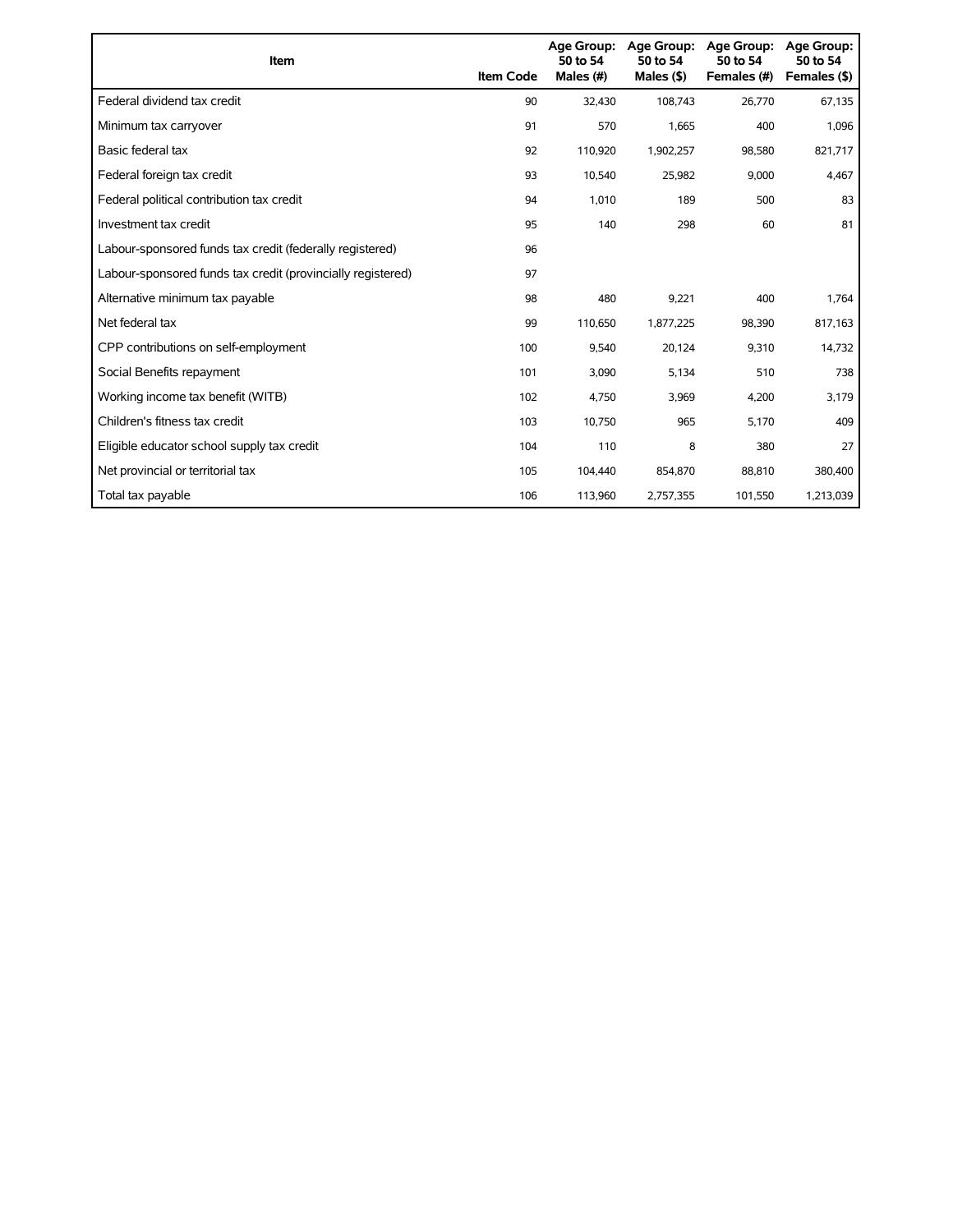| Item                                                                                          | Item<br>Code | Age<br>Group:<br>55 to 59<br>Males (#) | Age<br>Group:<br>55 to 59<br>Males $($ \$) | Age<br>Group:<br>55 to 59<br>Females (#) | Age<br>Group:<br>55 to 59<br>Females (\$) |
|-----------------------------------------------------------------------------------------------|--------------|----------------------------------------|--------------------------------------------|------------------------------------------|-------------------------------------------|
| Number of taxable returns                                                                     | $\mathbf{1}$ | 112,650                                |                                            | 99,680                                   |                                           |
| Number of non-taxable returns                                                                 | 2            | 19,380                                 |                                            | 30,770                                   |                                           |
| Total number of returns                                                                       | 3            | 132,030                                |                                            | 130,450                                  |                                           |
| Employment income                                                                             | 4            | 99,140                                 | 8,834,035                                  | 90,260                                   | 4,803,528                                 |
| Commissions (from employment)                                                                 | 5            | 3,170                                  | 179,158                                    | 1,820                                    | 61,471                                    |
| Other employment income                                                                       | 6            | 14,500                                 | 136,069                                    | 9,300                                    | 68,778                                    |
| Old age security (OAS) pension                                                                | 7            |                                        |                                            |                                          |                                           |
| CPP or OPP benefits                                                                           | 8            | 6,270                                  | 57,190                                     | 11,110                                   | 88,322                                    |
| Other pensions and superannuation                                                             | 9            | 9,730                                  | 354,812                                    | 8,400                                    | 193,903                                   |
| Elected split-pension amount                                                                  | 10           | 1,820                                  | 10,829                                     | 9,220                                    | 130,329                                   |
| Universal child care benefit (UCCB)                                                           | 11           | 4,820                                  | 2,838                                      | 6,420                                    | 3,143                                     |
| Employment insurance and other benefits                                                       | 12           | 15,420                                 | 145,388                                    | 9,620                                    | 74,736                                    |
| Taxable amount of dividends from taxable Canadian corporations                                | 13           | 39,950                                 | 1,134,347                                  | 34,620                                   | 646,226                                   |
| Interest and other investment income                                                          | 14           | 40,580                                 | 169,039                                    | 42,710                                   | 118,911                                   |
| Net partnership income (limited or non-active partners only)                                  | 15           | 1,530                                  | $-69$                                      | 1,010                                    | 782                                       |
| Net rental income                                                                             | 16           | 12,150                                 | 52,883                                     | 11,630                                   | 50,326                                    |
| Taxable capital gains                                                                         | 17           | 19,410                                 | 279,843                                    | 19,470                                   | 157,322                                   |
| <b>RRSP</b> income                                                                            | 18           | 14,520                                 | 219,984                                    | 13,770                                   | 184,084                                   |
| Other income                                                                                  | 19           | 27,670                                 | 453,786                                    | 26,090                                   | 213,872                                   |
| Net business income                                                                           | 20           | 10,990                                 | 199,417                                    | 10,600                                   | 121,063                                   |
| Net professional income                                                                       | 21           | 1,220                                  | 77,479                                     | 1,410                                    | 44,697                                    |
| Net commission income                                                                         | 22           | 1,080                                  | 36,312                                     | 1,370                                    | 18,963                                    |
| Net farming income                                                                            | 23           | 6,520                                  | 48,374                                     | 3,640                                    | 23,376                                    |
| Net fishing income                                                                            | 24           |                                        |                                            |                                          |                                           |
| Workers' compensation benefits                                                                | 25           | 2,960                                  | 37,489                                     | 1,830                                    | 15,041                                    |
| Social assistance payments                                                                    | 26           | 6,780                                  | 79,144                                     | 6,560                                    | 81,499                                    |
| Net federal supplements                                                                       | 27           |                                        |                                            |                                          |                                           |
| Total income assessed                                                                         | 28           | 129,230                                | 12,509,565                                 | 124,240                                  | 7,131,173                                 |
| Registered pension plan (RPP) deduction                                                       | 29           | 24,590                                 | 175,755                                    | 31,340                                   | 201,861                                   |
| RRSP/PRPP deduction                                                                           | 30           | 51,100                                 | 554,008                                    | 44,720                                   | 338,347                                   |
| Deduction for elected split-pension amount                                                    | 31           | 5,340                                  | 78,699                                     | 2,340                                    | 14,850                                    |
| Annual union, professional, or like dues                                                      | 32           | 27,100                                 | 27,235                                     | 29,830                                   | 23,610                                    |
| Child care expenses                                                                           | 33           | 660                                    | 2,046                                      | 420                                      | 1,082                                     |
| <b>Business investment loss</b>                                                               | 34           | 140                                    | 8,028                                      | 80                                       | 1,995                                     |
| Moving expenses                                                                               | 35           | 340                                    | 2,776                                      | 270                                      | 1,622                                     |
| Support payments made                                                                         | 36           | 1,100                                  | 30,659                                     | 30                                       | 836                                       |
| Carrying charges and interest expenses                                                        | 37           | 20,000                                 | 86,752                                     | 15,280                                   | 53,521                                    |
| Deduction for CPP/QPP contributions on self-employment and other earnings                     | 38           | 10,270                                 | 10,838                                     | 9,180                                    | 6,982                                     |
| Deduction for provincial parental insurance plan (PPIP) premiums on self-employment<br>income | 39           |                                        |                                            |                                          |                                           |
| Exploration and development expenses                                                          | 40           | 1,090                                  | 18,661                                     | 400                                      | 2,549                                     |
| Other employment expenses                                                                     | 41           | 7,350                                  | 42,738                                     | 3,530                                    | 13,714                                    |
| Clergy residence deduction                                                                    | 42           | 450                                    | 8,568                                      | 130                                      | 2,015                                     |
| Other deductions                                                                              | 43           | 4,560                                  | 10,039                                     | 4,110                                    | 6,538                                     |
| Total deductions before adjustments                                                           | 44           | 89,490                                 | 1,056,891                                  | 79,320                                   | 669,573                                   |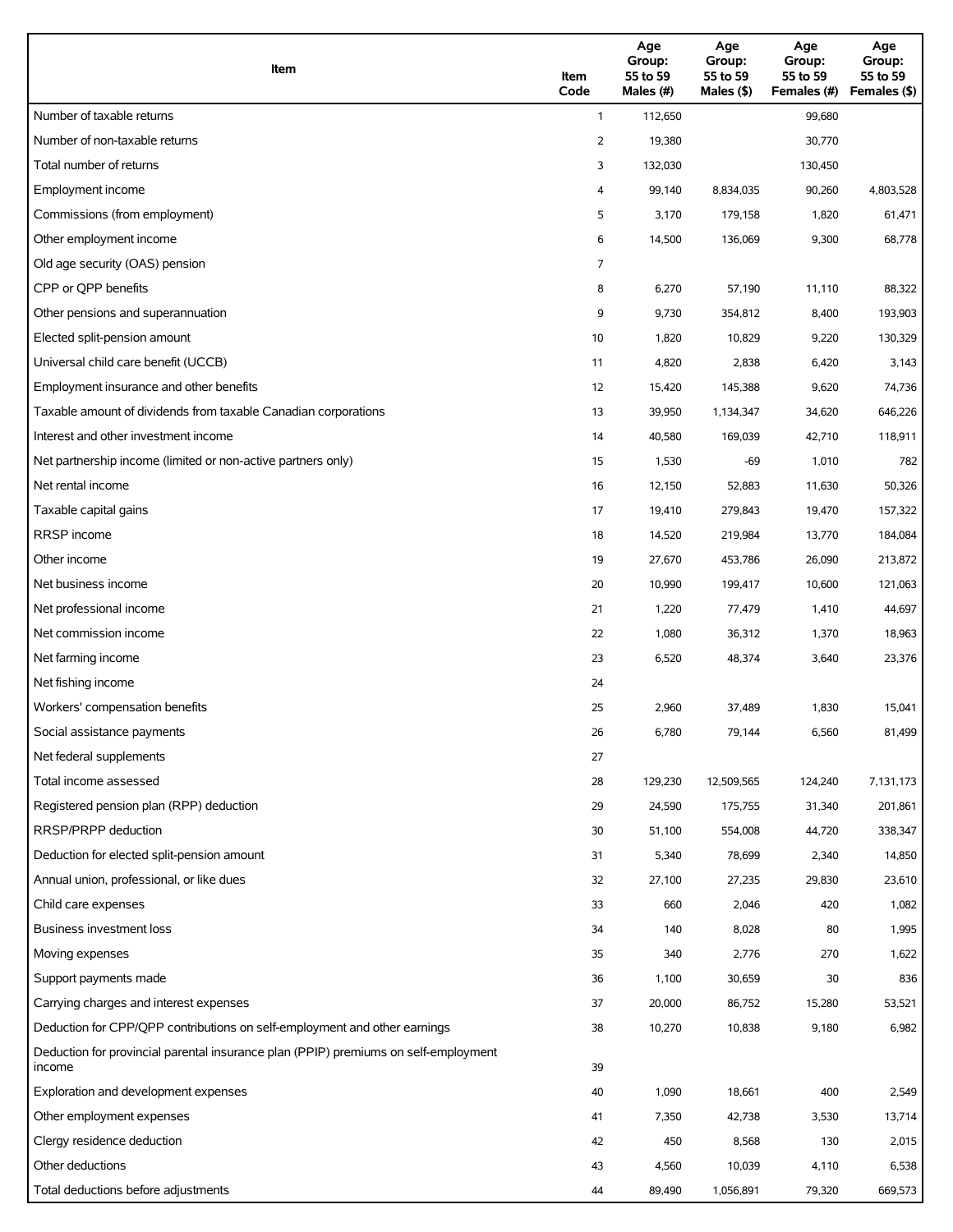| Item                                                                | <b>Item Code</b> | 55 to 59<br>Males (#) | 55 to 59<br>Males (\$) | Age Group: Age Group: Age Group:<br>55 to 59<br>Females (#) | <b>Age Group:</b><br>55 to 59<br>Females (\$) |
|---------------------------------------------------------------------|------------------|-----------------------|------------------------|-------------------------------------------------------------|-----------------------------------------------|
| Social benefits repayment                                           | 45               | 2,830                 | 4,836                  | 410                                                         | 598                                           |
| Net income                                                          | 46               | 128,560               | 11,466,330             | 123,440                                                     | 6,467,770                                     |
| Canadian Forces personnel and police deduction                      | 47               |                       |                        |                                                             |                                               |
| Security options deductions                                         | 48               |                       |                        | 260                                                         | 11,413                                        |
| Other payments deduction                                            | 49               | 9,570                 | 116,820                | 8,310                                                       | 96,551                                        |
| Non-capital losses of other years                                   | 50               |                       |                        | 300                                                         | 1,595                                         |
| Net capital losses of other years                                   | 51               | 4,990                 | 23,279                 | 3,730                                                       | 11,319                                        |
| Capital gains deduction                                             | 52               | 690                   | 68,613                 | 520                                                         | 41,915                                        |
| Northern residents deductions                                       | 53               | 6,390                 | 24,216                 | 3,460                                                       | 11,099                                        |
| Additional deductions                                               | 54               | 120                   | 1,978                  | 110                                                         | 1,628                                         |
| Farming/fishing losses of prior years                               | 55               | 230                   | 3,736                  | 110                                                         | 970                                           |
| Total deductions from net income                                    | 56               | 22,110                | 296,019                | 16,340                                                      | 176,708                                       |
| Taxable income assessed                                             | 57               | 125,330               | 11,171,724             | 120,440                                                     | 6,291,618                                     |
| Basic personal amount                                               | 58               | 132,020               | 1,511,548              | 130,450                                                     | 1,494,165                                     |
| Age amount                                                          | 59               |                       |                        |                                                             |                                               |
| Spouse or common-law partner amount                                 | 60               | 19,000                | 163,803                | 5,790                                                       | 44,581                                        |
| Amount for an eligible dependant                                    | 61               | 940                   | 9,613                  | 1,930                                                       | 19,663                                        |
| Family caregiver amount for children under 18 years of age          | 62               | 460                   | 1,201                  | 190                                                         | 460                                           |
| Amount for infirm dependants age 18 or older                        | 63               | 70                    | 407                    | 60                                                          | 349                                           |
| CPP or QPP contributions through employment                         | 64               | 96,870                | 209,712                | 88,020                                                      | 159,326                                       |
| CPP or QPP contributions on self-employment and other earnings      | 65               | 10,270                | 10,838                 | 9,180                                                       | 6,982                                         |
| Employment insurance premiums                                       | 66               | 82,890                | 68,016                 | 78,730                                                      | 56,391                                        |
| PPIP premiums paid                                                  | 67               |                       |                        |                                                             |                                               |
| PPIP premiums payable on employment income                          | 68               |                       |                        |                                                             |                                               |
| PPIP premiums payable on self-employment income                     | 69               |                       |                        |                                                             |                                               |
| Volunteer firefighters' amount/search and rescue volunteers' amount | 70               | 230                   | 702                    | 50                                                          | 162                                           |
| Canada employment amount                                            | 71               | 101,640               | 116,180                | 92,480                                                      | 105,659                                       |
| Public transit amount                                               | 72               | 5,980                 | 4,669                  | 6,610                                                       | 5,592                                         |
| Children's arts amount                                              | 73               | 1,650                 | 530                    | 460                                                         | 134                                           |
| Home accessibility expenses                                         | 74               | 60                    | 320                    | 50                                                          | 222                                           |
| Home buyers' amount                                                 | 75               | 350                   | 1,582                  | 250                                                         | 1,139                                         |
| Pension income amount                                               | 76               | 11,300                | 21,991                 | 16,160                                                      | 31,476                                        |
| Caregiver amount                                                    | 77               | 1,720                 | 7,603                  | 1,200                                                       | 4,900                                         |
| Disability amount                                                   | 78               | 3,370                 | 26,904                 | 3,720                                                       | 29,670                                        |
| Disability amount transferred from a dependant                      | 79               | 1,650                 | 15,669                 | 1,090                                                       | 9,445                                         |
| Interest paid on student loans                                      | 80               | 230                   | 91                     | 500                                                         | 194                                           |
| Tuition, education, and textbook amounts                            | 81               | 1,500                 | 4,240                  | 2,080                                                       | 6,534                                         |
| Tuition, education, and textbook amounts transferred from a child   | 82               | 9,100                 | 50,084                 | 4,400                                                       | 22,484                                        |
| Amounts transferred from spouse or common-law partner               | 83               | 2,410                 | 12,366                 | 2,850                                                       | 16,309                                        |
| Medical expenses                                                    | 84               | 15,820                | 44,427                 | 22,510                                                      | 51,784                                        |
| Total tax credits on personal amounts                               | 85               | 132,020               | 342,381                | 130,450                                                     | 310,148                                       |
| Allowable charitable donations and government gifts                 | 86               | 39,010                | 139,592                | 31,010                                                      | 64,894                                        |
| Eligible cultural and ecological gifts                              | 87               | 40                    | 786                    |                                                             |                                               |
| Total tax credit on donations and gifts                             | 88               | 38,980                | 41,931                 | 30,960                                                      | 18,885                                        |
| Total federal non-refundable tax credits                            | 89               | 132,020               | 384,312                | 130,450                                                     | 329,033                                       |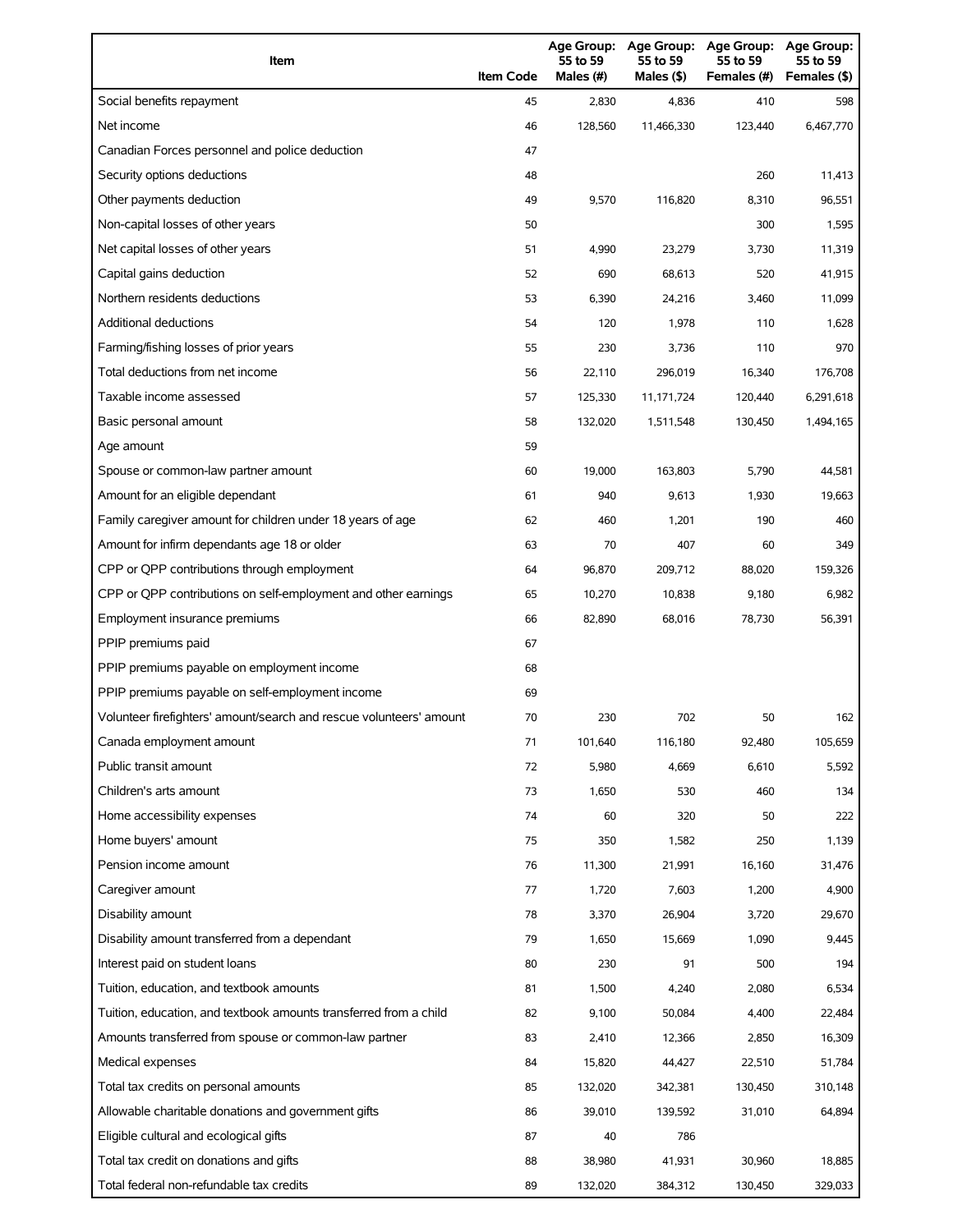| Item                                                        | <b>Item Code</b> | Age Group:<br>55 to 59<br>Males (#) | Age Group:<br>55 to 59<br>Males $($ \$) | Age Group:<br>55 to 59<br>Females (#) | <b>Age Group:</b><br>55 to 59<br>Females (\$) |
|-------------------------------------------------------------|------------------|-------------------------------------|-----------------------------------------|---------------------------------------|-----------------------------------------------|
| Federal dividend tax credit                                 | 90               | 38,260                              | 137,962                                 | 31,890                                | 77,486                                        |
| Minimum tax carryover                                       | 91               | 620                                 | 1,759                                   | 500                                   | 1,324                                         |
| Basic federal tax                                           | 92               | 109,550                             | 1,886,986                               | 96,930                                | 782,298                                       |
| Federal foreign tax credit                                  | 93               | 13,480                              | 30,555                                  | 12,070                                | 7,143                                         |
| Federal political contribution tax credit                   | 94               | 1,290                               | 243                                     | 720                                   | 119                                           |
| Investment tax credit                                       | 95               | 160                                 | 303                                     | 60                                    | 133                                           |
| Labour-sponsored funds tax credit (federally registered)    | 96               |                                     |                                         |                                       |                                               |
| Labour-sponsored funds tax credit (provincially registered) | 97               |                                     |                                         |                                       |                                               |
| Alternative minimum tax payable                             | 98               | 610                                 | 3,036                                   | 430                                   | 1,719                                         |
| Net federal tax                                             | 99               | 109,260                             | 1,856,130                               | 96,640                                | 774,983                                       |
| CPP contributions on self-employment                        | 100              | 10,270                              | 21,676                                  | 9,180                                 | 13,963                                        |
| Social Benefits repayment                                   | 101              | 2,830                               | 4,836                                   | 410                                   | 598                                           |
| Working income tax benefit (WITB)                           | 102              | 4,430                               | 3,665                                   | 3,670                                 | 2,647                                         |
| Children's fitness tax credit                               | 103              | 3,300                               | 273                                     | 970                                   | 72                                            |
| Eligible educator school supply tax credit                  | 104              | 60                                  | 4                                       | 270                                   | 20                                            |
| Net provincial or territorial tax                           | 105              | 102,390                             | 838,697                                 | 86,680                                | 360,555                                       |
| Total tax payable                                           | 106              | 112,650                             | 2,721,344                               | 99,680                                | 1,150,101                                     |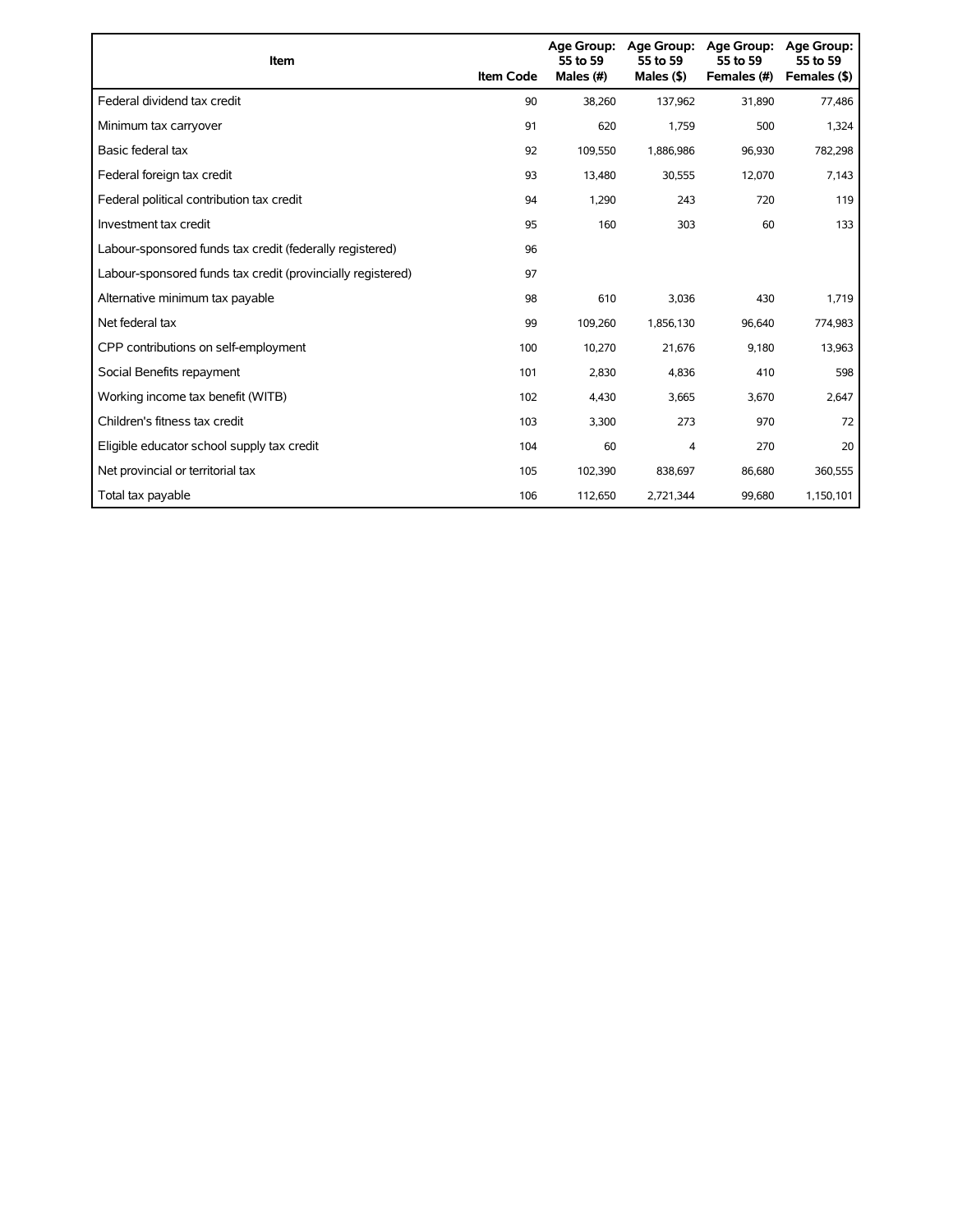| Item                                                                                          | Item<br>Code | Age<br>Group:<br>60 to 64<br>Males (#) | Age<br>Group:<br>60 to 64<br>Males (\$) | Age<br>Group:<br>60 to 64<br>Females (#) | Age<br>Group:<br>60 to 64<br>Females (\$) |
|-----------------------------------------------------------------------------------------------|--------------|----------------------------------------|-----------------------------------------|------------------------------------------|-------------------------------------------|
| Number of taxable returns                                                                     | $\mathbf{1}$ | 93,430                                 |                                         | 82,060                                   |                                           |
| Number of non-taxable returns                                                                 | 2            | 19,380                                 |                                         | 29,090                                   |                                           |
| Total number of returns                                                                       | 3            | 112,810                                |                                         | 111,150                                  |                                           |
| Employment income                                                                             | 4            | 70,190                                 | 5,397,967                               | 60,960                                   | 2,827,476                                 |
| Commissions (from employment)                                                                 | 5            | 2,110                                  | 127,173                                 | 1,070                                    | 25,036                                    |
| Other employment income                                                                       | 6            | 13,970                                 | 109,329                                 | 8,470                                    | 56,832                                    |
| Old age security (OAS) pension                                                                | 7            |                                        |                                         |                                          |                                           |
| CPP or OPP benefits                                                                           | 8            | 46,810                                 | 338,296                                 | 52,310                                   | 323,544                                   |
| Other pensions and superannuation                                                             | 9            | 20,760                                 | 725,213                                 | 19,490                                   | 437,290                                   |
| Elected split-pension amount                                                                  | 10           | 4,340                                  | 29,902                                  | 15,270                                   | 218,152                                   |
| Universal child care benefit (UCCB)                                                           | 11           | 1,600                                  | 923                                     | 1,220                                    | 708                                       |
| Employment insurance and other benefits                                                       | 12           | 11,300                                 | 112,170                                 | 6,100                                    | 47,423                                    |
| Taxable amount of dividends from taxable Canadian corporations                                | 13           | 38,150                                 | 1,027,517                               | 32,890                                   | 586,556                                   |
| Interest and other investment income                                                          | 14           | 41,870                                 | 191,451                                 | 42,990                                   | 144,010                                   |
| Net partnership income (limited or non-active partners only)                                  | 15           | 1,530                                  | 1,903                                   | 950                                      | 915                                       |
| Net rental income                                                                             | 16           | 10,680                                 | 53,637                                  | 9,950                                    | 49,170                                    |
| Taxable capital gains                                                                         | 17           | 19,570                                 | 320,588                                 | 19,840                                   | 169,694                                   |
| <b>RRSP</b> income                                                                            | 18           | 13,680                                 | 241,336                                 | 14,000                                   | 220,234                                   |
| Other income                                                                                  | 19           | 29,160                                 | 402,320                                 | 27,230                                   | 209,390                                   |
| Net business income                                                                           | 20           | 9,960                                  | 170,037                                 | 8,670                                    | 91,014                                    |
| Net professional income                                                                       | 21           | 1,260                                  | 71,922                                  | 1,200                                    | 39,819                                    |
| Net commission income                                                                         | 22           | 940                                    | 28,767                                  | 940                                      | 13,311                                    |
| Net farming income                                                                            | 23           | 6,550                                  | 63,258                                  | 3,470                                    | 25,785                                    |
| Net fishing income                                                                            | 24           |                                        |                                         |                                          |                                           |
| Workers' compensation benefits                                                                | 25           | 2,590                                  | 35,085                                  | 1,380                                    | 12,770                                    |
| Social assistance payments                                                                    | 26           | 5,890                                  | 67,815                                  | 5,800                                    | 68,463                                    |
| Net federal supplements                                                                       | 27           |                                        |                                         |                                          |                                           |
| Total income assessed                                                                         | 28           | 110,950                                | 9,519,822                               | 107,260                                  | 5,606,615                                 |
| Registered pension plan (RPP) deduction                                                       | 29           | 14,760                                 | 100,001                                 | 18,540                                   | 111,532                                   |
| RRSP/PRPP deduction                                                                           | 30           | 37,300                                 | 427,206                                 | 30,570                                   | 257,226                                   |
| Deduction for elected split-pension amount                                                    | 31           | 11,250                                 | 165,736                                 | 4,970                                    | 32,889                                    |
| Annual union, professional, or like dues                                                      | 32           | 19,670                                 | 17,394                                  | 20,170                                   | 14,684                                    |
| Child care expenses                                                                           | 33           | 190                                    | 534                                     | 80                                       | 273                                       |
| <b>Business investment loss</b>                                                               | 34           | 110                                    | 3,806                                   | 70                                       | 2,869                                     |
| Moving expenses                                                                               | 35           | 190                                    | 1,600                                   | 160                                      | 981                                       |
| Support payments made                                                                         | 36           | 740                                    | 20,519                                  | 10                                       | 210                                       |
| Carrying charges and interest expenses                                                        | 37           | 20,100                                 | 90,269                                  | 15,310                                   | 52,993                                    |
| Deduction for CPP/QPP contributions on self-employment and other earnings                     | 38           | 9,940                                  | 10,041                                  | 7,740                                    | 5,599                                     |
| Deduction for provincial parental insurance plan (PPIP) premiums on self-employment<br>income | 39           |                                        |                                         |                                          |                                           |
| Exploration and development expenses                                                          | 40           | 1,260                                  | 16,745                                  | 450                                      | 2,006                                     |
| Other employment expenses                                                                     | 41           | 4,940                                  | 29,040                                  | 2,120                                    | 7,923                                     |
| Clergy residence deduction                                                                    | 42           | 390                                    | 6,620                                   | 100                                      | 1,337                                     |
| Other deductions                                                                              | 43           | 4,940                                  | 11,533                                  | 4,130                                    | 11,086                                    |
| Total deductions before adjustments                                                           | 44           | 73,430                                 | 901,094                                 | 60,700                                   | 501,665                                   |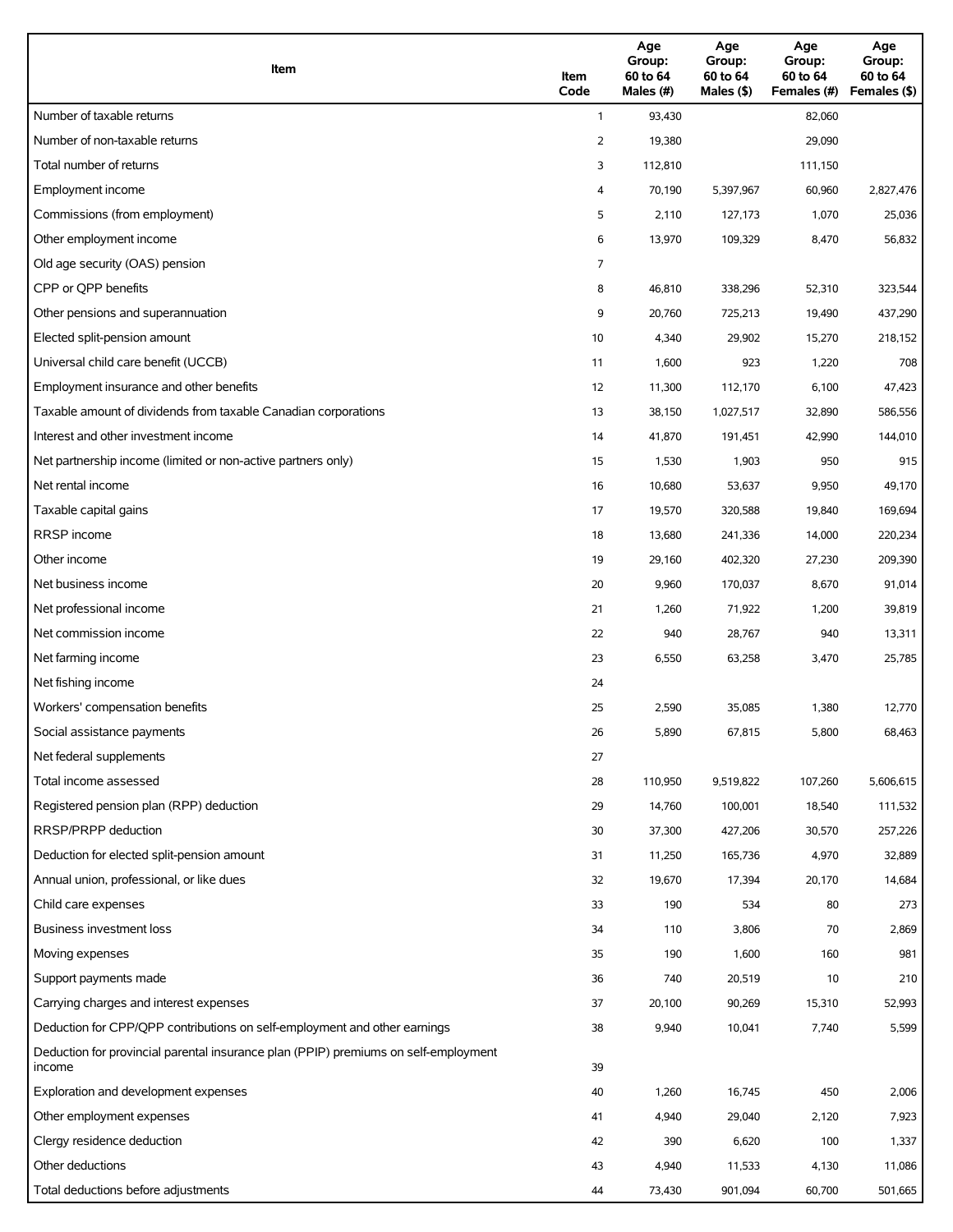| Social benefits repayment<br>1,910<br>290<br>45<br>3,502<br>508<br>Net income<br>110,370<br>106,750<br>5,109,507<br>46<br>8,626,050<br>Canadian Forces personnel and police deduction<br>47<br>Security options deductions<br>560<br>38,904<br>120<br>48<br>2,529<br>Other payments deduction<br>102,191<br>49<br>8,660<br>105,757<br>9,540<br>Non-capital losses of other years<br>50<br>200<br>2,333<br>220<br>1,739<br>Net capital losses of other years<br>51<br>5,200<br>26,558<br>4,010<br>13,233<br>Capital gains deduction<br>52<br>820<br>630<br>50,237<br>77,293<br>Northern residents deductions<br>53<br>4,700<br>17,449<br>2,610<br>8,670<br><b>Additional deductions</b><br>54<br>190<br>1,237<br>240<br>1,178<br>Farming/fishing losses of prior years<br>55<br>250<br>2,724<br>Total deductions from net income<br>56<br>19,650<br>272,427<br>16,920<br>180,782<br>Taxable income assessed<br>4,929,554<br>57<br>108,580<br>8,354,679<br>104,520<br>Basic personal amount<br>58<br>112,800<br>1,291,665<br>111,150<br>1,273,130<br>59<br>Age amount<br>Spouse or common-law partner amount<br>30,784<br>60<br>16,000<br>130,582<br>4,270<br>Amount for an eligible dependant<br>290<br>3,068<br>520<br>5,283<br>61<br>Family caregiver amount for children under 18 years of age<br>62<br>150<br>375<br>40<br>98<br>Amount for infirm dependants age 18 or older<br>63<br>70<br>426<br>259<br>50<br>CPP or QPP contributions through employment<br>67,610<br>135,597<br>96,914<br>64<br>58,490<br>CPP or QPP contributions on self-employment and other earnings<br>65<br>5,599<br>9,940<br>10,041<br>7,740<br>Employment insurance premiums<br>66<br>34,018<br>56,160<br>43,331<br>50,980<br>PPIP premiums paid<br>67<br>PPIP premiums payable on employment income<br>68<br>PPIP premiums payable on self-employment income<br>69<br>Volunteer firefighters' amount/search and rescue volunteers' amount<br>70<br>150<br>435<br>30<br>90<br>Canada employment amount<br>71<br>74,950<br>83,432<br>64,230<br>71,897<br>Public transit amount<br>3,599<br>72<br>3,540<br>2,806<br>4,230<br>Children's arts amount<br>73<br>410<br>127<br>60<br>19<br>Home accessibility expenses<br>50<br>74<br>263<br>70<br>341<br>Home buyers' amount<br>180<br>819<br>120<br>75<br>530<br>Pension income amount<br>76<br>29,830<br>58,234<br>24,210<br>47,247<br>Caregiver amount<br>77<br>1,130<br>4,826<br>850<br>3,280<br>Disability amount<br>33,007<br>78<br>4,120<br>32,883<br>4,140<br>Disability amount transferred from a dependant<br>9,763<br>6,464<br>79<br>1,100<br>800<br>Interest paid on student loans<br>80<br>80<br>41<br>140<br>51<br>Tuition, education, and textbook amounts<br>690<br>1,784<br>870<br>2,394<br>81<br>Tuition, education, and textbook amounts transferred from a child<br>6,881<br>82<br>3,750<br>19,617<br>1,420<br>Amounts transferred from spouse or common-law partner<br>35,319<br>83<br>4,140<br>21,117<br>6,190<br>Medical expenses<br>18,320<br>60,615<br>84<br>51,242<br>24,330<br>Total tax credits on personal amounts<br>259,321<br>85<br>112,810<br>283,725<br>111,150<br>Allowable charitable donations and government gifts<br>35,210<br>63,401<br>86<br>130,803<br>27,790<br>Eligible cultural and ecological gifts<br>87 | Item                                    | <b>Item Code</b> | Age Group:<br>60 to 64<br>Males (#) | <b>Age Group:</b><br>60 to 64<br>Males (\$) | Age Group:<br>60 to 64<br>Females (#) | <b>Age Group:</b><br>60 to 64<br>Females (\$) |
|------------------------------------------------------------------------------------------------------------------------------------------------------------------------------------------------------------------------------------------------------------------------------------------------------------------------------------------------------------------------------------------------------------------------------------------------------------------------------------------------------------------------------------------------------------------------------------------------------------------------------------------------------------------------------------------------------------------------------------------------------------------------------------------------------------------------------------------------------------------------------------------------------------------------------------------------------------------------------------------------------------------------------------------------------------------------------------------------------------------------------------------------------------------------------------------------------------------------------------------------------------------------------------------------------------------------------------------------------------------------------------------------------------------------------------------------------------------------------------------------------------------------------------------------------------------------------------------------------------------------------------------------------------------------------------------------------------------------------------------------------------------------------------------------------------------------------------------------------------------------------------------------------------------------------------------------------------------------------------------------------------------------------------------------------------------------------------------------------------------------------------------------------------------------------------------------------------------------------------------------------------------------------------------------------------------------------------------------------------------------------------------------------------------------------------------------------------------------------------------------------------------------------------------------------------------------------------------------------------------------------------------------------------------------------------------------------------------------------------------------------------------------------------------------------------------------------------------------------------------------------------------------------------------------------------------------------------------------------------------------------------------------------------------------------------------------------------------------------------------------------------------------------------------------------------------------------------------------------------------------------------------------------------|-----------------------------------------|------------------|-------------------------------------|---------------------------------------------|---------------------------------------|-----------------------------------------------|
|                                                                                                                                                                                                                                                                                                                                                                                                                                                                                                                                                                                                                                                                                                                                                                                                                                                                                                                                                                                                                                                                                                                                                                                                                                                                                                                                                                                                                                                                                                                                                                                                                                                                                                                                                                                                                                                                                                                                                                                                                                                                                                                                                                                                                                                                                                                                                                                                                                                                                                                                                                                                                                                                                                                                                                                                                                                                                                                                                                                                                                                                                                                                                                                                                                                                                    |                                         |                  |                                     |                                             |                                       |                                               |
|                                                                                                                                                                                                                                                                                                                                                                                                                                                                                                                                                                                                                                                                                                                                                                                                                                                                                                                                                                                                                                                                                                                                                                                                                                                                                                                                                                                                                                                                                                                                                                                                                                                                                                                                                                                                                                                                                                                                                                                                                                                                                                                                                                                                                                                                                                                                                                                                                                                                                                                                                                                                                                                                                                                                                                                                                                                                                                                                                                                                                                                                                                                                                                                                                                                                                    |                                         |                  |                                     |                                             |                                       |                                               |
|                                                                                                                                                                                                                                                                                                                                                                                                                                                                                                                                                                                                                                                                                                                                                                                                                                                                                                                                                                                                                                                                                                                                                                                                                                                                                                                                                                                                                                                                                                                                                                                                                                                                                                                                                                                                                                                                                                                                                                                                                                                                                                                                                                                                                                                                                                                                                                                                                                                                                                                                                                                                                                                                                                                                                                                                                                                                                                                                                                                                                                                                                                                                                                                                                                                                                    |                                         |                  |                                     |                                             |                                       |                                               |
|                                                                                                                                                                                                                                                                                                                                                                                                                                                                                                                                                                                                                                                                                                                                                                                                                                                                                                                                                                                                                                                                                                                                                                                                                                                                                                                                                                                                                                                                                                                                                                                                                                                                                                                                                                                                                                                                                                                                                                                                                                                                                                                                                                                                                                                                                                                                                                                                                                                                                                                                                                                                                                                                                                                                                                                                                                                                                                                                                                                                                                                                                                                                                                                                                                                                                    |                                         |                  |                                     |                                             |                                       |                                               |
|                                                                                                                                                                                                                                                                                                                                                                                                                                                                                                                                                                                                                                                                                                                                                                                                                                                                                                                                                                                                                                                                                                                                                                                                                                                                                                                                                                                                                                                                                                                                                                                                                                                                                                                                                                                                                                                                                                                                                                                                                                                                                                                                                                                                                                                                                                                                                                                                                                                                                                                                                                                                                                                                                                                                                                                                                                                                                                                                                                                                                                                                                                                                                                                                                                                                                    |                                         |                  |                                     |                                             |                                       |                                               |
|                                                                                                                                                                                                                                                                                                                                                                                                                                                                                                                                                                                                                                                                                                                                                                                                                                                                                                                                                                                                                                                                                                                                                                                                                                                                                                                                                                                                                                                                                                                                                                                                                                                                                                                                                                                                                                                                                                                                                                                                                                                                                                                                                                                                                                                                                                                                                                                                                                                                                                                                                                                                                                                                                                                                                                                                                                                                                                                                                                                                                                                                                                                                                                                                                                                                                    |                                         |                  |                                     |                                             |                                       |                                               |
|                                                                                                                                                                                                                                                                                                                                                                                                                                                                                                                                                                                                                                                                                                                                                                                                                                                                                                                                                                                                                                                                                                                                                                                                                                                                                                                                                                                                                                                                                                                                                                                                                                                                                                                                                                                                                                                                                                                                                                                                                                                                                                                                                                                                                                                                                                                                                                                                                                                                                                                                                                                                                                                                                                                                                                                                                                                                                                                                                                                                                                                                                                                                                                                                                                                                                    |                                         |                  |                                     |                                             |                                       |                                               |
|                                                                                                                                                                                                                                                                                                                                                                                                                                                                                                                                                                                                                                                                                                                                                                                                                                                                                                                                                                                                                                                                                                                                                                                                                                                                                                                                                                                                                                                                                                                                                                                                                                                                                                                                                                                                                                                                                                                                                                                                                                                                                                                                                                                                                                                                                                                                                                                                                                                                                                                                                                                                                                                                                                                                                                                                                                                                                                                                                                                                                                                                                                                                                                                                                                                                                    |                                         |                  |                                     |                                             |                                       |                                               |
|                                                                                                                                                                                                                                                                                                                                                                                                                                                                                                                                                                                                                                                                                                                                                                                                                                                                                                                                                                                                                                                                                                                                                                                                                                                                                                                                                                                                                                                                                                                                                                                                                                                                                                                                                                                                                                                                                                                                                                                                                                                                                                                                                                                                                                                                                                                                                                                                                                                                                                                                                                                                                                                                                                                                                                                                                                                                                                                                                                                                                                                                                                                                                                                                                                                                                    |                                         |                  |                                     |                                             |                                       |                                               |
|                                                                                                                                                                                                                                                                                                                                                                                                                                                                                                                                                                                                                                                                                                                                                                                                                                                                                                                                                                                                                                                                                                                                                                                                                                                                                                                                                                                                                                                                                                                                                                                                                                                                                                                                                                                                                                                                                                                                                                                                                                                                                                                                                                                                                                                                                                                                                                                                                                                                                                                                                                                                                                                                                                                                                                                                                                                                                                                                                                                                                                                                                                                                                                                                                                                                                    |                                         |                  |                                     |                                             |                                       |                                               |
|                                                                                                                                                                                                                                                                                                                                                                                                                                                                                                                                                                                                                                                                                                                                                                                                                                                                                                                                                                                                                                                                                                                                                                                                                                                                                                                                                                                                                                                                                                                                                                                                                                                                                                                                                                                                                                                                                                                                                                                                                                                                                                                                                                                                                                                                                                                                                                                                                                                                                                                                                                                                                                                                                                                                                                                                                                                                                                                                                                                                                                                                                                                                                                                                                                                                                    |                                         |                  |                                     |                                             |                                       |                                               |
|                                                                                                                                                                                                                                                                                                                                                                                                                                                                                                                                                                                                                                                                                                                                                                                                                                                                                                                                                                                                                                                                                                                                                                                                                                                                                                                                                                                                                                                                                                                                                                                                                                                                                                                                                                                                                                                                                                                                                                                                                                                                                                                                                                                                                                                                                                                                                                                                                                                                                                                                                                                                                                                                                                                                                                                                                                                                                                                                                                                                                                                                                                                                                                                                                                                                                    |                                         |                  |                                     |                                             |                                       |                                               |
|                                                                                                                                                                                                                                                                                                                                                                                                                                                                                                                                                                                                                                                                                                                                                                                                                                                                                                                                                                                                                                                                                                                                                                                                                                                                                                                                                                                                                                                                                                                                                                                                                                                                                                                                                                                                                                                                                                                                                                                                                                                                                                                                                                                                                                                                                                                                                                                                                                                                                                                                                                                                                                                                                                                                                                                                                                                                                                                                                                                                                                                                                                                                                                                                                                                                                    |                                         |                  |                                     |                                             |                                       |                                               |
|                                                                                                                                                                                                                                                                                                                                                                                                                                                                                                                                                                                                                                                                                                                                                                                                                                                                                                                                                                                                                                                                                                                                                                                                                                                                                                                                                                                                                                                                                                                                                                                                                                                                                                                                                                                                                                                                                                                                                                                                                                                                                                                                                                                                                                                                                                                                                                                                                                                                                                                                                                                                                                                                                                                                                                                                                                                                                                                                                                                                                                                                                                                                                                                                                                                                                    |                                         |                  |                                     |                                             |                                       |                                               |
|                                                                                                                                                                                                                                                                                                                                                                                                                                                                                                                                                                                                                                                                                                                                                                                                                                                                                                                                                                                                                                                                                                                                                                                                                                                                                                                                                                                                                                                                                                                                                                                                                                                                                                                                                                                                                                                                                                                                                                                                                                                                                                                                                                                                                                                                                                                                                                                                                                                                                                                                                                                                                                                                                                                                                                                                                                                                                                                                                                                                                                                                                                                                                                                                                                                                                    |                                         |                  |                                     |                                             |                                       |                                               |
|                                                                                                                                                                                                                                                                                                                                                                                                                                                                                                                                                                                                                                                                                                                                                                                                                                                                                                                                                                                                                                                                                                                                                                                                                                                                                                                                                                                                                                                                                                                                                                                                                                                                                                                                                                                                                                                                                                                                                                                                                                                                                                                                                                                                                                                                                                                                                                                                                                                                                                                                                                                                                                                                                                                                                                                                                                                                                                                                                                                                                                                                                                                                                                                                                                                                                    |                                         |                  |                                     |                                             |                                       |                                               |
|                                                                                                                                                                                                                                                                                                                                                                                                                                                                                                                                                                                                                                                                                                                                                                                                                                                                                                                                                                                                                                                                                                                                                                                                                                                                                                                                                                                                                                                                                                                                                                                                                                                                                                                                                                                                                                                                                                                                                                                                                                                                                                                                                                                                                                                                                                                                                                                                                                                                                                                                                                                                                                                                                                                                                                                                                                                                                                                                                                                                                                                                                                                                                                                                                                                                                    |                                         |                  |                                     |                                             |                                       |                                               |
|                                                                                                                                                                                                                                                                                                                                                                                                                                                                                                                                                                                                                                                                                                                                                                                                                                                                                                                                                                                                                                                                                                                                                                                                                                                                                                                                                                                                                                                                                                                                                                                                                                                                                                                                                                                                                                                                                                                                                                                                                                                                                                                                                                                                                                                                                                                                                                                                                                                                                                                                                                                                                                                                                                                                                                                                                                                                                                                                                                                                                                                                                                                                                                                                                                                                                    |                                         |                  |                                     |                                             |                                       |                                               |
|                                                                                                                                                                                                                                                                                                                                                                                                                                                                                                                                                                                                                                                                                                                                                                                                                                                                                                                                                                                                                                                                                                                                                                                                                                                                                                                                                                                                                                                                                                                                                                                                                                                                                                                                                                                                                                                                                                                                                                                                                                                                                                                                                                                                                                                                                                                                                                                                                                                                                                                                                                                                                                                                                                                                                                                                                                                                                                                                                                                                                                                                                                                                                                                                                                                                                    |                                         |                  |                                     |                                             |                                       |                                               |
|                                                                                                                                                                                                                                                                                                                                                                                                                                                                                                                                                                                                                                                                                                                                                                                                                                                                                                                                                                                                                                                                                                                                                                                                                                                                                                                                                                                                                                                                                                                                                                                                                                                                                                                                                                                                                                                                                                                                                                                                                                                                                                                                                                                                                                                                                                                                                                                                                                                                                                                                                                                                                                                                                                                                                                                                                                                                                                                                                                                                                                                                                                                                                                                                                                                                                    |                                         |                  |                                     |                                             |                                       |                                               |
|                                                                                                                                                                                                                                                                                                                                                                                                                                                                                                                                                                                                                                                                                                                                                                                                                                                                                                                                                                                                                                                                                                                                                                                                                                                                                                                                                                                                                                                                                                                                                                                                                                                                                                                                                                                                                                                                                                                                                                                                                                                                                                                                                                                                                                                                                                                                                                                                                                                                                                                                                                                                                                                                                                                                                                                                                                                                                                                                                                                                                                                                                                                                                                                                                                                                                    |                                         |                  |                                     |                                             |                                       |                                               |
|                                                                                                                                                                                                                                                                                                                                                                                                                                                                                                                                                                                                                                                                                                                                                                                                                                                                                                                                                                                                                                                                                                                                                                                                                                                                                                                                                                                                                                                                                                                                                                                                                                                                                                                                                                                                                                                                                                                                                                                                                                                                                                                                                                                                                                                                                                                                                                                                                                                                                                                                                                                                                                                                                                                                                                                                                                                                                                                                                                                                                                                                                                                                                                                                                                                                                    |                                         |                  |                                     |                                             |                                       |                                               |
|                                                                                                                                                                                                                                                                                                                                                                                                                                                                                                                                                                                                                                                                                                                                                                                                                                                                                                                                                                                                                                                                                                                                                                                                                                                                                                                                                                                                                                                                                                                                                                                                                                                                                                                                                                                                                                                                                                                                                                                                                                                                                                                                                                                                                                                                                                                                                                                                                                                                                                                                                                                                                                                                                                                                                                                                                                                                                                                                                                                                                                                                                                                                                                                                                                                                                    |                                         |                  |                                     |                                             |                                       |                                               |
|                                                                                                                                                                                                                                                                                                                                                                                                                                                                                                                                                                                                                                                                                                                                                                                                                                                                                                                                                                                                                                                                                                                                                                                                                                                                                                                                                                                                                                                                                                                                                                                                                                                                                                                                                                                                                                                                                                                                                                                                                                                                                                                                                                                                                                                                                                                                                                                                                                                                                                                                                                                                                                                                                                                                                                                                                                                                                                                                                                                                                                                                                                                                                                                                                                                                                    |                                         |                  |                                     |                                             |                                       |                                               |
|                                                                                                                                                                                                                                                                                                                                                                                                                                                                                                                                                                                                                                                                                                                                                                                                                                                                                                                                                                                                                                                                                                                                                                                                                                                                                                                                                                                                                                                                                                                                                                                                                                                                                                                                                                                                                                                                                                                                                                                                                                                                                                                                                                                                                                                                                                                                                                                                                                                                                                                                                                                                                                                                                                                                                                                                                                                                                                                                                                                                                                                                                                                                                                                                                                                                                    |                                         |                  |                                     |                                             |                                       |                                               |
|                                                                                                                                                                                                                                                                                                                                                                                                                                                                                                                                                                                                                                                                                                                                                                                                                                                                                                                                                                                                                                                                                                                                                                                                                                                                                                                                                                                                                                                                                                                                                                                                                                                                                                                                                                                                                                                                                                                                                                                                                                                                                                                                                                                                                                                                                                                                                                                                                                                                                                                                                                                                                                                                                                                                                                                                                                                                                                                                                                                                                                                                                                                                                                                                                                                                                    |                                         |                  |                                     |                                             |                                       |                                               |
|                                                                                                                                                                                                                                                                                                                                                                                                                                                                                                                                                                                                                                                                                                                                                                                                                                                                                                                                                                                                                                                                                                                                                                                                                                                                                                                                                                                                                                                                                                                                                                                                                                                                                                                                                                                                                                                                                                                                                                                                                                                                                                                                                                                                                                                                                                                                                                                                                                                                                                                                                                                                                                                                                                                                                                                                                                                                                                                                                                                                                                                                                                                                                                                                                                                                                    |                                         |                  |                                     |                                             |                                       |                                               |
|                                                                                                                                                                                                                                                                                                                                                                                                                                                                                                                                                                                                                                                                                                                                                                                                                                                                                                                                                                                                                                                                                                                                                                                                                                                                                                                                                                                                                                                                                                                                                                                                                                                                                                                                                                                                                                                                                                                                                                                                                                                                                                                                                                                                                                                                                                                                                                                                                                                                                                                                                                                                                                                                                                                                                                                                                                                                                                                                                                                                                                                                                                                                                                                                                                                                                    |                                         |                  |                                     |                                             |                                       |                                               |
|                                                                                                                                                                                                                                                                                                                                                                                                                                                                                                                                                                                                                                                                                                                                                                                                                                                                                                                                                                                                                                                                                                                                                                                                                                                                                                                                                                                                                                                                                                                                                                                                                                                                                                                                                                                                                                                                                                                                                                                                                                                                                                                                                                                                                                                                                                                                                                                                                                                                                                                                                                                                                                                                                                                                                                                                                                                                                                                                                                                                                                                                                                                                                                                                                                                                                    |                                         |                  |                                     |                                             |                                       |                                               |
|                                                                                                                                                                                                                                                                                                                                                                                                                                                                                                                                                                                                                                                                                                                                                                                                                                                                                                                                                                                                                                                                                                                                                                                                                                                                                                                                                                                                                                                                                                                                                                                                                                                                                                                                                                                                                                                                                                                                                                                                                                                                                                                                                                                                                                                                                                                                                                                                                                                                                                                                                                                                                                                                                                                                                                                                                                                                                                                                                                                                                                                                                                                                                                                                                                                                                    |                                         |                  |                                     |                                             |                                       |                                               |
|                                                                                                                                                                                                                                                                                                                                                                                                                                                                                                                                                                                                                                                                                                                                                                                                                                                                                                                                                                                                                                                                                                                                                                                                                                                                                                                                                                                                                                                                                                                                                                                                                                                                                                                                                                                                                                                                                                                                                                                                                                                                                                                                                                                                                                                                                                                                                                                                                                                                                                                                                                                                                                                                                                                                                                                                                                                                                                                                                                                                                                                                                                                                                                                                                                                                                    |                                         |                  |                                     |                                             |                                       |                                               |
|                                                                                                                                                                                                                                                                                                                                                                                                                                                                                                                                                                                                                                                                                                                                                                                                                                                                                                                                                                                                                                                                                                                                                                                                                                                                                                                                                                                                                                                                                                                                                                                                                                                                                                                                                                                                                                                                                                                                                                                                                                                                                                                                                                                                                                                                                                                                                                                                                                                                                                                                                                                                                                                                                                                                                                                                                                                                                                                                                                                                                                                                                                                                                                                                                                                                                    |                                         |                  |                                     |                                             |                                       |                                               |
|                                                                                                                                                                                                                                                                                                                                                                                                                                                                                                                                                                                                                                                                                                                                                                                                                                                                                                                                                                                                                                                                                                                                                                                                                                                                                                                                                                                                                                                                                                                                                                                                                                                                                                                                                                                                                                                                                                                                                                                                                                                                                                                                                                                                                                                                                                                                                                                                                                                                                                                                                                                                                                                                                                                                                                                                                                                                                                                                                                                                                                                                                                                                                                                                                                                                                    |                                         |                  |                                     |                                             |                                       |                                               |
|                                                                                                                                                                                                                                                                                                                                                                                                                                                                                                                                                                                                                                                                                                                                                                                                                                                                                                                                                                                                                                                                                                                                                                                                                                                                                                                                                                                                                                                                                                                                                                                                                                                                                                                                                                                                                                                                                                                                                                                                                                                                                                                                                                                                                                                                                                                                                                                                                                                                                                                                                                                                                                                                                                                                                                                                                                                                                                                                                                                                                                                                                                                                                                                                                                                                                    |                                         |                  |                                     |                                             |                                       |                                               |
|                                                                                                                                                                                                                                                                                                                                                                                                                                                                                                                                                                                                                                                                                                                                                                                                                                                                                                                                                                                                                                                                                                                                                                                                                                                                                                                                                                                                                                                                                                                                                                                                                                                                                                                                                                                                                                                                                                                                                                                                                                                                                                                                                                                                                                                                                                                                                                                                                                                                                                                                                                                                                                                                                                                                                                                                                                                                                                                                                                                                                                                                                                                                                                                                                                                                                    |                                         |                  |                                     |                                             |                                       |                                               |
|                                                                                                                                                                                                                                                                                                                                                                                                                                                                                                                                                                                                                                                                                                                                                                                                                                                                                                                                                                                                                                                                                                                                                                                                                                                                                                                                                                                                                                                                                                                                                                                                                                                                                                                                                                                                                                                                                                                                                                                                                                                                                                                                                                                                                                                                                                                                                                                                                                                                                                                                                                                                                                                                                                                                                                                                                                                                                                                                                                                                                                                                                                                                                                                                                                                                                    |                                         |                  |                                     |                                             |                                       |                                               |
|                                                                                                                                                                                                                                                                                                                                                                                                                                                                                                                                                                                                                                                                                                                                                                                                                                                                                                                                                                                                                                                                                                                                                                                                                                                                                                                                                                                                                                                                                                                                                                                                                                                                                                                                                                                                                                                                                                                                                                                                                                                                                                                                                                                                                                                                                                                                                                                                                                                                                                                                                                                                                                                                                                                                                                                                                                                                                                                                                                                                                                                                                                                                                                                                                                                                                    |                                         |                  |                                     |                                             |                                       |                                               |
|                                                                                                                                                                                                                                                                                                                                                                                                                                                                                                                                                                                                                                                                                                                                                                                                                                                                                                                                                                                                                                                                                                                                                                                                                                                                                                                                                                                                                                                                                                                                                                                                                                                                                                                                                                                                                                                                                                                                                                                                                                                                                                                                                                                                                                                                                                                                                                                                                                                                                                                                                                                                                                                                                                                                                                                                                                                                                                                                                                                                                                                                                                                                                                                                                                                                                    |                                         |                  |                                     |                                             |                                       |                                               |
|                                                                                                                                                                                                                                                                                                                                                                                                                                                                                                                                                                                                                                                                                                                                                                                                                                                                                                                                                                                                                                                                                                                                                                                                                                                                                                                                                                                                                                                                                                                                                                                                                                                                                                                                                                                                                                                                                                                                                                                                                                                                                                                                                                                                                                                                                                                                                                                                                                                                                                                                                                                                                                                                                                                                                                                                                                                                                                                                                                                                                                                                                                                                                                                                                                                                                    |                                         |                  |                                     |                                             |                                       |                                               |
|                                                                                                                                                                                                                                                                                                                                                                                                                                                                                                                                                                                                                                                                                                                                                                                                                                                                                                                                                                                                                                                                                                                                                                                                                                                                                                                                                                                                                                                                                                                                                                                                                                                                                                                                                                                                                                                                                                                                                                                                                                                                                                                                                                                                                                                                                                                                                                                                                                                                                                                                                                                                                                                                                                                                                                                                                                                                                                                                                                                                                                                                                                                                                                                                                                                                                    |                                         |                  |                                     |                                             |                                       |                                               |
|                                                                                                                                                                                                                                                                                                                                                                                                                                                                                                                                                                                                                                                                                                                                                                                                                                                                                                                                                                                                                                                                                                                                                                                                                                                                                                                                                                                                                                                                                                                                                                                                                                                                                                                                                                                                                                                                                                                                                                                                                                                                                                                                                                                                                                                                                                                                                                                                                                                                                                                                                                                                                                                                                                                                                                                                                                                                                                                                                                                                                                                                                                                                                                                                                                                                                    |                                         |                  |                                     |                                             |                                       |                                               |
|                                                                                                                                                                                                                                                                                                                                                                                                                                                                                                                                                                                                                                                                                                                                                                                                                                                                                                                                                                                                                                                                                                                                                                                                                                                                                                                                                                                                                                                                                                                                                                                                                                                                                                                                                                                                                                                                                                                                                                                                                                                                                                                                                                                                                                                                                                                                                                                                                                                                                                                                                                                                                                                                                                                                                                                                                                                                                                                                                                                                                                                                                                                                                                                                                                                                                    |                                         |                  |                                     |                                             |                                       |                                               |
|                                                                                                                                                                                                                                                                                                                                                                                                                                                                                                                                                                                                                                                                                                                                                                                                                                                                                                                                                                                                                                                                                                                                                                                                                                                                                                                                                                                                                                                                                                                                                                                                                                                                                                                                                                                                                                                                                                                                                                                                                                                                                                                                                                                                                                                                                                                                                                                                                                                                                                                                                                                                                                                                                                                                                                                                                                                                                                                                                                                                                                                                                                                                                                                                                                                                                    |                                         |                  |                                     |                                             |                                       |                                               |
|                                                                                                                                                                                                                                                                                                                                                                                                                                                                                                                                                                                                                                                                                                                                                                                                                                                                                                                                                                                                                                                                                                                                                                                                                                                                                                                                                                                                                                                                                                                                                                                                                                                                                                                                                                                                                                                                                                                                                                                                                                                                                                                                                                                                                                                                                                                                                                                                                                                                                                                                                                                                                                                                                                                                                                                                                                                                                                                                                                                                                                                                                                                                                                                                                                                                                    | Total tax credit on donations and gifts | 88               | 35,170                              | 39,418                                      | 27,750                                | 18,311                                        |
| Total federal non-refundable tax credits<br>89<br>323,143<br>277,633<br>112,810<br>111,150                                                                                                                                                                                                                                                                                                                                                                                                                                                                                                                                                                                                                                                                                                                                                                                                                                                                                                                                                                                                                                                                                                                                                                                                                                                                                                                                                                                                                                                                                                                                                                                                                                                                                                                                                                                                                                                                                                                                                                                                                                                                                                                                                                                                                                                                                                                                                                                                                                                                                                                                                                                                                                                                                                                                                                                                                                                                                                                                                                                                                                                                                                                                                                                         |                                         |                  |                                     |                                             |                                       |                                               |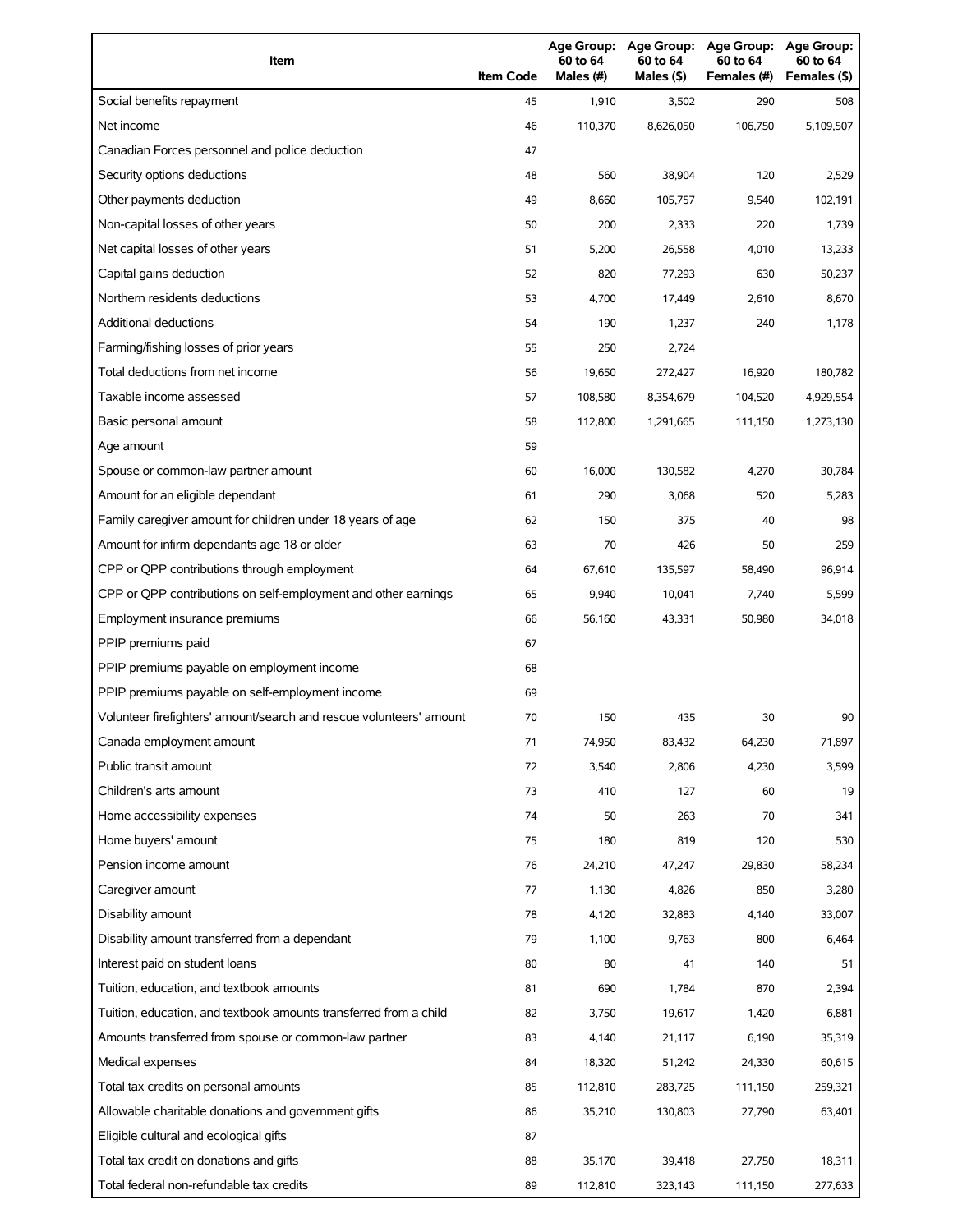| <b>Item</b>                                                 | <b>Item Code</b> | <b>Age Group:</b><br>60 to 64<br>Males (#) | Age Group:<br>60 to 64<br>Males $($ \$) | <b>Age Group:</b><br>60 to 64<br>Females (#) | <b>Age Group:</b><br>60 to 64<br>Females (\$) |
|-------------------------------------------------------------|------------------|--------------------------------------------|-----------------------------------------|----------------------------------------------|-----------------------------------------------|
| Federal dividend tax credit                                 | 90               | 35,980                                     | 125,366                                 | 30,110                                       | 71,106                                        |
| Minimum tax carryover                                       | 91               | 710                                        | 2,389                                   | 490                                          | 1,208                                         |
| Basic federal tax                                           | 92               | 90.850                                     | 1,316,400                               | 80,060                                       | 575,301                                       |
| Federal foreign tax credit                                  | 93               | 13,890                                     | 24,201                                  | 12,690                                       | 5,297                                         |
| Federal political contribution tax credit                   | 94               | 1,630                                      | 319                                     | 960                                          | 161                                           |
| Investment tax credit                                       | 95               | 170                                        | 293                                     | 60                                           | 83                                            |
| Labour-sponsored funds tax credit (federally registered)    | 96               |                                            |                                         |                                              |                                               |
| Labour-sponsored funds tax credit (provincially registered) | 97               |                                            |                                         |                                              |                                               |
| Alternative minimum tax payable                             | 98               | 570                                        | 3,784                                   | 400                                          | 2,052                                         |
| Net federal tax                                             | 99               | 90,540                                     | 1,293,077                               | 79,740                                       | 569,878                                       |
| CPP contributions on self-employment                        | 100              | 9,940                                      | 20,081                                  | 7,740                                        | 11,198                                        |
| Social Benefits repayment                                   | 101              | 1,910                                      | 3,502                                   | 290                                          | 508                                           |
| Working income tax benefit (WITB)                           | 102              | 3,660                                      | 3,003                                   | 2,500                                        | 1,724                                         |
| Children's fitness tax credit                               | 103              | 780                                        | 63                                      | 130                                          | 10                                            |
| Eligible educator school supply tax credit                  | 104              | 30                                         | 2                                       | 90                                           |                                               |
| Net provincial or territorial tax                           | 105              | 82,550                                     | 583,459                                 | 69,750                                       | 264,182                                       |
| Total tax payable                                           | 106              | 93,430                                     | 1,900,121                               | 82,060                                       | 845,769                                       |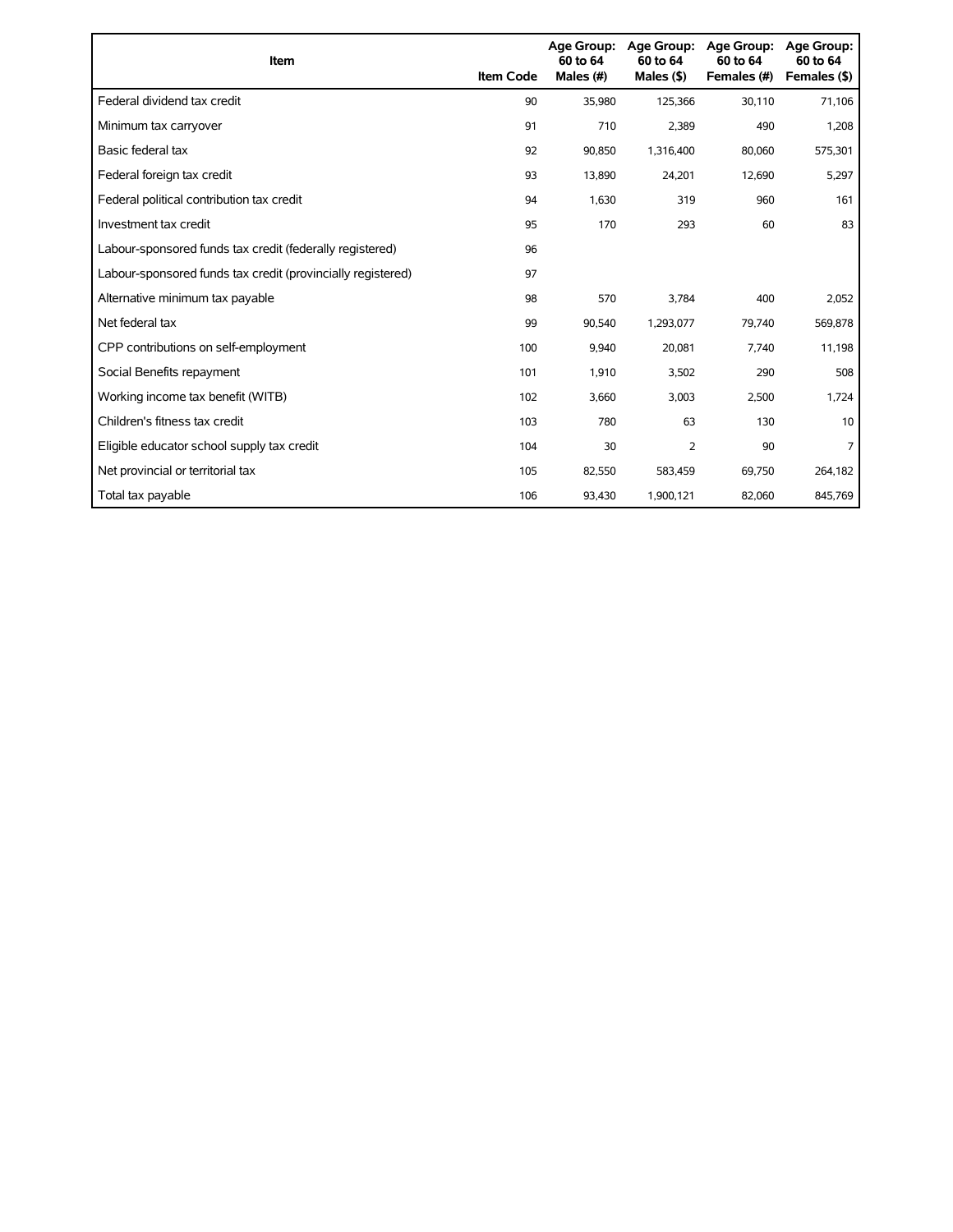| Item                                                                                          | Item<br>Code   | Age<br>Group:<br>65 to 69<br>Males (#) | Age<br>Group:<br>65 to 69<br>Males (\$) | Age<br>Group:<br>65 to 69<br>Females (#) | Age<br>Group:<br>65 to 69<br>Females (\$) |
|-----------------------------------------------------------------------------------------------|----------------|----------------------------------------|-----------------------------------------|------------------------------------------|-------------------------------------------|
| Number of taxable returns                                                                     | $\mathbf{1}$   | 61,980                                 |                                         | 54,660                                   |                                           |
| Number of non-taxable returns                                                                 | $\overline{2}$ | 23,570                                 |                                         | 32,780                                   |                                           |
| Total number of returns                                                                       | 3              | 85,550                                 |                                         | 87,440                                   |                                           |
| Employment income                                                                             | 4              | 33,460                                 | 1,993,537                               | 26,370                                   | 917,401                                   |
| Commissions (from employment)                                                                 | 5              | 930                                    | 44,998                                  | 420                                      | 8,114                                     |
| Other employment income                                                                       | 6              | 9,240                                  | 30,793                                  | 4,720                                    | 11,648                                    |
| Old age security (OAS) pension                                                                | 7              | 69,550                                 | 429,454                                 | 75,480                                   | 461,980                                   |
| CPP or QPP benefits                                                                           | 8              | 76,890                                 | 639,713                                 | 79,130                                   | 534,240                                   |
| Other pensions and superannuation                                                             | 9              | 37,490                                 | 944,474                                 | 36,330                                   | 636,455                                   |
| Elected split-pension amount                                                                  | 10             | 5,450                                  | 38,176                                  | 17,950                                   | 225,995                                   |
| Universal child care benefit (UCCB)                                                           | 11             | 530                                    | 283                                     | 480                                      | 343                                       |
| Employment insurance and other benefits                                                       | 12             | 4,870                                  | 49,216                                  | 2,040                                    | 15,756                                    |
| Taxable amount of dividends from taxable Canadian corporations                                | 13             | 29,890                                 | 752,862                                 | 26,900                                   | 402,878                                   |
| Interest and other investment income                                                          | 14             | 35,570                                 | 169,457                                 | 37,330                                   | 108,177                                   |
| Net partnership income (limited or non-active partners only)                                  | 15             | 1,170                                  | 217                                     | 690                                      | 603                                       |
| Net rental income                                                                             | 16             | 7,650                                  | 44,928                                  | 6,800                                    | 39,281                                    |
| Taxable capital gains                                                                         | 17             | 16,380                                 | 228,322                                 | 17,270                                   | 137,348                                   |
| <b>RRSP</b> income                                                                            | 18             | 11,790                                 | 196,687                                 | 11,450                                   | 171,757                                   |
| Other income                                                                                  | 19             | 19,230                                 | 158,900                                 | 18,030                                   | 63,590                                    |
| Net business income                                                                           | 20             | 6,800                                  | 90,519                                  | 5,090                                    | 42,034                                    |
| Net professional income                                                                       | 21             | 1,040                                  | 45,540                                  | 630                                      | 12,443                                    |
| Net commission income                                                                         | 22             | 730                                    | 19,367                                  | 610                                      | 10,017                                    |
| Net farming income                                                                            | 23             | 5,370                                  | 37,500                                  | 2,990                                    | 21,126                                    |
| Net fishing income                                                                            | 24             |                                        |                                         |                                          |                                           |
| Workers' compensation benefits                                                                | 25             | 1,650                                  | 19,586                                  | 800                                      | 8,027                                     |
| Social assistance payments                                                                    | 26             | 11,230                                 | 34,810                                  | 13,740                                   | 37,140                                    |
| Net federal supplements                                                                       | 27             | 12,960                                 | 71,077                                  | 17,580                                   | 93,875                                    |
| Total income assessed                                                                         | 28             | 84,900                                 | 6,040,661                               | 86,200                                   | 3,967,808                                 |
| Registered pension plan (RPP) deduction                                                       | 29             | 4,740                                  | 28,002                                  | 5,410                                    | 26,974                                    |
| RRSP/PRPP deduction                                                                           | 30             | 17,130                                 | 198,669                                 | 13,030                                   | 130,460                                   |
| Deduction for elected split-pension amount                                                    | 31             | 18,280                                 | 241,858                                 | 6,630                                    | 49,437                                    |
| Annual union, professional, or like dues                                                      | 32             | 9,400                                  | 6,104                                   | 8,060                                    | 4,652                                     |
| Child care expenses                                                                           | 33             | 30                                     | 91                                      |                                          |                                           |
| Business investment loss                                                                      | 34             | 80                                     | 2,932                                   | 40                                       | 1,599                                     |
| Moving expenses                                                                               | 35             | 80                                     | 499                                     | 50                                       | 286                                       |
| Support payments made                                                                         | 36             | 410                                    | 15,507                                  |                                          |                                           |
| Carrying charges and interest expenses                                                        | 37             | 16,570                                 | 69,385                                  | 13,150                                   | 39,878                                    |
| Deduction for CPP/QPP contributions on self-employment and other earnings                     | 38             | 4,280                                  | 3,539                                   | 2,860                                    | 1,631                                     |
| Deduction for provincial parental insurance plan (PPIP) premiums on self-employment<br>income | 39             |                                        |                                         |                                          |                                           |
| Exploration and development expenses                                                          | 40             | 1,000                                  | 17,976                                  | 380                                      | 1,149                                     |
| Other employment expenses                                                                     | 41             | 2,240                                  | 12,234                                  | 800                                      | 2,805                                     |
| Clergy residence deduction                                                                    | 42             | 240                                    | 3,617                                   | 40                                       | 490                                       |
| Other deductions                                                                              | 43             | 3,990                                  | 8,909                                   | 3,570                                    | 8,439                                     |
| Total deductions before adjustments                                                           | 44             | 48,210                                 | 609,352                                 | 35,170                                   | 267,936                                   |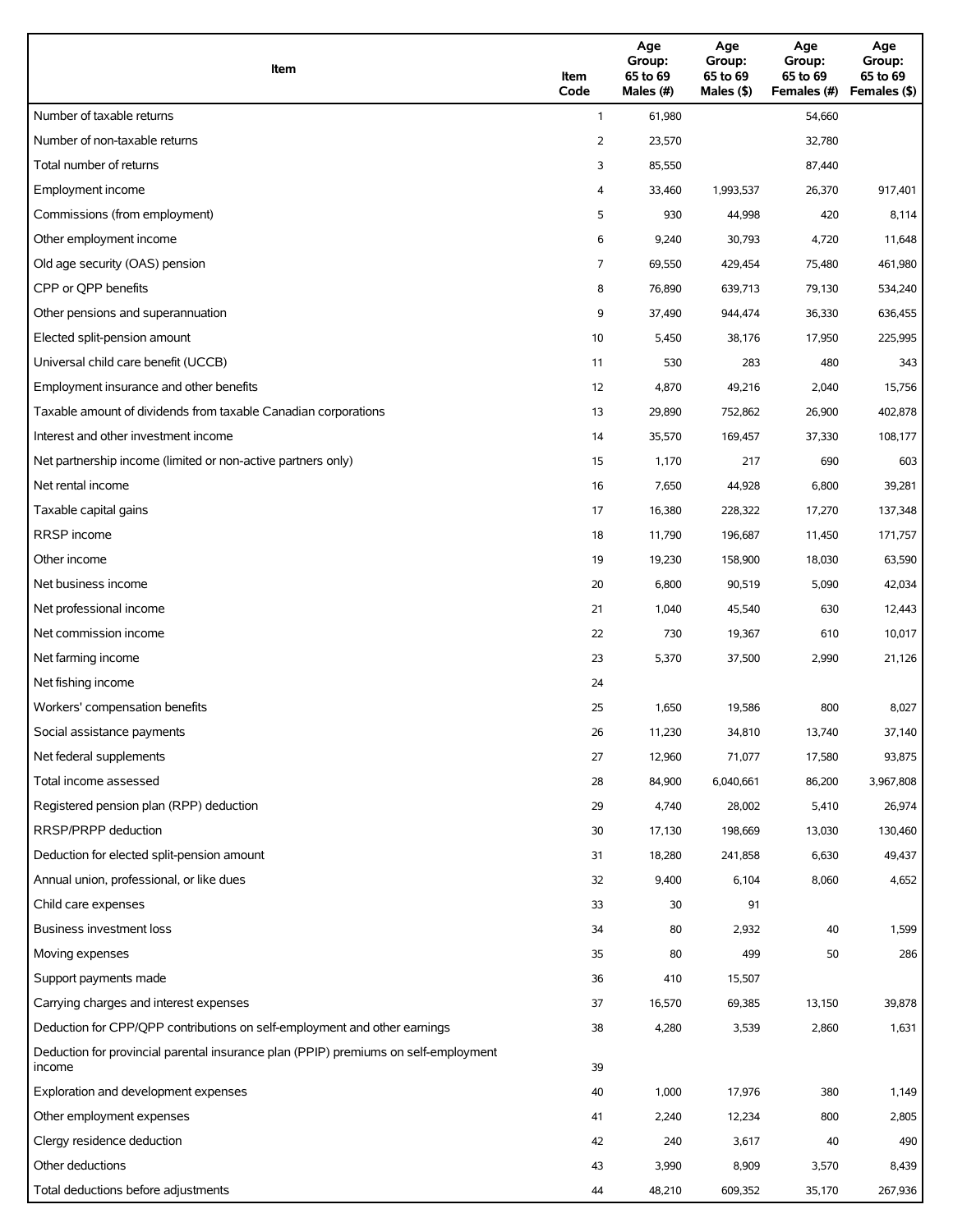| Item                                                                                | <b>Item Code</b> | 65 to 69<br>Males (#) | 65 to 69<br>Males (\$) | Age Group: Age Group: Age Group:<br>65 to 69<br>Females (#) | Age Group:<br>65 to 69<br>Females (\$) |
|-------------------------------------------------------------------------------------|------------------|-----------------------|------------------------|-------------------------------------------------------------|----------------------------------------|
| Social benefits repayment                                                           | 45               | 11,620                | 40,773                 | 6,690                                                       | 20,364                                 |
| Net income                                                                          | 46               | 84,670                | 5,397,856              | 86,080                                                      | 3,681,886                              |
| Canadian Forces personnel and police deduction                                      | 47               |                       |                        |                                                             |                                        |
| Security options deductions                                                         | 48               | 220                   | 38,699                 |                                                             |                                        |
| Other payments deduction                                                            | 49               | 16,960                | 125,358                | 20,910                                                      | 138,994                                |
| Non-capital losses of other years                                                   | 50               | 120                   | 1,520                  | 120                                                         | 1,243                                  |
| Net capital losses of other years                                                   | 51               | 4,290                 | 20,860                 | 3,540                                                       | 10,873                                 |
| Capital gains deduction                                                             | 52               | 660                   | 57,905                 | 470                                                         | 35,155                                 |
| Northern residents deductions                                                       | 53               | 2,630                 | 9,573                  | 1,540                                                       | 5,289                                  |
| Additional deductions                                                               | 54               | 710                   | 8,652                  | 830                                                         | 2,199                                  |
| Farming/fishing losses of prior years                                               | 55               | 170                   | 1,477                  | 70                                                          | 640                                    |
| Total deductions from net income                                                    | 56               | 24,530                | 264,172                | 26,580                                                      | 194,955                                |
| Taxable income assessed                                                             | 57               | 84,480                | 5,135,204              | 85,830                                                      | 3,487,174                              |
| Basic personal amount                                                               | 58               | 85,550                | 979,702                | 87,440                                                      | 1,001,730                              |
| Age amount                                                                          | 59               | 71,590                | 404,656                | 80,900                                                      | 489,550                                |
| Spouse or common-law partner amount                                                 | 60               | 10,080                | 70,231                 | 2,290                                                       | 14,703                                 |
| Amount for an eligible dependant                                                    | 61               | 100                   | 1,108                  | 260                                                         | 2,626                                  |
| Family caregiver amount for children under 18 years of age                          | 62               | 50                    | 119                    | 30                                                          | 57                                     |
| Amount for infirm dependants age 18 or older                                        | 63               | 60                    | 298                    | 30                                                          | 168                                    |
| CPP or QPP contributions through employment                                         | 64               | 24,950                | 39,710                 | 19,700                                                      | 24,980                                 |
| CPP or QPP contributions on self-employment and other earnings                      | 65               | 4,280                 | 3,539                  | 2,860                                                       | 1,631                                  |
| Employment insurance premiums                                                       | 66               | 24,770                | 16,121                 | 20,050                                                      | 11,122                                 |
| PPIP premiums paid                                                                  | 67               |                       |                        |                                                             |                                        |
| PPIP premiums payable on employment income                                          | 68               |                       |                        |                                                             |                                        |
| PPIP premiums payable on self-employment income                                     | 69               |                       |                        |                                                             |                                        |
| Volunteer firefighters' amount/search and rescue volunteers' amount                 | 70               | 100                   | 300                    |                                                             |                                        |
| Canada employment amount                                                            | 71               | 38,670                | 40,314                 | 29,230                                                      | 31,029                                 |
| Public transit amount                                                               | 72               | 2,240                 | 721                    | 2,540                                                       | 672                                    |
| Children's arts amount                                                              | 73               | 110                   | 33                     | 30                                                          | 7                                      |
| Home accessibility expenses                                                         | 74               | 140                   | 656                    | 120                                                         | 628                                    |
| Home buyers' amount                                                                 | 75               | 50                    | 237                    | 50                                                          | 201                                    |
| Pension income amount                                                               | 76               | 40,910                | 78,736                 | 46,430                                                      | 89,546                                 |
| Caregiver amount                                                                    | 77               | 600                   | 2,534                  | 470                                                         | 1,738                                  |
| Disability amount                                                                   | 78               | 3,630                 | 29,033                 | 3,690                                                       | 29,463                                 |
| Disability amount transferred from a dependant                                      | 79               | 630                   | 5,063                  | 490                                                         | 3,806                                  |
| Interest paid on student loans                                                      | 80               | 30                    | 7                      |                                                             |                                        |
| Tuition, education, and textbook amounts                                            | 81               | 310                   | 555                    | 320                                                         | 449                                    |
| Tuition, education, and textbook amounts transferred from a child                   | 82               | 900                   | 4,537                  | 250                                                         | 1,158                                  |
| Amounts transferred from spouse or common-law partner                               | 83               | 8,900                 | 51,490                 | 8,420                                                       | 47,896                                 |
| Medical expenses                                                                    | 84               | 15,880                | 47,235                 | 20,960                                                      | 54,159                                 |
| Total tax credits on personal amounts                                               | 85               | 85,550                | 266,541                | 87,440                                                      | 271,108                                |
| Allowable charitable donations and government gifts                                 | 86               | 26,280                | 129,926                | 20,440                                                      | 49,077                                 |
| Eligible cultural and ecological gifts                                              |                  | 40                    | 1,044                  | 20                                                          | 150                                    |
|                                                                                     | 87               |                       |                        |                                                             |                                        |
| Total tax credit on donations and gifts<br>Total federal non-refundable tax credits | 88<br>89         | 26,250<br>85,550      | 40,047<br>306,588      | 20,410<br>87,440                                            | 14,086<br>285,194                      |
|                                                                                     |                  |                       |                        |                                                             |                                        |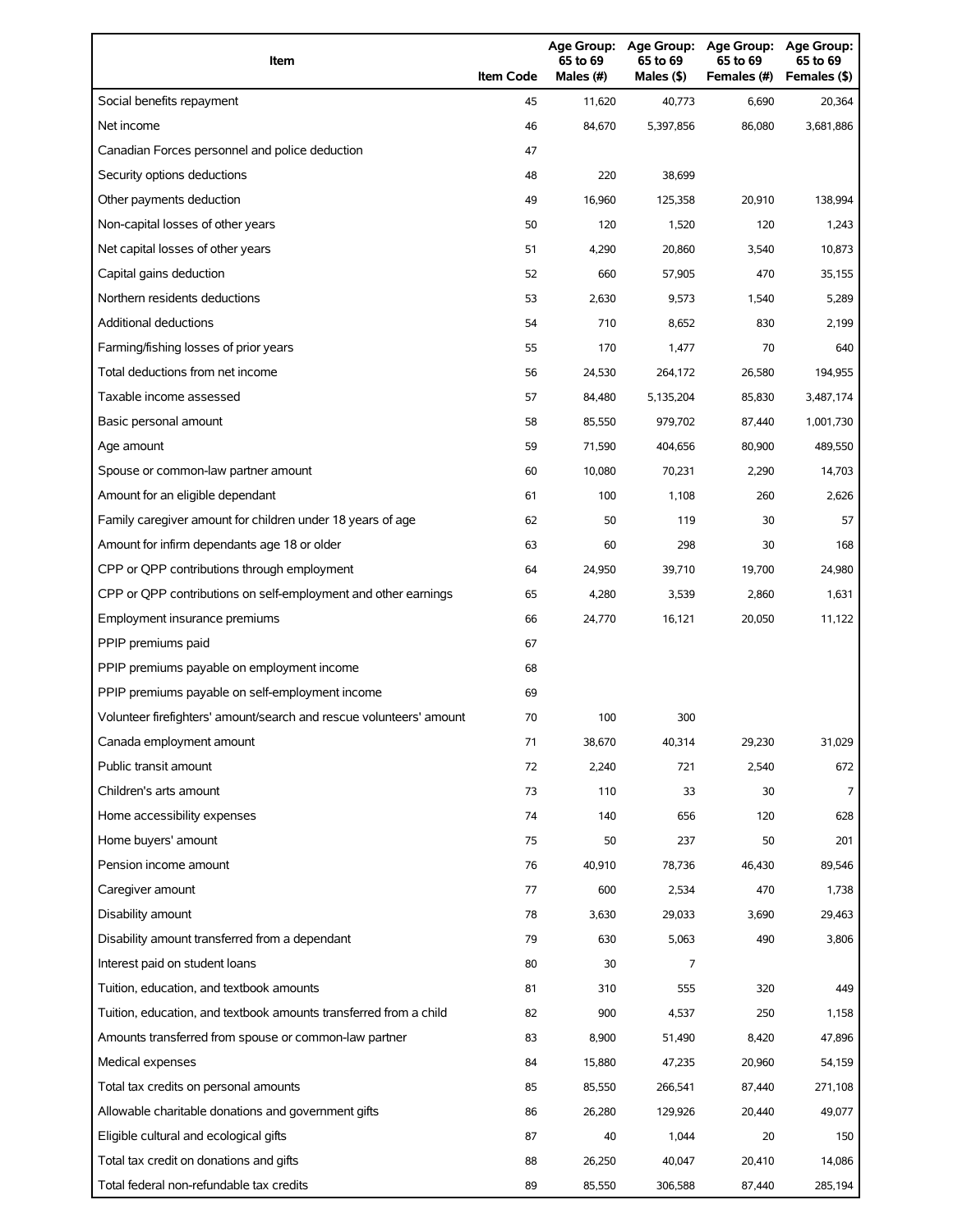| <b>Item</b>                                                 | <b>Item Code</b> | <b>Age Group:</b><br>65 to 69<br>Males (#) | <b>Age Group:</b><br>65 to 69<br>Males $($ \$) | <b>Age Group:</b><br>65 to 69<br>Females (#) | <b>Age Group:</b><br>65 to 69<br>Females (\$) |
|-------------------------------------------------------------|------------------|--------------------------------------------|------------------------------------------------|----------------------------------------------|-----------------------------------------------|
| Federal dividend tax credit                                 | 90               | 27,150                                     | 93,655                                         | 23,550                                       | 49,546                                        |
| Minimum tax carryover                                       | 91               | 520                                        | 1,459                                          | 390                                          | 1,171                                         |
| Basic federal tax                                           | 92               | 60,950                                     | 654,263                                        | 53,920                                       | 318,421                                       |
| Federal foreign tax credit                                  | 93               | 11,150                                     | 11,213                                         | 10,890                                       | 4,092                                         |
| Federal political contribution tax credit                   | 94               | 1,700                                      | 336                                            | 1,040                                        | 178                                           |
| Investment tax credit                                       | 95               | 120                                        | 178                                            | 50                                           | 54                                            |
| Labour-sponsored funds tax credit (federally registered)    | 96               |                                            |                                                |                                              |                                               |
| Labour-sponsored funds tax credit (provincially registered) | 97               |                                            |                                                |                                              |                                               |
| Alternative minimum tax payable                             | 98               | 350                                        | 2,381                                          | 230                                          | 1,245                                         |
| Net federal tax                                             | 99               | 60,660                                     | 642,574                                        | 53,650                                       | 314,114                                       |
| CPP contributions on self-employment                        | 100              | 4,280                                      | 7,079                                          | 2,860                                        | 3,263                                         |
| Social Benefits repayment                                   | 101              | 11,620                                     | 40,773                                         | 6,690                                        | 20,364                                        |
| Working income tax benefit (WITB)                           | 102              | 990                                        | 790                                            | 580                                          | 412                                           |
| Children's fitness tax credit                               | 103              | 210                                        | 15                                             | 50                                           |                                               |
| Eligible educator school supply tax credit                  | 104              |                                            |                                                | 20                                           |                                               |
| Net provincial or territorial tax                           | 105              | 54,150                                     | 291,305                                        | 46,490                                       | 148,453                                       |
| Total tax payable                                           | 106              | 61,980                                     | 981,733                                        | 54,660                                       | 486,195                                       |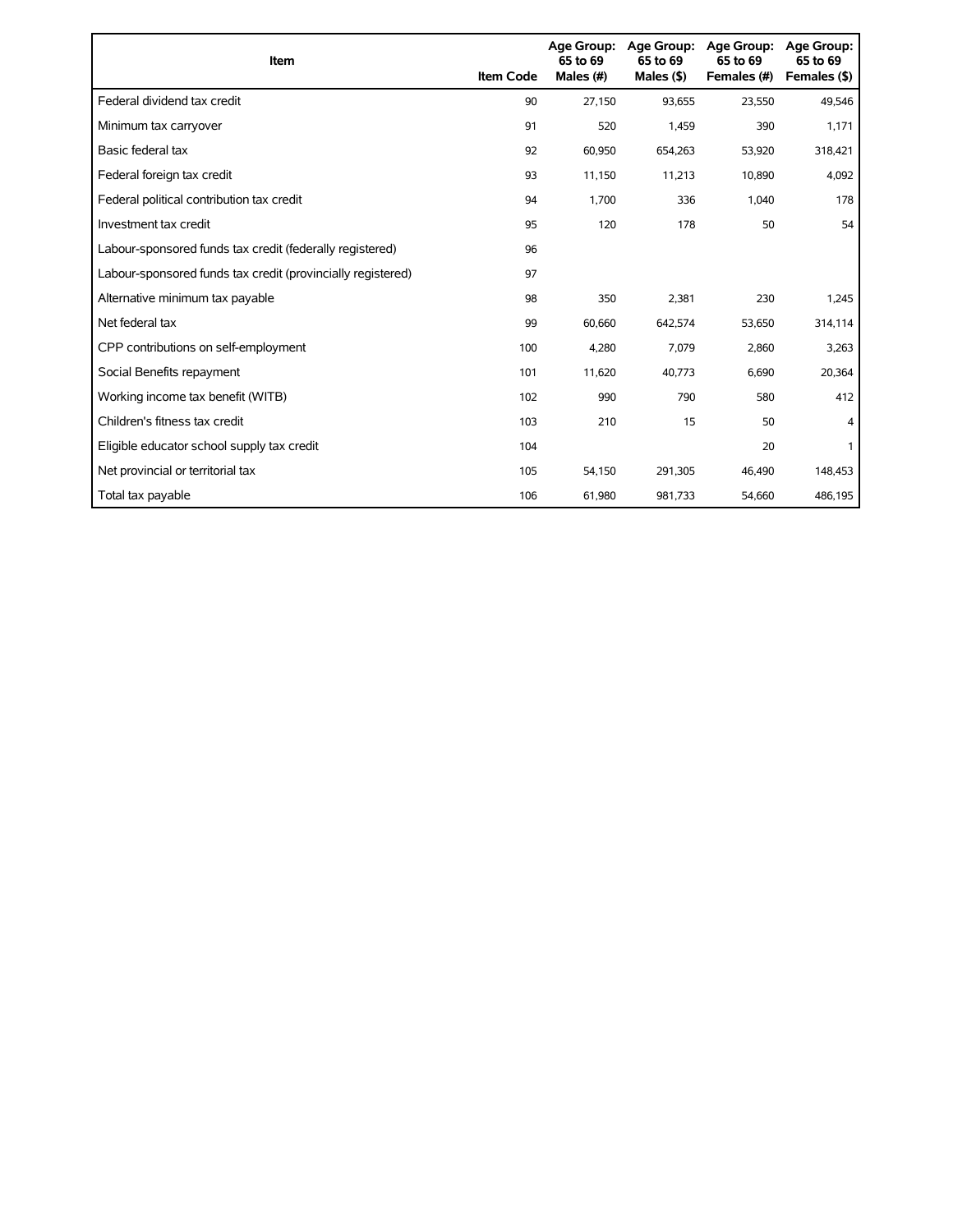| Item                                                                                          | Item<br>Code   | Age<br>Group:<br>70 to 74<br>Males (#) | Age<br>Group:<br>70 to 74<br>Males (\$) | Age<br>Group:<br>70 to 74<br>Females (#) | Age<br>Group:<br>70 to 74<br>Females (\$) |
|-----------------------------------------------------------------------------------------------|----------------|----------------------------------------|-----------------------------------------|------------------------------------------|-------------------------------------------|
| Number of taxable returns                                                                     | $\mathbf{1}$   | 38,820                                 |                                         | 35,270                                   |                                           |
| Number of non-taxable returns                                                                 | $\overline{2}$ | 20,710                                 |                                         | 27,660                                   |                                           |
| Total number of returns                                                                       | 3              | 59,520                                 |                                         | 62,930                                   |                                           |
| Employment income                                                                             | 4              | 12,810                                 | 602,674                                 | 8,770                                    | 227,769                                   |
| Commissions (from employment)                                                                 | 5              | 290                                    | 11,507                                  | 130                                      | 2,081                                     |
| Other employment income                                                                       | 6              | 5,310                                  | 17,670                                  | 2,570                                    | 3,626                                     |
| Old age security (OAS) pension                                                                | 7              | 56,090                                 | 369,482                                 | 60,160                                   | 394,842                                   |
| CPP or QPP benefits                                                                           | 8              | 57,170                                 | 482,170                                 | 58,770                                   | 401,334                                   |
| Other pensions and superannuation                                                             | 9              | 38,480                                 | 950,838                                 | 38,040                                   | 632,341                                   |
| Elected split-pension amount                                                                  | 10             | 4,470                                  | 33,673                                  | 14,030                                   | 175,532                                   |
| Universal child care benefit (UCCB)                                                           | 11             | 200                                    | 106                                     | 220                                      | 139                                       |
| Employment insurance and other benefits                                                       | 12             | 1,500                                  | 15,089                                  | 520                                      | 3,664                                     |
| Taxable amount of dividends from taxable Canadian corporations                                | 13             | 20,940                                 | 456,955                                 | 19,750                                   | 240,248                                   |
| Interest and other investment income                                                          | 14             | 26,950                                 | 121,611                                 | 28,910                                   | 88,074                                    |
| Net partnership income (limited or non-active partners only)                                  | 15             | 720                                    | 1,880                                   | 470                                      | $-130$                                    |
| Net rental income                                                                             | 16             | 4,630                                  | 34,208                                  | 3,960                                    | 25,944                                    |
| Taxable capital gains                                                                         | 17             | 12,050                                 | 166,374                                 | 13,260                                   | 103,286                                   |
| <b>RRSP</b> income                                                                            | 18             | 4,950                                  | 79,751                                  | 4,430                                    | 47,029                                    |
| Other income                                                                                  | 19             | 13,800                                 | 90,113                                  | 13,750                                   | 47,297                                    |
| Net business income                                                                           | 20             | 3,800                                  | 35,948                                  | 2,480                                    | 17,393                                    |
| Net professional income                                                                       | 21             | 580                                    | 23,127                                  | 300                                      | 4,592                                     |
| Net commission income                                                                         | 22             | 500                                    | 9,385                                   | 270                                      | 1,981                                     |
| Net farming income                                                                            | 23             | 4,530                                  | 31,896                                  | 2,380                                    | 18,145                                    |
| Net fishing income                                                                            | 24             |                                        |                                         |                                          |                                           |
| Workers' compensation benefits                                                                | 25             | 1,070                                  | 10,803                                  | 530                                      | 5,303                                     |
| Social assistance payments                                                                    | 26             | 12,570                                 | 29,840                                  | 15,360                                   | 33,462                                    |
| Net federal supplements                                                                       | 27             | 14,340                                 | 67,742                                  | 19,460                                   | 99,796                                    |
| Total income assessed                                                                         | 28             | 59,020                                 | 3,642,859                               | 62,090                                   | 2,576,779                                 |
| Registered pension plan (RPP) deduction                                                       | 29             | 670                                    | 2,647                                   | 690                                      | 2,413                                     |
| RRSP/PRPP deduction                                                                           | 30             | 4,180                                  | 50,121                                  | 2,620                                    | 27,398                                    |
| Deduction for elected split-pension amount                                                    | 31             | 17,650                                 | 223,961                                 | 4,610                                    | 33,681                                    |
| Annual union, professional, or like dues                                                      | 32             | 3,930                                  | 1,706                                   | 2,190                                    | 942                                       |
| Child care expenses                                                                           | 33             |                                        |                                         |                                          |                                           |
| Business investment loss                                                                      | 34             | 50                                     | 2,121                                   | 20                                       | 210                                       |
| Moving expenses                                                                               | 35             | 30                                     | 166                                     |                                          |                                           |
| Support payments made                                                                         | 36             | 220                                    | 3,784                                   |                                          |                                           |
| Carrying charges and interest expenses                                                        | 37             | 12,250                                 | 43,598                                  | 10,080                                   | 30,549                                    |
| Deduction for CPP/QPP contributions on self-employment and other earnings                     | 38             | 360                                    | 139                                     | 220                                      | 54                                        |
| Deduction for provincial parental insurance plan (PPIP) premiums on self-employment<br>income | 39             |                                        |                                         |                                          |                                           |
| Exploration and development expenses                                                          | 40             | 720                                    | 4,795                                   | 270                                      | 598                                       |
| Other employment expenses                                                                     | 41             | 740                                    | 4,049                                   | 250                                      | 797                                       |
| Clergy residence deduction                                                                    | 42             | 100                                    | 1,374                                   | 20                                       | 182                                       |
| Other deductions                                                                              | 43             | 2,400                                  | 24,564                                  | 2,500                                    | 23,192                                    |
| Total deductions before adjustments                                                           | 44             | 29,100                                 | 363,038                                 | 18,010                                   | 120,103                                   |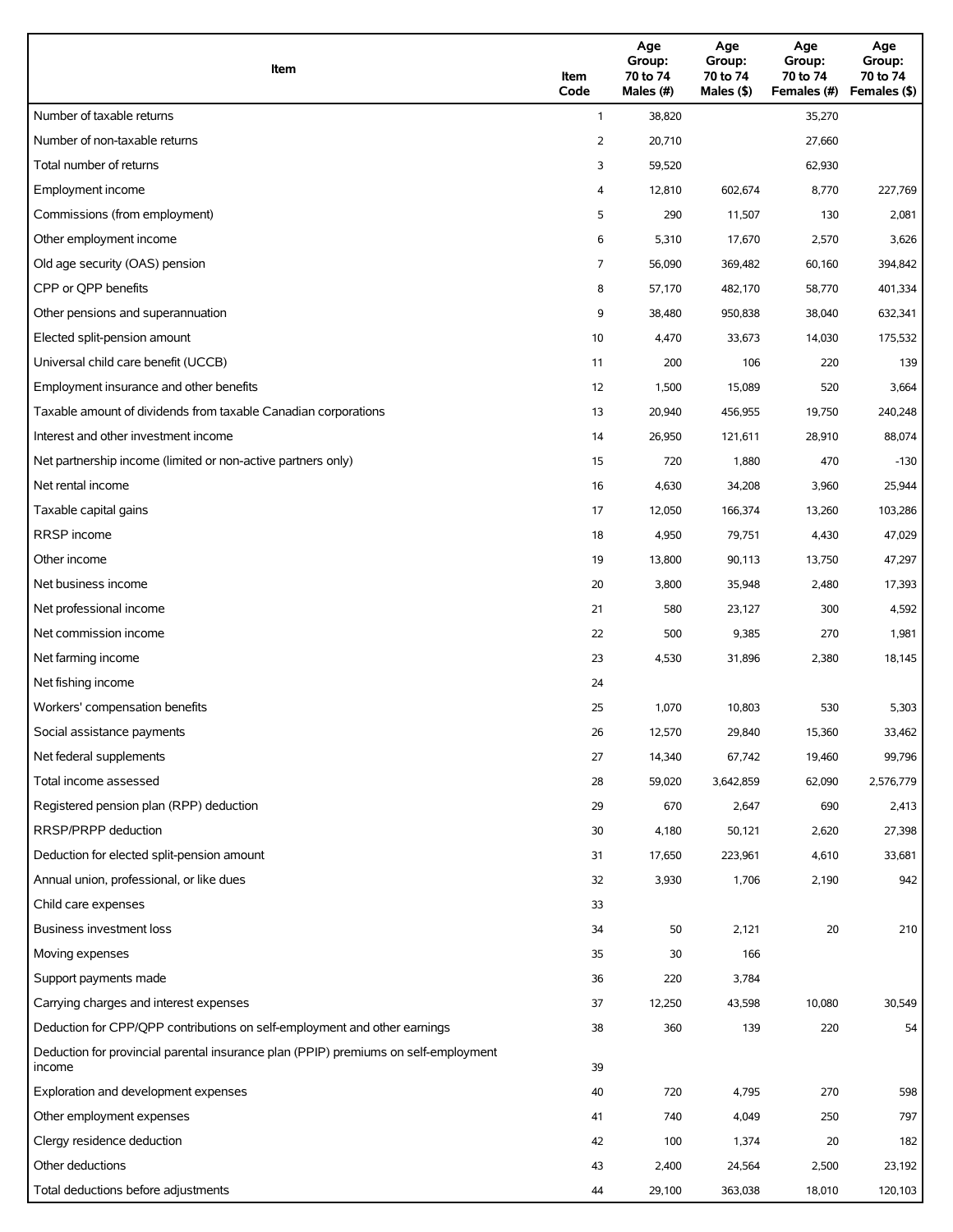| Item                                                                | <b>Item Code</b> | Age Group:<br>70 to 74<br>Males (#) | <b>Age Group:</b><br>70 to 74<br>Males (\$) | <b>Age Group:</b><br>70 to 74<br>Females (#) | <b>Age Group:</b><br>70 to 74<br>Females (\$) |
|---------------------------------------------------------------------|------------------|-------------------------------------|---------------------------------------------|----------------------------------------------|-----------------------------------------------|
| Social benefits repayment                                           | 45               | 7,250                               | 29,413                                      | 4,760                                        | 17,222                                        |
| Net income                                                          | 46               | 58,870                              | 3,254,388                                   | 62,060                                       | 2,440,953                                     |
| Canadian Forces personnel and police deduction                      | 47               |                                     |                                             |                                              |                                               |
| Security options deductions                                         | 48               |                                     |                                             |                                              |                                               |
| Other payments deduction                                            | 49               | 17,220                              | 108,285                                     | 21,960                                       | 138,484                                       |
| Non-capital losses of other years                                   | 50               | 70                                  | 1,147                                       | 50                                           | 435                                           |
| Net capital losses of other years                                   | 51               | 3,260                               | 14,942                                      | 2,900                                        | 7,504                                         |
| Capital gains deduction                                             | 52               | 520                                 | 49,336                                      | 380                                          | 34,223                                        |
| Northern residents deductions                                       | 53               | 1,560                               | 5,562                                       | 1,060                                        | 3,592                                         |
| Additional deductions                                               | 54               | 1,110                               | 2,882                                       | 1,210                                        | 2,806                                         |
| Farming/fishing losses of prior years                               | 55               | 130                                 | 1,263                                       | 30                                           | 156                                           |
| Total deductions from net income                                    | 56               | 22,590                              | 201,046                                     | 26,410                                       | 187,253                                       |
| Taxable income assessed                                             | 57               | 58,690                              | 3,054,138                                   | 61,880                                       | 2,254,081                                     |
| Basic personal amount                                               | 58               | 59,520                              | 681,804                                     | 62,930                                       | 720,933                                       |
| Age amount                                                          | 59               | 53,400                              | 318,729                                     | 59,390                                       | 373,410                                       |
| Spouse or common-law partner amount                                 | 60               | 5,040                               | 29,067                                      | 1,160                                        | 7,426                                         |
| Amount for an eligible dependant                                    | 61               | 50                                  | 520                                         | 130                                          | 1,289                                         |
| Family caregiver amount for children under 18 years of age          | 62               | 20                                  | 51                                          | 20                                           | 42                                            |
| Amount for infirm dependants age 18 or older                        | 63               | 30                                  | 195                                         | 30                                           | 164                                           |
| CPP or QPP contributions through employment                         | 64               | 1,910                               | 1,686                                       | 1,400                                        | 955                                           |
| CPP or QPP contributions on self-employment and other earnings      | 65               | 360                                 | 139                                         | 220                                          | 54                                            |
| Employment insurance premiums                                       | 66               | 8,220                               | 4,351                                       | 5,720                                        | 2,504                                         |
| PPIP premiums paid                                                  | 67               |                                     |                                             |                                              |                                               |
| PPIP premiums payable on employment income                          | 68               |                                     |                                             |                                              |                                               |
| PPIP premiums payable on self-employment income                     | 69               |                                     |                                             |                                              |                                               |
| Volunteer firefighters' amount/search and rescue volunteers' amount | 70               | 50                                  | 138                                         |                                              |                                               |
| Canada employment amount                                            | 71               | 16,830                              | 15,900                                      | 10,840                                       | 10,501                                        |
| Public transit amount                                               | 72               | 1,230                               | 239                                         | 1,650                                        | 239                                           |
| Children's arts amount                                              | 73               | 30                                  | 11                                          |                                              |                                               |
| Home accessibility expenses                                         | 74               | 110                                 | 570                                         | 90                                           | 451                                           |
| Home buyers' amount                                                 | 75               | 30                                  | 96                                          | 30                                           | 105                                           |
| Pension income amount                                               | 76               | 40,150                              | 77,220                                      | 42,710                                       | 81,634                                        |
| Caregiver amount                                                    | 77               | 310                                 | 1,361                                       | 250                                          | 1,019                                         |
| Disability amount                                                   | 78               | 3,170                               | 25,272                                      | 2,950                                        | 23,545                                        |
| Disability amount transferred from a dependant                      | 79               | 360                                 | 2,811                                       | 300                                          | 2,387                                         |
| Interest paid on student loans                                      | 80               |                                     |                                             |                                              |                                               |
| Tuition, education, and textbook amounts                            | 81               | 110                                 | 125                                         | 100                                          | 133                                           |
| Tuition, education, and textbook amounts transferred from a child   | 82               | 230                                 | 1,110                                       | 80                                           | 349                                           |
| Amounts transferred from spouse or common-law partner               | 83               | 10,480                              | 62,369                                      | 6,660                                        | 36,817                                        |
| Medical expenses                                                    | 84               | 12,880                              | 40,455                                      | 16,430                                       | 46,300                                        |
| Total tax credits on personal amounts                               | 85               | 59,520                              | 189,633                                     | 62,930                                       | 196,540                                       |
| Allowable charitable donations and government gifts                 | 86               | 18,840                              | 80,246                                      | 15,070                                       | 34,720                                        |
| Eligible cultural and ecological gifts                              | 87               | 20                                  | 341                                         |                                              |                                               |
| Total tax credit on donations and gifts                             | 88               | 18,810                              | 24,007                                      | 15,050                                       | 9,911                                         |
| Total federal non-refundable tax credits                            | 89               | 59,520                              | 213,640                                     | 62,930                                       | 206,452                                       |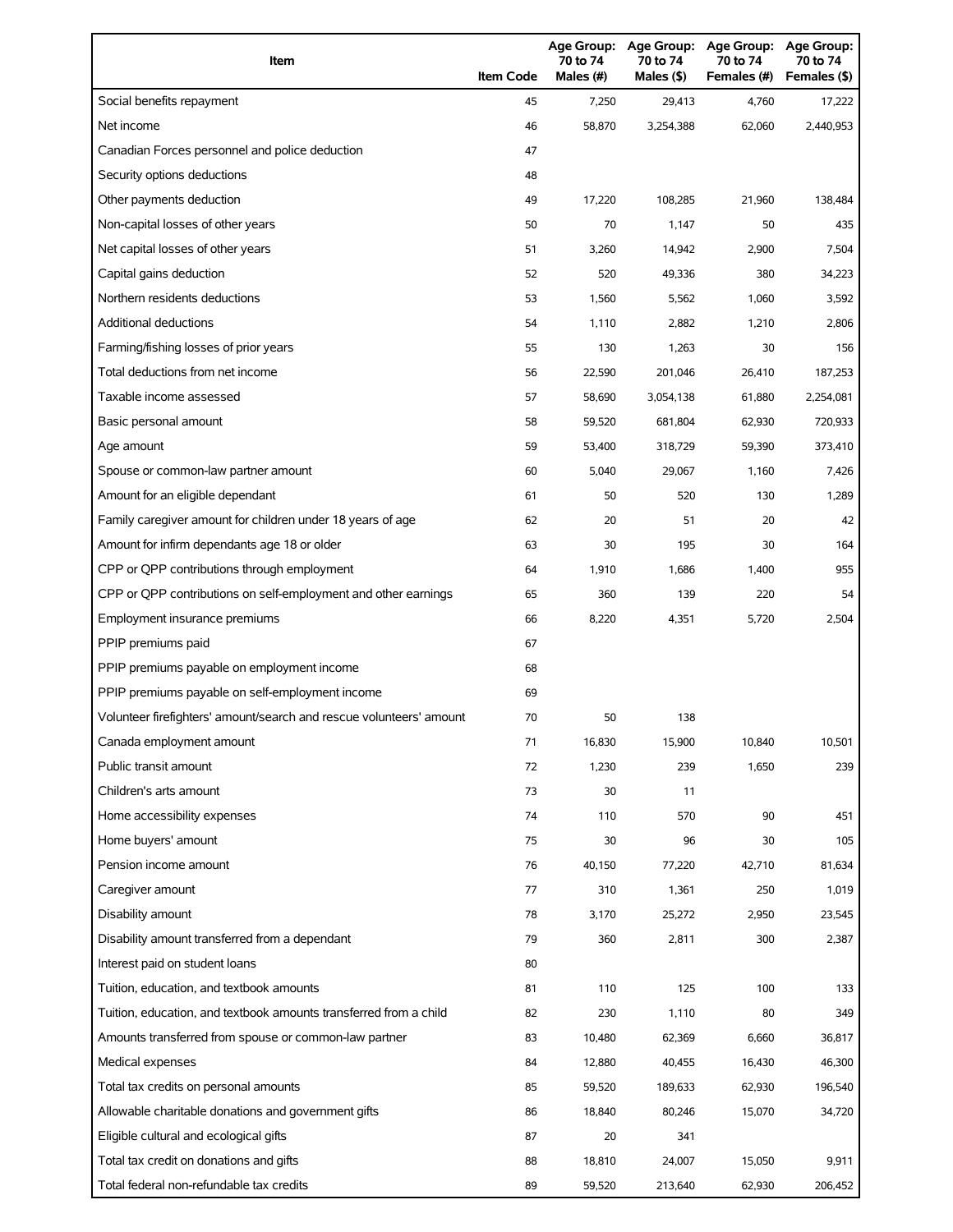| <b>Item</b>                                                 | <b>Item Code</b> | <b>Age Group:</b><br>70 to 74<br>Males (#) | <b>Age Group:</b><br>70 to 74<br>Males $($ \$) | Age Group:<br>70 to 74<br>Females (#) | <b>Age Group:</b><br>70 to 74<br>Females (\$) |
|-------------------------------------------------------------|------------------|--------------------------------------------|------------------------------------------------|---------------------------------------|-----------------------------------------------|
| Federal dividend tax credit                                 | 90               | 18.670                                     | 58,369                                         | 17,110                                | 30,745                                        |
| Minimum tax carryover                                       | 91               | 370                                        | 1.224                                          | 290                                   | 707                                           |
| Basic federal tax                                           | 92               | 38,760                                     | 353,517                                        | 35,310                                | 188,043                                       |
| Federal foreign tax credit                                  | 93               | 8,180                                      | 7,318                                          | 8,280                                 | 2,940                                         |
| Federal political contribution tax credit                   | 94               | 1,600                                      | 293                                            | 1,000                                 | 172                                           |
| Investment tax credit                                       | 95               | 70                                         | 332                                            | 40                                    | 67                                            |
| Labour-sponsored funds tax credit (federally registered)    | 96               |                                            |                                                |                                       |                                               |
| Labour-sponsored funds tax credit (provincially registered) | 97               |                                            |                                                |                                       |                                               |
| Alternative minimum tax payable                             | 98               | 200                                        | 1,617                                          | 140                                   | 1,182                                         |
| Net federal tax                                             | 99               | 38,520                                     | 345,801                                        | 35,060                                | 184,872                                       |
| CPP contributions on self-employment                        | 100              | 360                                        | 277                                            | 220                                   | 107                                           |
| Social Benefits repayment                                   | 101              | 7,250                                      | 29,413                                         | 4,760                                 | 17,222                                        |
| Working income tax benefit (WITB)                           | 102              | 370                                        | 339                                            | 260                                   | 193                                           |
| Children's fitness tax credit                               | 103              | 60                                         | 4                                              | 20                                    |                                               |
| Eligible educator school supply tax credit                  | 104              |                                            |                                                |                                       |                                               |
| Net provincial or territorial tax                           | 105              | 32,870                                     | 155,721                                        | 29,150                                | 85,172                                        |
| Total tax payable                                           | 106              | 38,820                                     | 531,212                                        | 35,270                                | 287,373                                       |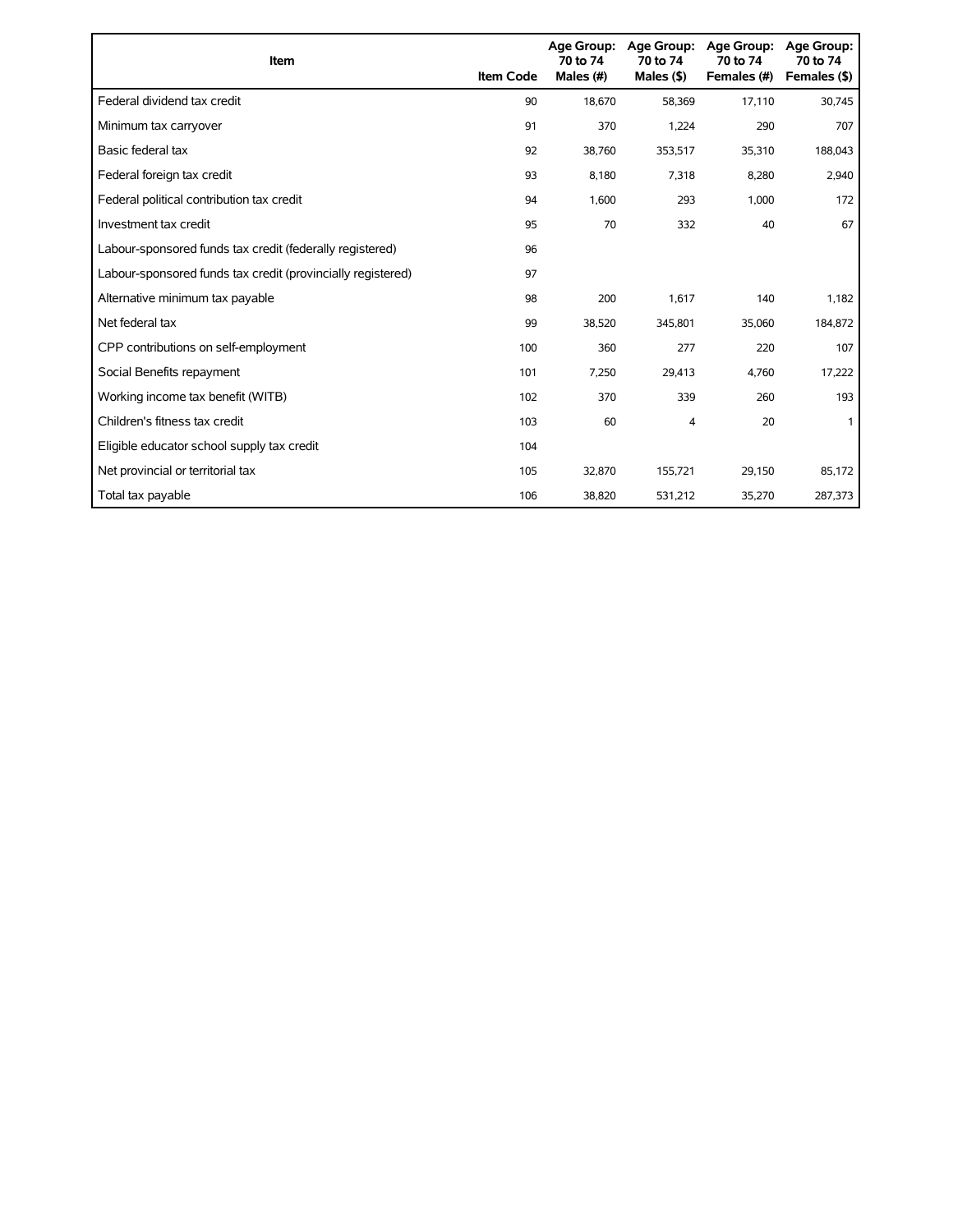| Item                                                                                          | Item<br>Code   | Age<br>Group:<br>75 to 79<br>Males (#) | Age<br>Group:<br>75 to 79<br>Males (\$) | Age<br>Group:<br>75 to 79<br>Females (#) | Age<br>Group:<br>75 to 79<br>Females (\$) |
|-----------------------------------------------------------------------------------------------|----------------|----------------------------------------|-----------------------------------------|------------------------------------------|-------------------------------------------|
| Number of taxable returns                                                                     | $\mathbf{1}$   | 23,020                                 |                                         | 22,320                                   |                                           |
| Number of non-taxable returns                                                                 | $\overline{2}$ | 17,220                                 |                                         | 23,320                                   |                                           |
| Total number of returns                                                                       | 3              | 40,250                                 |                                         | 45,640                                   |                                           |
| Employment income                                                                             | 4              | 4,380                                  | 157,519                                 | 2,620                                    | 61,893                                    |
| Commissions (from employment)                                                                 | 5              | 70                                     | 2,561                                   |                                          |                                           |
| Other employment income                                                                       | 6              | 3,110                                  | 3,272                                   | 1,470                                    | 2,262                                     |
| Old age security (OAS) pension                                                                | 7              | 38,710                                 | 251,603                                 | 44,180                                   | 285,837                                   |
| CPP or QPP benefits                                                                           | 8              | 38,720                                 | 320,896                                 | 42,140                                   | 286,842                                   |
| Other pensions and superannuation                                                             | 9              | 28,820                                 | 646,767                                 | 30,700                                   | 464,451                                   |
| Elected split-pension amount                                                                  | 10             | 2,980                                  | 21,503                                  | 8,000                                    | 96,679                                    |
| Universal child care benefit (UCCB)                                                           | 11             | 70                                     | 40                                      | 80                                       | 43                                        |
| Employment insurance and other benefits                                                       | 12             | 410                                    | 3,938                                   | 100                                      | 703                                       |
| Taxable amount of dividends from taxable Canadian corporations                                | 13             | 13,890                                 | 276,384                                 | 14,180                                   | 145,638                                   |
| Interest and other investment income                                                          | 14             | 19,580                                 | 77,685                                  | 22,890                                   | 73,831                                    |
| Net partnership income (limited or non-active partners only)                                  | 15             | 420                                    | $-423$                                  | 270                                      | 38                                        |
| Net rental income                                                                             | 16             | 2,710                                  | 22,108                                  | 2,390                                    | 20,143                                    |
| Taxable capital gains                                                                         | 17             | 8,340                                  | 113,582                                 | 9,740                                    | 85,971                                    |
| <b>RRSP</b> income                                                                            | 18             | 1,120                                  | 10,118                                  | 1,130                                    | 6,503                                     |
| Other income                                                                                  | 19             | 9,410                                  | 50,532                                  | 10,100                                   | 47,618                                    |
| Net business income                                                                           | 20             | 1,760                                  | 16,276                                  | 1,050                                    | 6,340                                     |
| Net professional income                                                                       | 21             | 250                                    | 7,716                                   | 100                                      | 1,082                                     |
| Net commission income                                                                         | 22             | 200                                    | 1,918                                   | 110                                      | 351                                       |
| Net farming income                                                                            | 23             | 3,300                                  | 24,444                                  | 1,820                                    | 17,050                                    |
| Net fishing income                                                                            | 24             |                                        |                                         |                                          |                                           |
| Workers' compensation benefits                                                                | 25             | 680                                    | 6,088                                   | 490                                      | 5,012                                     |
| Social assistance payments                                                                    | 26             | 11,290                                 | 26,259                                  | 14,440                                   | 31,628                                    |
| Net federal supplements                                                                       | 27             | 11,580                                 | 53,267                                  | 16,780                                   | 90,059                                    |
| Total income assessed                                                                         | 28             | 39,890                                 | 2,094,128                               | 45,140                                   | 1,731,823                                 |
| Registered pension plan (RPP) deduction                                                       | 29             | 70                                     | 202                                     | 50                                       | 73                                        |
| RRSP/PRPP deduction                                                                           | 30             | 760                                    | 5,720                                   | 400                                      | 4,480                                     |
| Deduction for elected split-pension amount                                                    | 31             | 11,400                                 | 135,014                                 | 2,350                                    | 15,256                                    |
| Annual union, professional, or like dues                                                      | 32             | 1,710                                  | 451                                     | 550                                      | 216                                       |
| Child care expenses                                                                           | 33             |                                        |                                         |                                          |                                           |
| Business investment loss                                                                      | 34             |                                        |                                         |                                          |                                           |
| Moving expenses                                                                               | 35             |                                        |                                         |                                          |                                           |
| Support payments made                                                                         | 36             | 130                                    | 2,045                                   |                                          |                                           |
| Carrying charges and interest expenses                                                        | 37             | 8,200                                  | 25,258                                  | 7,600                                    | 20,746                                    |
| Deduction for CPP/QPP contributions on self-employment and other earnings                     | 38             |                                        |                                         |                                          |                                           |
| Deduction for provincial parental insurance plan (PPIP) premiums on self-employment<br>income | 39             |                                        |                                         |                                          |                                           |
| Exploration and development expenses                                                          | 40             | 460                                    | 6,665                                   | 200                                      | 503                                       |
| Other employment expenses                                                                     | 41             | 230                                    | 1,080                                   | 60                                       | 192                                       |
| Clergy residence deduction                                                                    | 42             | 50                                     | 434                                     |                                          |                                           |
| Other deductions                                                                              | 43             | 1,630                                  | 12,636                                  | 1,850                                    | 24,621                                    |
| Total deductions before adjustments                                                           | 44             | 17,490                                 | 189,955                                 | 10,880                                   | 66,373                                    |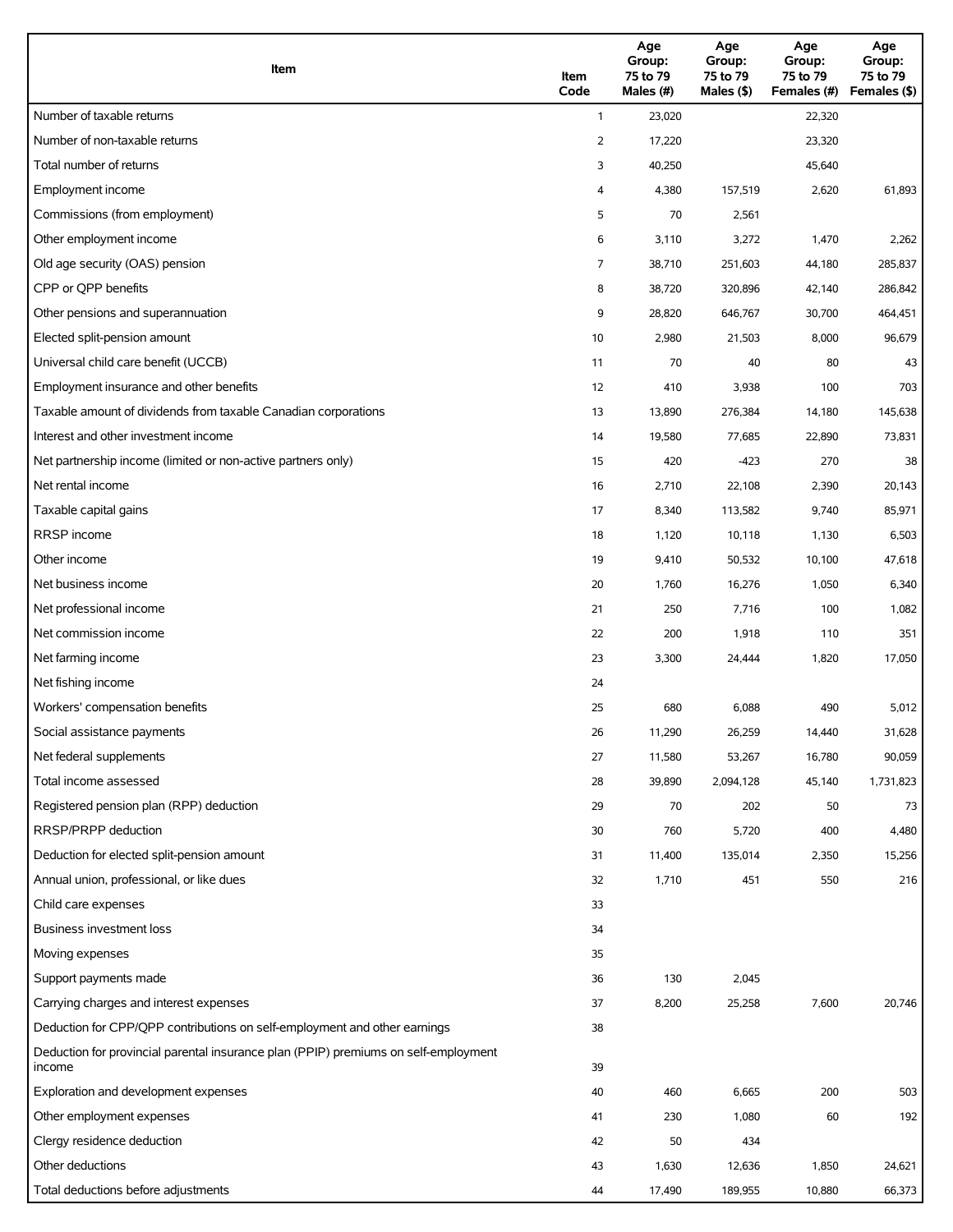| Item                                                                | <b>Item Code</b> | <b>Age Group:</b><br>75 to 79<br>Males $(H)$ | <b>Age Group:</b><br>75 to 79<br>Males (\$) | <b>Age Group:</b><br>75 to 79<br>Females (#) | <b>Age Group:</b><br>75 to 79<br>Females (\$) |
|---------------------------------------------------------------------|------------------|----------------------------------------------|---------------------------------------------|----------------------------------------------|-----------------------------------------------|
| Social benefits repayment                                           | 45               | 3,570                                        | 15,063                                      | 2,960                                        | 11,222                                        |
| Net income                                                          | 46               | 39,800                                       | 1,890,593                                   | 45,120                                       | 1,654,511                                     |
| Canadian Forces personnel and police deduction                      | 47               |                                              |                                             |                                              |                                               |
| Security options deductions                                         | 48               |                                              |                                             |                                              |                                               |
| Other payments deduction                                            | 49               | 14,300                                       | 85,547                                      | 19,270                                       | 126,653                                       |
| Non-capital losses of other years                                   | 50               | 20                                           | 345                                         | 20                                           | 243                                           |
| Net capital losses of other years                                   | 51               | 2,220                                        | 8,814                                       | 1,970                                        | 4,671                                         |
| Capital gains deduction                                             | 52               | 340                                          | 34,093                                      | 290                                          | 24,217                                        |
| Northern residents deductions                                       | 53               | 1,010                                        | 3,527                                       | 720                                          | 2,417                                         |
| Additional deductions                                               | 54               | 1,130                                        | 2,594                                       | 1,240                                        | 2,763                                         |
| Farming/fishing losses of prior years                               | 55               | 70                                           | 537                                         | 30                                           | 154                                           |
| Total deductions from net income                                    | 56               | 17,970                                       | 136,416                                     | 22,450                                       | 161,210                                       |
| Taxable income assessed                                             | 57               | 39,640                                       | 1,754,772                                   | 44,990                                       | 1,493,521                                     |
| Basic personal amount                                               | 58               | 40,250                                       | 461,127                                     | 45,640                                       | 523,235                                       |
| Age amount                                                          | 59               | 37,290                                       | 234,061                                     | 43,460                                       | 281,582                                       |
| Spouse or common-law partner amount                                 | 60               | 3,040                                        | 13,593                                      | 680                                          | 4,483                                         |
| Amount for an eligible dependant                                    | 61               | 20                                           | 243                                         | 60                                           | 670                                           |
| Family caregiver amount for children under 18 years of age          | 62               |                                              |                                             |                                              |                                               |
| Amount for infirm dependants age 18 or older                        | 63               | 20                                           | 109                                         | 20                                           | 88                                            |
| CPP or QPP contributions through employment                         | 64               | 100                                          | 48                                          |                                              |                                               |
| CPP or QPP contributions on self-employment and other earnings      | 65               |                                              |                                             |                                              |                                               |
| Employment insurance premiums                                       | 66               | 2,480                                        | 1,050                                       | 1,380                                        | 516                                           |
| PPIP premiums paid                                                  | 67               |                                              |                                             |                                              |                                               |
| PPIP premiums payable on employment income                          | 68               |                                              |                                             |                                              |                                               |
| PPIP premiums payable on self-employment income                     | 69               |                                              |                                             |                                              |                                               |
| Volunteer firefighters' amount/search and rescue volunteers' amount | 70               |                                              |                                             |                                              |                                               |
| Canada employment amount                                            | 71               | 7,140                                        | 5,917                                       | 3,950                                        | 3,341                                         |
| Public transit amount                                               | 72               | 860                                          | 130                                         | 1,270                                        | 166                                           |
| Children's arts amount                                              | 73               |                                              |                                             |                                              |                                               |
| Home accessibility expenses                                         | 74               | 90                                           | 420                                         | 60                                           | 290                                           |
| Home buyers' amount                                                 | 75               |                                              |                                             |                                              |                                               |
| Pension income amount                                               | 76               | 29,550                                       | 56,323                                      | 32,350                                       | 60,616                                        |
| Caregiver amount                                                    | 77               | 150                                          | 646                                         | 130                                          | 485                                           |
| Disability amount                                                   | 78               | 2,720                                        | 21,715                                      | 2,770                                        | 22,116                                        |
| Disability amount transferred from a dependant                      | 79               | 190                                          | 1,411                                       | 160                                          | 1,256                                         |
| Interest paid on student loans                                      | 80               |                                              |                                             |                                              |                                               |
| Tuition, education, and textbook amounts                            | 81               | 30                                           | 48                                          | 30                                           | 35                                            |
| Tuition, education, and textbook amounts transferred from a child   | 82               | 80                                           | 333                                         | 30                                           | 144                                           |
| Amounts transferred from spouse or common-law partner               | 83               | 9,400                                        | 57,470                                      | 4,830                                        | 26,234                                        |
| Medical expenses                                                    | 84               | 9,240                                        | 30,427                                      | 11,660                                       | 34,051                                        |
| Total tax credits on personal amounts                               | 85               | 40,250                                       | 132,777                                     | 45,640                                       | 143,903                                       |
| Allowable charitable donations and government gifts                 | 86               | 12,640                                       | 56,782                                      | 11,300                                       | 29,747                                        |
| Eligible cultural and ecological gifts                              | 87               |                                              |                                             | 20                                           | 10                                            |
| Total tax credit on donations and gifts                             | 88               | 12,620                                       | 17,194                                      | 11,280                                       | 8,601                                         |
| Total federal non-refundable tax credits                            | 89               | 40,250                                       | 149,972                                     | 45,640                                       | 152,504                                       |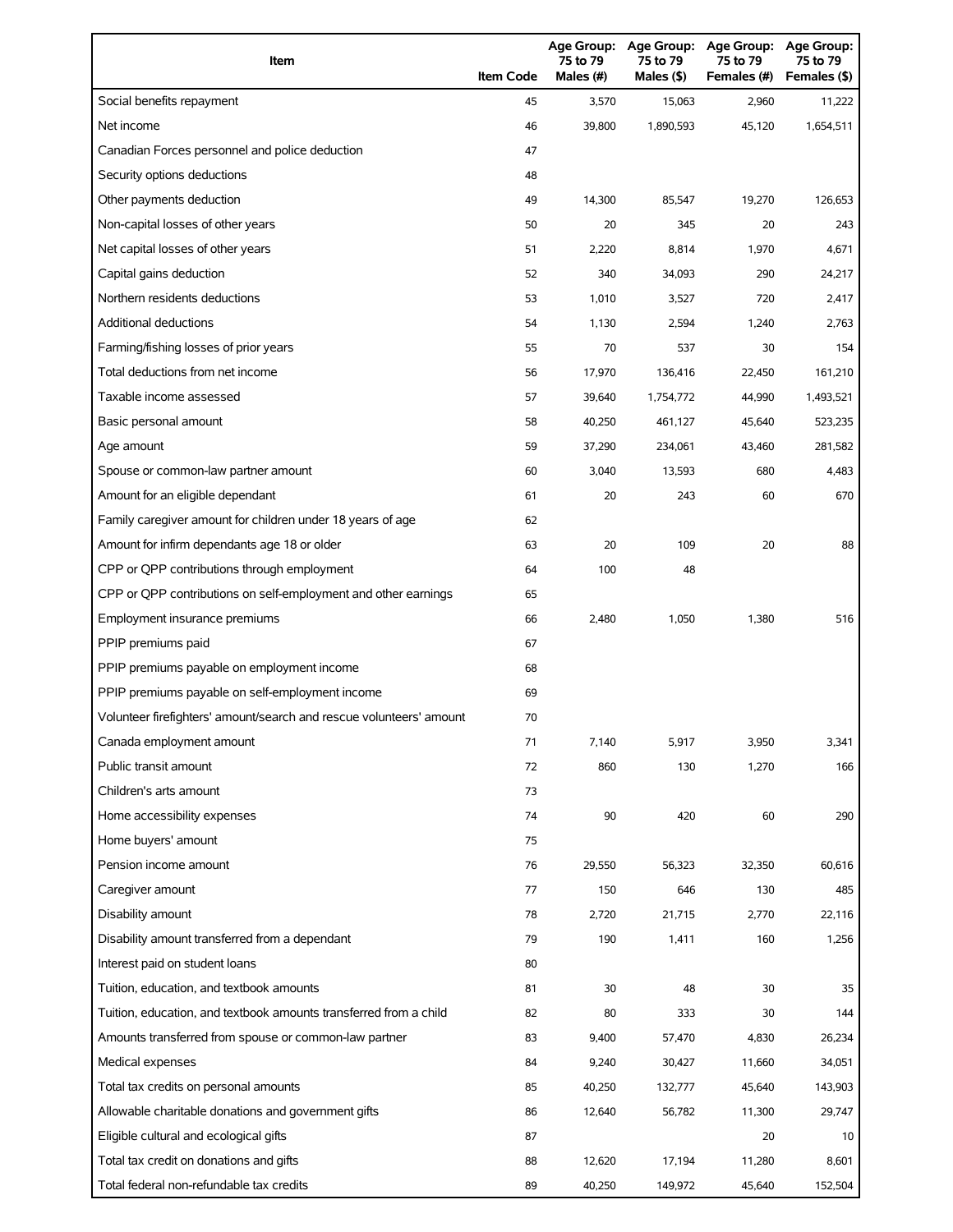| Item                                                        | <b>Item Code</b> | 75 to 79<br>Males (#) | Age Group: Age Group:<br>75 to 79<br>Males $(§)$ | <b>Age Group:</b><br>75 to 79<br>Females (#) | Age Group:<br>75 to 79<br>Females (\$) |
|-------------------------------------------------------------|------------------|-----------------------|--------------------------------------------------|----------------------------------------------|----------------------------------------|
| Federal dividend tax credit                                 | 90               | 11,840                | 36,049                                           | 11,810                                       | 19,293                                 |
| Minimum tax carryover                                       | 91               | 200                   | 562                                              | 140                                          | 346                                    |
| Basic federal tax                                           | 92               | 23,130                | 170,709                                          | 22,430                                       | 116,972                                |
| Federal foreign tax credit                                  | 93               | 5,400                 | 2,681                                            | 5,910                                        | 2,407                                  |
| Federal political contribution tax credit                   | 94               | 1,300                 | 233                                              | 900                                          | 149                                    |
| Investment tax credit                                       | 95               | 50                    | 130                                              |                                              |                                        |
| Labour-sponsored funds tax credit (federally registered)    | 96               |                       |                                                  |                                              |                                        |
| Labour-sponsored funds tax credit (provincially registered) | 97               |                       |                                                  |                                              |                                        |
| Alternative minimum tax payable                             | 98               | 100                   | 874                                              | 90                                           | 636                                    |
| Net federal tax                                             | 99               | 22,920                | 167,671                                          | 22,240                                       | 114,407                                |
| CPP contributions on self-employment                        | 100              |                       |                                                  |                                              |                                        |
| Social Benefits repayment                                   | 101              | 3,570                 | 15,063                                           | 2,960                                        | 11,222                                 |
| Working income tax benefit (WITB)                           | 102              | 120                   | 101                                              | 100                                          | 70                                     |
| Children's fitness tax credit                               | 103              |                       |                                                  |                                              |                                        |
| Eligible educator school supply tax credit                  | 104              |                       |                                                  |                                              |                                        |
| Net provincial or territorial tax                           | 105              | 18,350                | 73,088                                           | 17,540                                       | 51,092                                 |
| Total tax payable                                           | 106              | 23,020                | 255,822                                          | 22,320                                       | 176,721                                |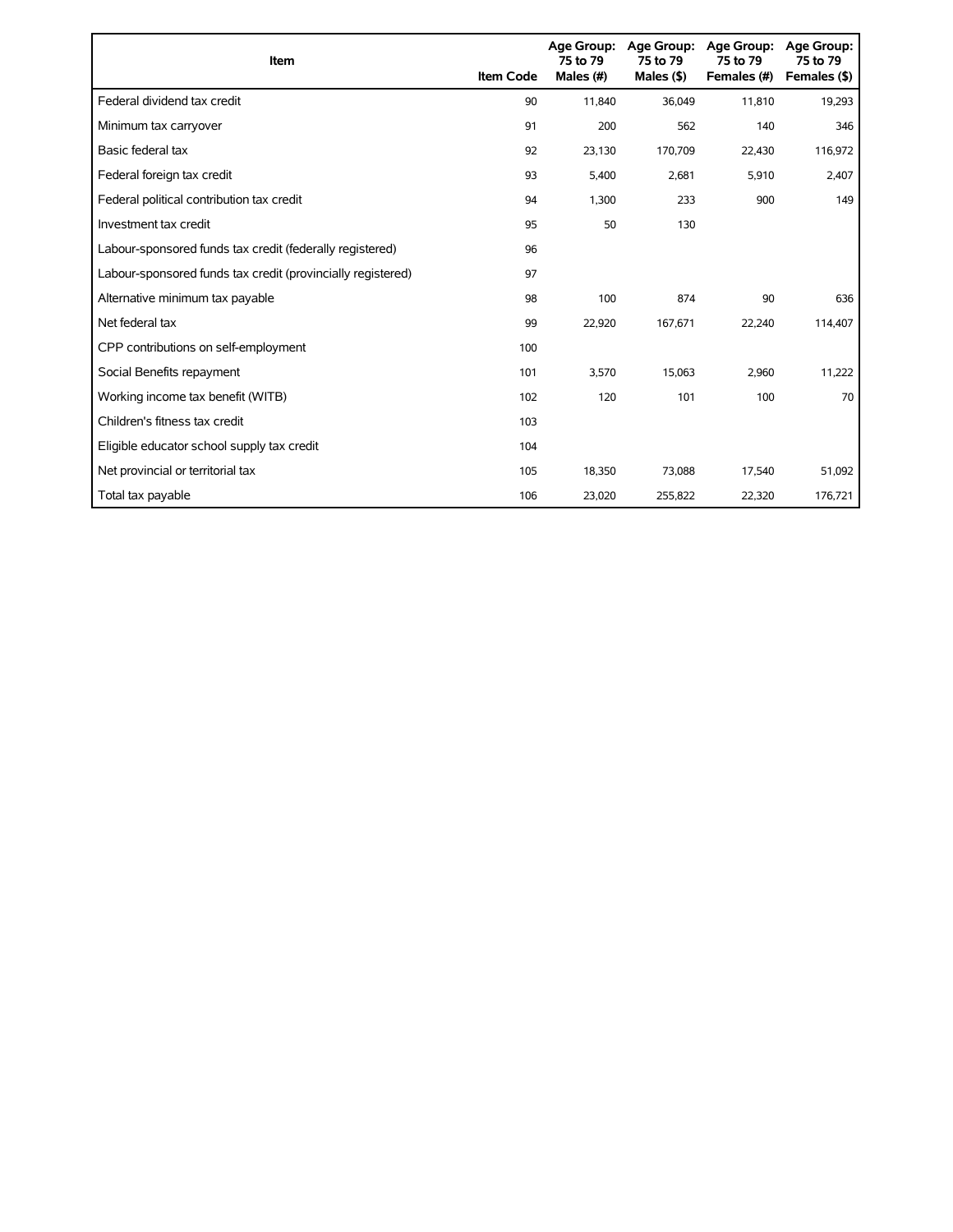| Item                                                                                          | Item<br>Code | Age<br>Group:<br>80 and<br>over Males<br>(# ) | Age<br>Group:<br>80 and<br>over Males<br>(5) | Age<br>Group:<br>80 and<br>over<br>Females (#) | Age<br>Group:<br>80 and<br>over<br>Females (\$) |
|-----------------------------------------------------------------------------------------------|--------------|-----------------------------------------------|----------------------------------------------|------------------------------------------------|-------------------------------------------------|
| Number of taxable returns                                                                     | $\mathbf{1}$ | 27,190                                        |                                              | 32,220                                         |                                                 |
| Number of non-taxable returns                                                                 | 2            | 27,500                                        |                                              | 46,960                                         |                                                 |
| Total number of returns                                                                       | 3            | 54,690                                        |                                              | 79,170                                         |                                                 |
| Employment income                                                                             | 4            | 1,810                                         | 92,557                                       | 1,100                                          | 26,071                                          |
| Commissions (from employment)                                                                 | 5            | 20                                            | 306                                          |                                                |                                                 |
| Other employment income                                                                       | 6            | 4,440                                         | 5,243                                        | 1,820                                          | 1,546                                           |
| Old age security (OAS) pension                                                                | 7            | 53,440                                        | 337,249                                      | 78,010                                         | 490,339                                         |
| CPP or QPP benefits                                                                           | 8            | 52,450                                        | 441,908                                      | 72,370                                         | 525,333                                         |
| Other pensions and superannuation                                                             | 9            | 38,260                                        | 774,439                                      | 47,760                                         | 625,173                                         |
| Elected split-pension amount                                                                  | 10           | 2,860                                         | 17,824                                       | 6,890                                          | 86,786                                          |
| Universal child care benefit (UCCB)                                                           | 11           | 30                                            | 18                                           | 30                                             | 13                                              |
| Employment insurance and other benefits                                                       | 12           | 130                                           | 974                                          | 40                                             | 173                                             |
| Taxable amount of dividends from taxable Canadian corporations                                | 13           | 19,040                                        | 363,448                                      | 23,540                                         | 269,343                                         |
| Interest and other investment income                                                          | 14           | 32,410                                        | 147,036                                      | 47,040                                         | 172,879                                         |
| Net partnership income (limited or non-active partners only)                                  | 15           | 390                                           | $-1,332$                                     | 290                                            | 154                                             |
| Net rental income                                                                             | 16           | 3,090                                         | 38,581                                       | 3,230                                          | 30,826                                          |
| Taxable capital gains                                                                         | 17           | 12,450                                        | 318,529                                      | 17,030                                         | 288,598                                         |
| RRSP income                                                                                   | 18           | 2,720                                         | 17,091                                       | 3,650                                          | 19,943                                          |
| Other income                                                                                  | 19           | 13,770                                        | 101,241                                      | 17,710                                         | 116,939                                         |
| Net business income                                                                           | 20           | 980                                           | 5,231                                        | 540                                            | 3,480                                           |
| Net professional income                                                                       | 21           | 170                                           | 3,777                                        | 50                                             | 337                                             |
| Net commission income                                                                         | 22           | 140                                           | 1,651                                        | 50                                             | 266                                             |
| Net farming income                                                                            | 23           | 4,140                                         | 41,219                                       | 2,280                                          | 25,889                                          |
| Net fishing income                                                                            | 24           |                                               |                                              |                                                |                                                 |
| Workers' compensation benefits                                                                | 25           | 920                                           | 8,122                                        | 750                                            | 9,610                                           |
| Social assistance payments                                                                    | 26           | 20,230                                        | 52,877                                       | 37,190                                         | 102,503                                         |
| Net federal supplements                                                                       | 27           | 18,750                                        | 82,025                                       | 37,730                                         | 206,496                                         |
| Total income assessed                                                                         | 28           | 54,400                                        | 2,850,142                                    | 78,800                                         | 3,004,177                                       |
| Registered pension plan (RPP) deduction                                                       | 29           | 80                                            | 88                                           | 20                                             | 42                                              |
| RRSP/PRPP deduction                                                                           | 30           | 620                                           | 2,275                                        | 380                                            | 4,946                                           |
| Deduction for elected split-pension amount                                                    | 31           | 11,030                                        | 131,620                                      | 1,380                                          | 7,646                                           |
| Annual union, professional, or like dues                                                      | 32           | 1,090                                         | 196                                          | 240                                            | 41                                              |
| Child care expenses                                                                           | 33           |                                               |                                              |                                                |                                                 |
| Business investment loss                                                                      | 34           | 10                                            | 389                                          | 10                                             | 90                                              |
| Moving expenses                                                                               | 35           |                                               |                                              |                                                |                                                 |
| Support payments made                                                                         | 36           | 150                                           | 1,847                                        |                                                |                                                 |
| Carrying charges and interest expenses                                                        | 37           | 11,850                                        | 40,184                                       | 13,980                                         | 38,954                                          |
| Deduction for CPP/QPP contributions on self-employment and other earnings                     | 38           |                                               |                                              |                                                |                                                 |
| Deduction for provincial parental insurance plan (PPIP) premiums on self-employment<br>income | 39           |                                               |                                              |                                                |                                                 |
| Exploration and development expenses                                                          | 40           | 640                                           | 4,367                                        | 320                                            | 774                                             |
| Other employment expenses                                                                     | 41           | 60                                            | 184                                          | 20                                             | 59                                              |
| Clergy residence deduction                                                                    | 42           |                                               |                                              |                                                |                                                 |
| Other deductions                                                                              | 43           | 2,360                                         | 13,187                                       | 2,990                                          | 28,888                                          |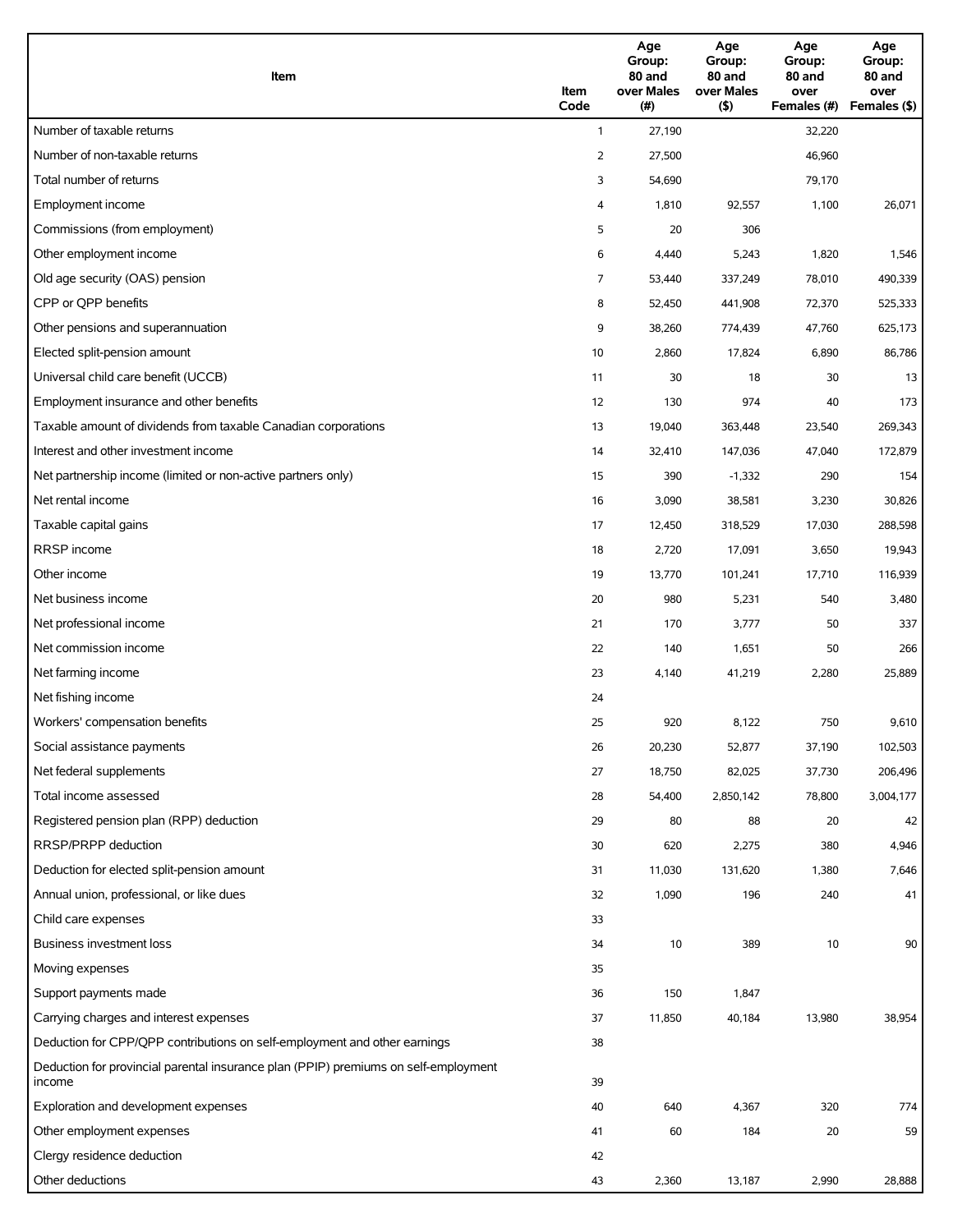| Item                                                                | <b>Item Code</b> | 80 and<br>over Males<br>(# ) | 80 and<br>over Males<br>(5) | Age Group: Age Group: Age Group: Age Group:<br>80 and<br>over<br>Females (#) | 80 and<br>over<br>Females (\$) |
|---------------------------------------------------------------------|------------------|------------------------------|-----------------------------|------------------------------------------------------------------------------|--------------------------------|
| Total deductions before adjustments                                 | 44               | 20.730                       | 194,555                     | 16.880                                                                       | 81.816                         |
| Social benefits repayment                                           | 45               | 4,900                        | 20,690                      | 4,610                                                                        | 18,355                         |
| Net income                                                          | 46               | 54,330                       | 2,638,471                   | 78,770                                                                       | 2,904,460                      |
| Canadian Forces personnel and police deduction                      | 47               |                              |                             |                                                                              |                                |
| Security options deductions                                         | 48               | 10                           | 343                         |                                                                              |                                |
| Other payments deduction                                            | 49               | 23,810                       | 142,826                     | 43,690                                                                       | 318,361                        |
| Non-capital losses of other years                                   | 50               | 20                           | 277                         | 10                                                                           | 226                            |
| Net capital losses of other years                                   | 51               | 3,030                        | 18,680                      | 3,030                                                                        | 10,977                         |
| Capital gains deduction                                             | 52               | 710                          | 108,621                     | 550                                                                          | 76,576                         |
| Northern residents deductions                                       | 53               | 1,080                        | 3,541                       | 1,100                                                                        | 3,523                          |
| Additional deductions                                               | 54               | 2,010                        | 6,413                       | 2,470                                                                        | 8,926                          |
| Farming/fishing losses of prior years                               | 55               | 70                           | 1,257                       | 20                                                                           | 185                            |
| Total deductions from net income                                    | 56               | 28,660                       | 281,974                     | 48,480                                                                       | 418,814                        |
| Taxable income assessed                                             | 57               | 54,140                       | 2,357,930                   | 78,520                                                                       | 2,486,355                      |
| Basic personal amount                                               | 58               | 54,690                       | 627,143                     | 79,170                                                                       | 908,013                        |
| Age amount                                                          | 59               | 50,660                       | 325,111                     | 75,680                                                                       | 500,620                        |
| Spouse or common-law partner amount                                 | 60               | 3,990                        | 13,956                      | 690                                                                          | 4,166                          |
| Amount for an eligible dependant                                    | 61               | 10                           | 144                         | 50                                                                           | 478                            |
| Family caregiver amount for children under 18 years of age          | 62               |                              |                             |                                                                              |                                |
| Amount for infirm dependants age 18 or older                        | 63               |                              |                             | 30                                                                           | 173                            |
| CPP or QPP contributions through employment                         | 64               | 20                           | 7                           |                                                                              |                                |
| CPP or QPP contributions on self-employment and other earnings      | 65               |                              |                             |                                                                              |                                |
| Employment insurance premiums                                       | 66               | 660                          | 238                         | 330                                                                          | 106                            |
| PPIP premiums paid                                                  | 67               |                              |                             |                                                                              |                                |
| PPIP premiums payable on employment income                          | 68               |                              |                             |                                                                              |                                |
| PPIP premiums payable on self-employment income                     | 69               |                              |                             |                                                                              |                                |
| Volunteer firefighters' amount/search and rescue volunteers' amount | 70               |                              |                             |                                                                              |                                |
| Canada employment amount                                            | 71               | 6,120                        | 3,552                       | 2,870                                                                        | 1,746                          |
| Public transit amount                                               | 72               | 1,060                        | 157                         | 1,830                                                                        | 243                            |
| Children's arts amount                                              | 73               |                              |                             |                                                                              |                                |
| Home accessibility expenses                                         | 74               | 160                          | 629                         | 130                                                                          | 459                            |
| Home buyers' amount                                                 | 75               |                              |                             |                                                                              |                                |
| Pension income amount                                               | 76               | 39,320                       | 73,640                      | 50,160                                                                       | 91,421                         |
| Caregiver amount                                                    | 77               | 140                          | 596                         | 180                                                                          | 722                            |
| Disability amount                                                   | 78               | 6,550                        | 52,329                      | 10,090                                                                       | 80,524                         |
| Disability amount transferred from a dependant                      | 79               | 170                          | 1,222                       | 210                                                                          | 1,615                          |
| Interest paid on student loans                                      | 80               |                              |                             |                                                                              |                                |
| Tuition, education, and textbook amounts                            | 81               | 10                           | 8                           | 10                                                                           | 9                              |
| Tuition, education, and textbook amounts transferred from a child   | 82               | 70                           | 321                         | 40                                                                           | 170                            |
| Amounts transferred from spouse or common-law partner               | 83               | 14,280                       | 89,553                      | 4,610                                                                        | 24,177                         |
| Medical expenses                                                    | 84               | 13,310                       | 77,148                      | 21,000                                                                       | 118,529                        |
| Total tax credits on personal amounts                               | 85               | 54,690                       | 189,885                     | 79,170                                                                       | 259,982                        |
| Allowable charitable donations and government gifts                 | 86               | 17,210                       | 91,212                      | 19,960                                                                       | 55,456                         |
| Eligible cultural and ecological gifts                              | 87               |                              |                             |                                                                              |                                |